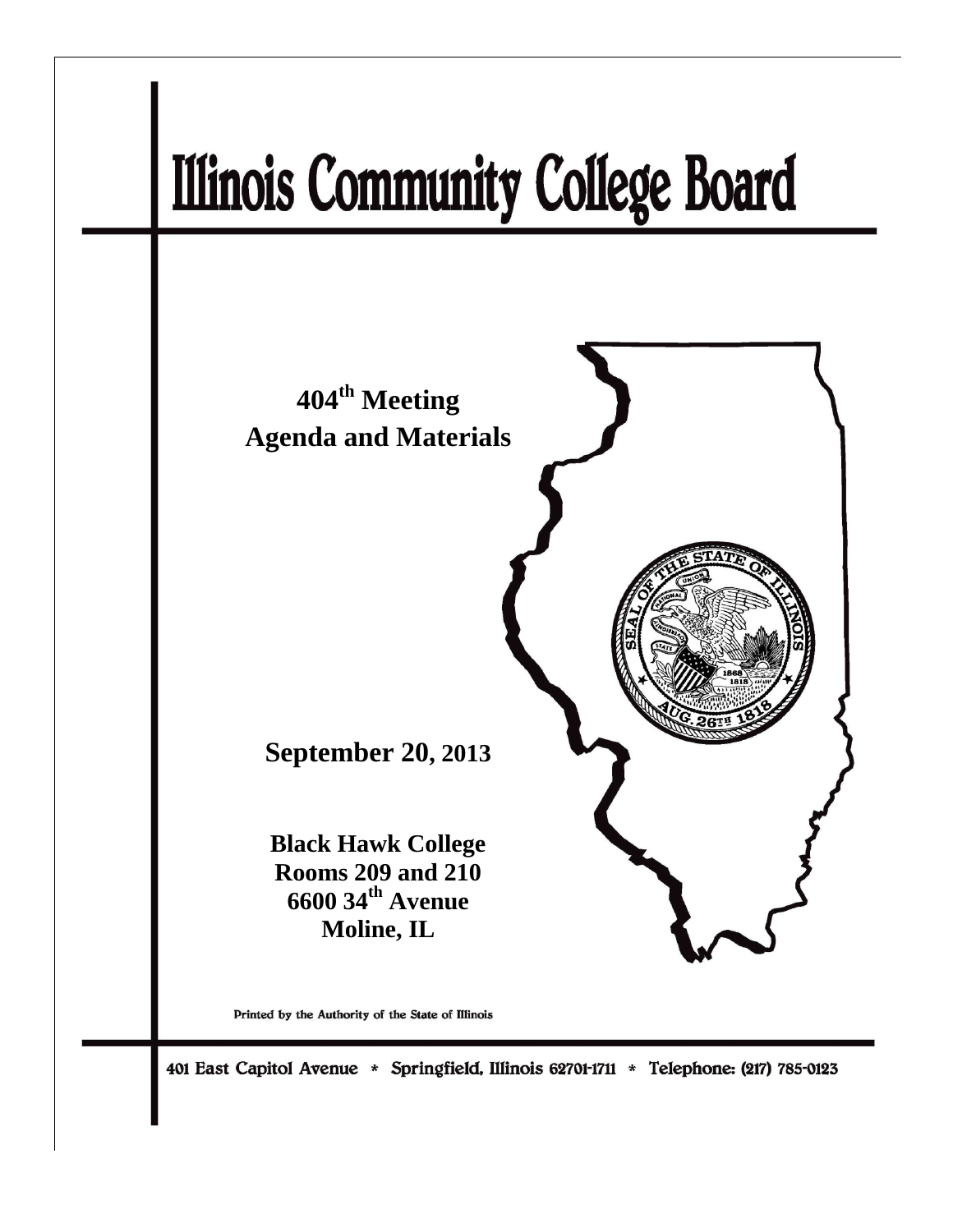# **REVISED** Agenda  $404^{\text{th}}$  Meeting of the Illinois Community College Board Black Hawk College  $6600$  34<sup>th</sup> Avenue Moline, IL

September 20, 2013

| 1.  |                          | 9:00 a.m. - Board Meeting - Rooms 209 and 210<br>Roll Call and Declaration of Quorum                                                                                                                                                                                                                                                                                                                                                                  | <u>Page</u>                                                        |
|-----|--------------------------|-------------------------------------------------------------------------------------------------------------------------------------------------------------------------------------------------------------------------------------------------------------------------------------------------------------------------------------------------------------------------------------------------------------------------------------------------------|--------------------------------------------------------------------|
| 2.  |                          | Welcoming Remarks from President Thomas Baynum, Black Hawk College                                                                                                                                                                                                                                                                                                                                                                                    |                                                                    |
|     | 2.1                      | Highlights of Black Hawk College's Success in Partnerships                                                                                                                                                                                                                                                                                                                                                                                            |                                                                    |
| 3.  |                          | Announcements and Remarks by Alexi Giannoulias, Board Chairman                                                                                                                                                                                                                                                                                                                                                                                        |                                                                    |
| 4.  |                          | <b>Board Member Comments</b>                                                                                                                                                                                                                                                                                                                                                                                                                          |                                                                    |
| 5.  |                          | <b>Executive Director Report</b>                                                                                                                                                                                                                                                                                                                                                                                                                      |                                                                    |
| 6.  |                          | <b>Advisory Organizations</b>                                                                                                                                                                                                                                                                                                                                                                                                                         |                                                                    |
|     | 6.1<br>6.2<br>6.3<br>6.4 | Illinois Community College Faculty Association<br>Illinois Council of Community College Presidents<br><b>Student Advisory Council</b><br>Illinois Community College Trustees Association                                                                                                                                                                                                                                                              |                                                                    |
| 7.  |                          | <b>Committee Reports</b>                                                                                                                                                                                                                                                                                                                                                                                                                              |                                                                    |
|     | 7.1<br>7.2<br>7.3<br>7.4 | Fiscal, Personnel, Ethics and Conflict of Interest<br>Academic Affairs and Institutional Support<br>Adult Education and Workforce Development<br><b>External Affairs</b>                                                                                                                                                                                                                                                                              | $\mathbf{1}$<br>$\overline{c}$<br>$\overline{3}$<br>$\overline{4}$ |
| 8.  |                          | <b>Agency Grant Review</b>                                                                                                                                                                                                                                                                                                                                                                                                                            | 5                                                                  |
| 9.  | (ACTION)                 | Illinois Community College Board Recognition of Illinois Community Colleges                                                                                                                                                                                                                                                                                                                                                                           | $6 - 7$                                                            |
| 10. |                          | New Units of Instruction: Permanent Program Approval (ACTION)                                                                                                                                                                                                                                                                                                                                                                                         |                                                                    |
|     | 10.1<br>10.2             | John A. Logan College<br>Danville Area Community College, College of DuPage, Harper College,<br>Heartland Community College, Kaskaskia College, Kishwaukee College,<br>Lewis & Clark Community College, Lincoln Land Community College,<br>Malcolm X College, McHenry County College, Moraine Valley Community<br>College, Carl Sandburg College, Southeastern Illinois College, Olive-Harvey<br>College, Triton College, John Wood Community College | $8-9$<br>$10-37$                                                   |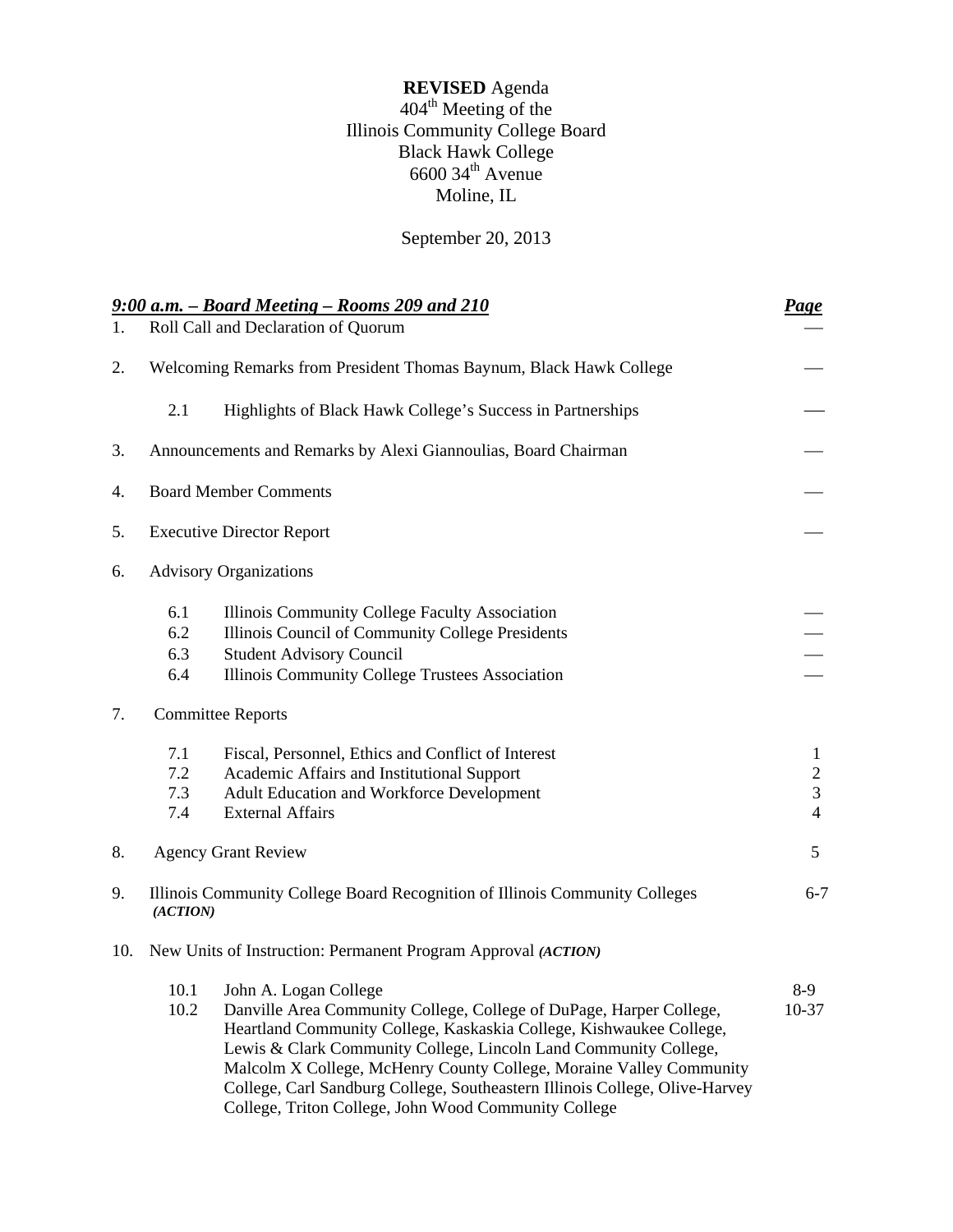# **REVISED** Agenda

### September 20, 2013

|     |                          | 9:00 a.m. - Board Meeting - Rooms 209 and 210                              | <b>Page</b>              |
|-----|--------------------------|----------------------------------------------------------------------------|--------------------------|
|     |                          | 11. New Units of Instruction: Temporary Program Approval (ACTION)          |                          |
|     | 11.1                     | Carl Sandburg College, Kankakee Community College                          | 38-41                    |
| 12. |                          | Consent Agenda (ACTION)                                                    |                          |
|     | 12.1                     | Minutes of the June 7, 2013 Board Meeting                                  | $42 - 55$                |
|     | 12.2                     | Minutes of the June 7, 2013 Board Executive Session                        |                          |
|     | 12.3                     | Approval of Confidentiality of Executive Session Minutes                   |                          |
|     | 12.4                     | Certification on Eligibility for Special Tax Levy                          | 56-57                    |
|     | 12.5                     | Approval to Enter into an Agreement for Workforce Education Strategic Plan | 58-59                    |
|     | 12.6                     | Approval to Enter into Grant Agreements - Legislative Add-ons              | 60                       |
| 13. | <b>Information Items</b> |                                                                            |                          |
|     | 13.1                     | Fiscal Year 2013 Financial Statements                                      |                          |
|     | 13.2                     | Fiscal Year 2014 Financial Statements                                      |                          |
|     | 13.3                     | <b>Recognition Status/Update</b>                                           |                          |
|     | 13.4                     | Memoranda of Understanding                                                 | $\overline{\phantom{0}}$ |
| 14. | <b>Other Business</b>    |                                                                            |                          |
| 15. | <b>Public Comment</b>    |                                                                            |                          |
| 16. | <b>Executive Session</b> |                                                                            |                          |
|     | 16.1                     | <b>Employment Matters</b>                                                  |                          |
|     | 16.2                     | <b>Review of Minutes of Closed Sessions</b>                                |                          |
|     | 16.3                     | <b>Executive Director Contract</b>                                         |                          |
|     |                          | 17. Executive Session Recommendations (ACTION)                             |                          |
|     | 17.1                     | <b>Employment Matters</b>                                                  |                          |
|     | 17.2                     | Review of Minutes of Closed Sessions                                       |                          |
|     | 17.3                     | Approval of Executive Director Contract                                    |                          |
| 18. | Adjournment              |                                                                            |                          |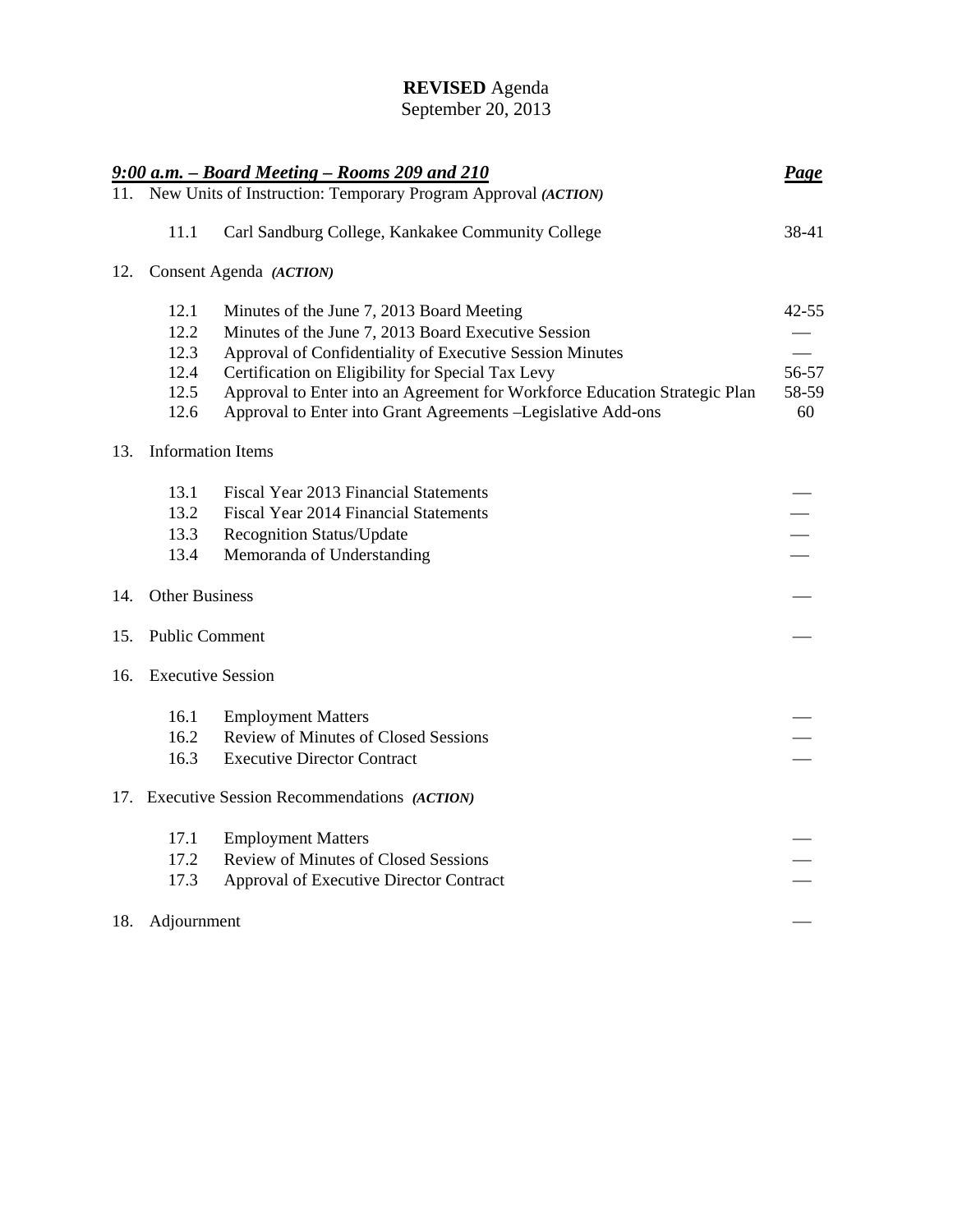Illinois Community College Board

# **FISCAL, PERSONNEL, ETHICS, AND CONFLICT OF INTEREST COMMITTEE**

An oral report will be given during the Board meeting on the discussions that took place at the committee meeting held on the morning of Friday, September 20, 2013. The discussion items have been outlined below:

- Financial Statements: Fiscal Year 2013 and Fiscal Year 2014
	- State General Funds
	- Special State Funds
	- Federal Funds
	- Bond Financed Funds
- $\triangleright$  Timeliness of state payments to the colleges and adult education providers
- $\triangleright$  Other discussion and recommendations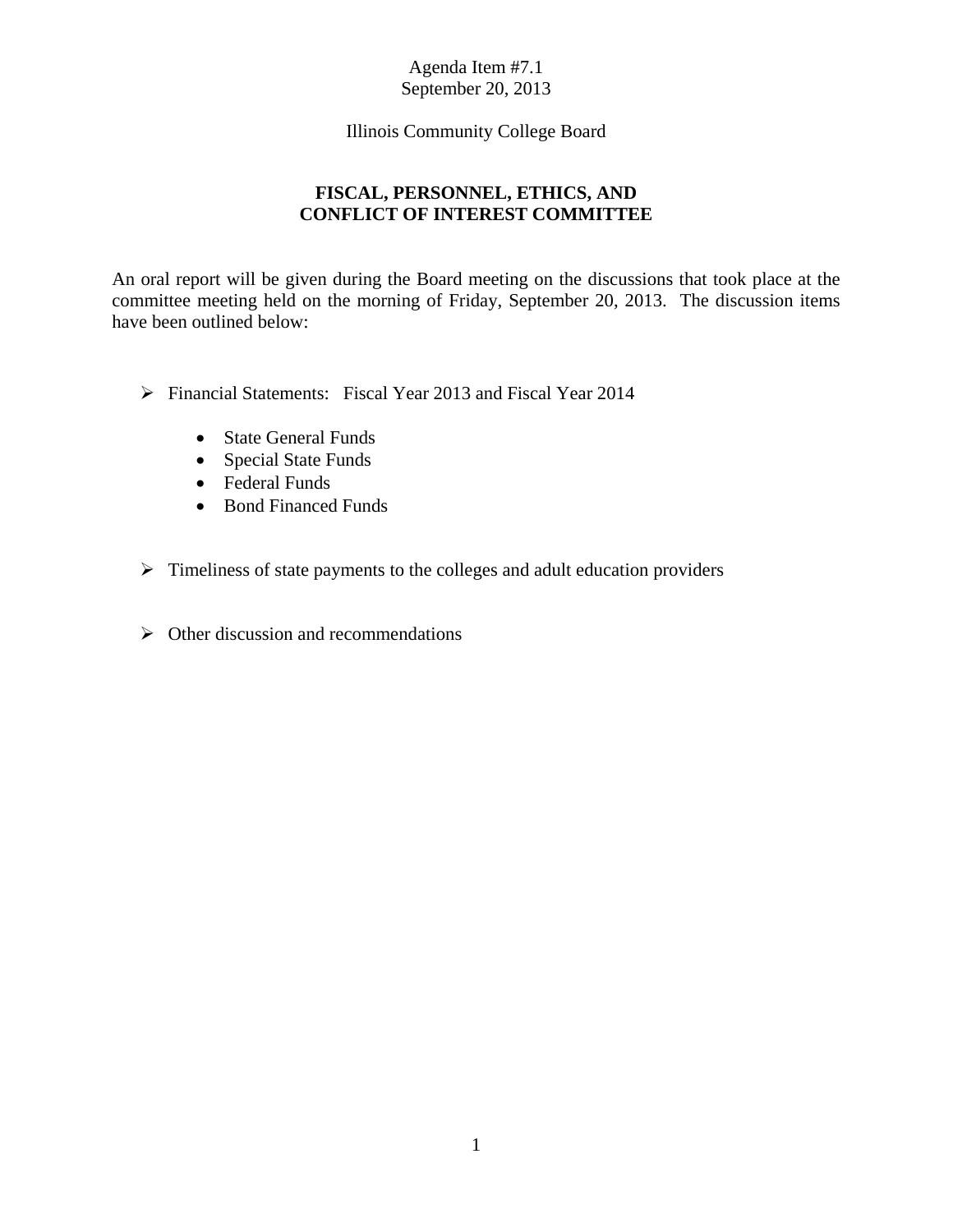## Illinois Community College Board

# **ACADEMIC AFFAIRS AND INSTITUTIONAL SUPPORT COMMITTEE**

An oral report will be given during the Board meeting on the discussions that took place at the committee meeting held on Monday, September 9, 2013. The discussion items have been outlined below:

- Academic Affairs / Career and Technical Education
	- Update
	- Illinois State Board of Education Perkins MOU
- > Institutional Support
	- Economic Impact Study
- $\triangleright$  Student Development
	- Joining Forces
	- Concealed Carry Law
	- Medical Marijuana Law
- $\triangleright$  Other discussions and recommendations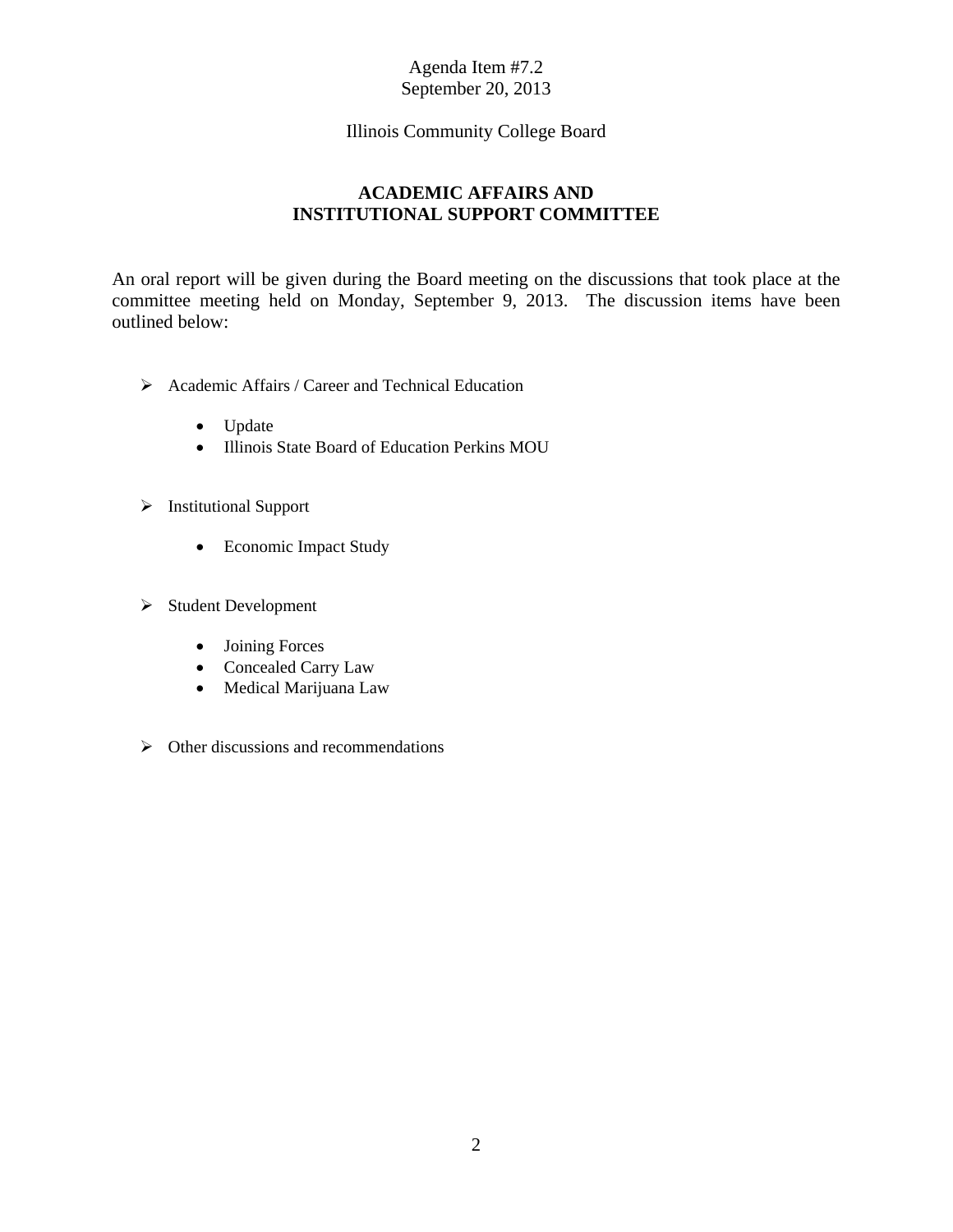## Illinois Community College Board

# **ADULT EDUCATION AND WORKFORCE DEVELOPMENT COMMITTEE**

An oral report will be given during the Board meeting on the discussions that took place at the committee meeting held on the morning of Thursday, September 19, 2013. The discussion items have been outlined below:

- **►** Adult Education Fee Change
- Workforce Strategic Plan Update
- GED Testing Legislative Changes
- $\triangleright$  Other discussion and recommendations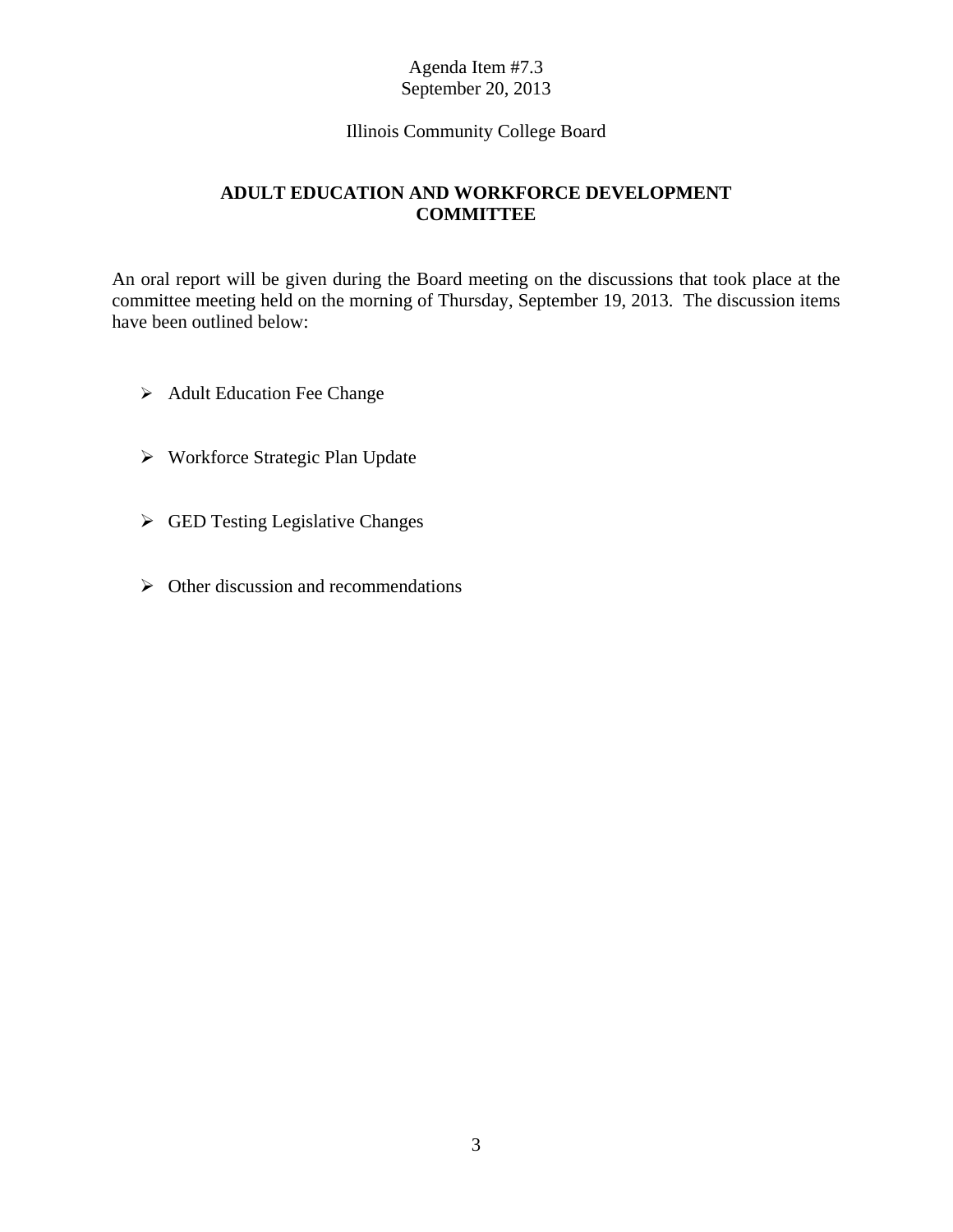# Illinois Community College Board

# **EXTERNAL AFFAIRS COMMITTEE**

An oral report will be given during the Board meeting on the discussions that took place at the committee meeting held on Thursday, September 19, 2013. The discussion items have been outlined below:

- $\triangleright$  Public Information
	- Discussion of roll-out of next Economic Impact Study
	- ICCB Magazine
	- Other discussion
- $\triangleright$  Upcoming Legislative Initiatives
	- Statutory references to GED for new Legislation
	- Possible articulation legislation
	- Veto session
	- Other discussion
- $\triangleright$  Other discussion and recommendations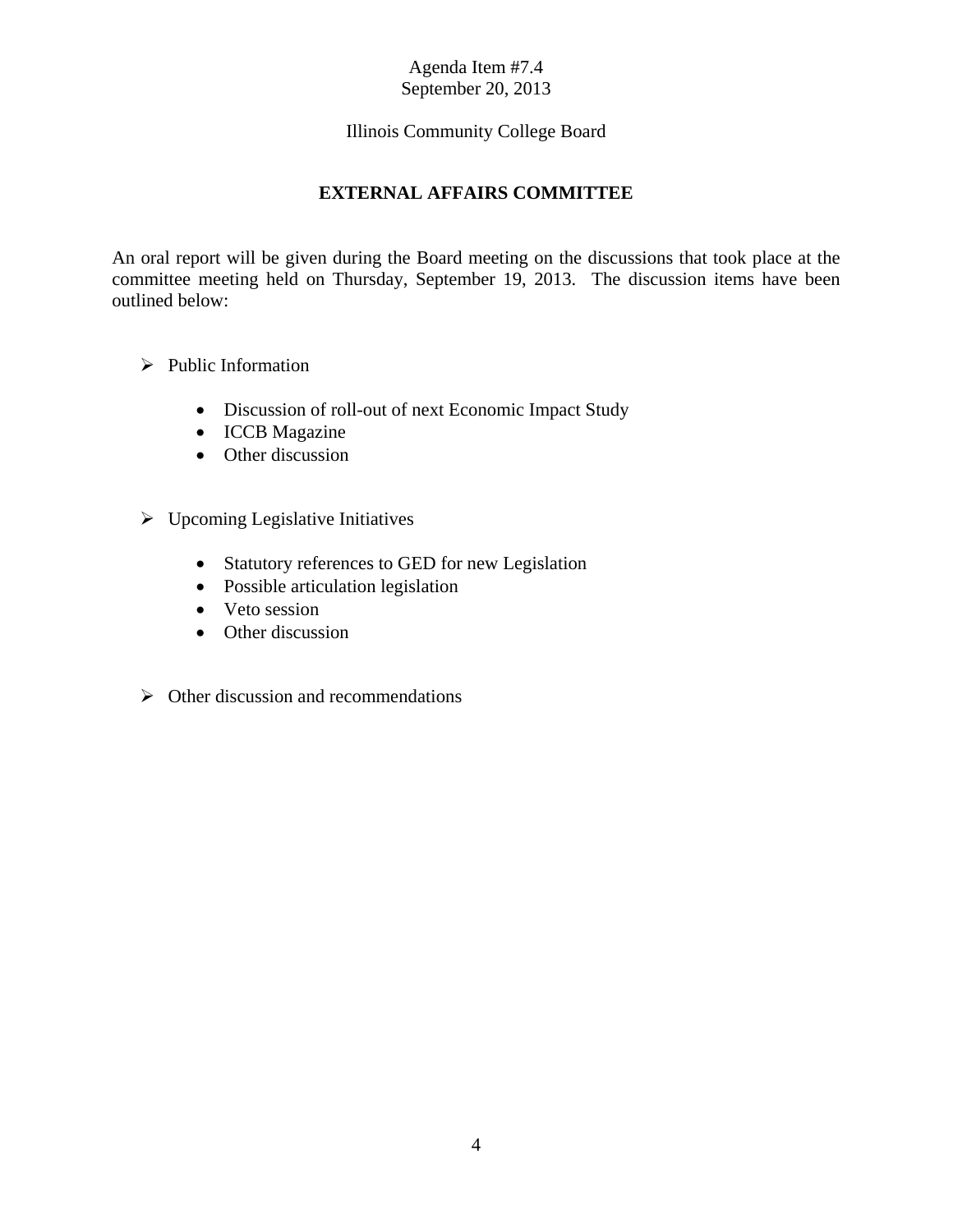# Illinois Community College Board

# **AGENCY GRANT REVIEW**

An oral report will be given during the Board meeting.

# **Information Item**

The ICCB is involved in soliciting grants from federal, other state, and private sources to fund new initiatives and programs in the system. The types of funding correlates to the types of work focused on in the agency. This presentation will review current and historical trends in grant funding, the types of grants received, and its impact on agency direction.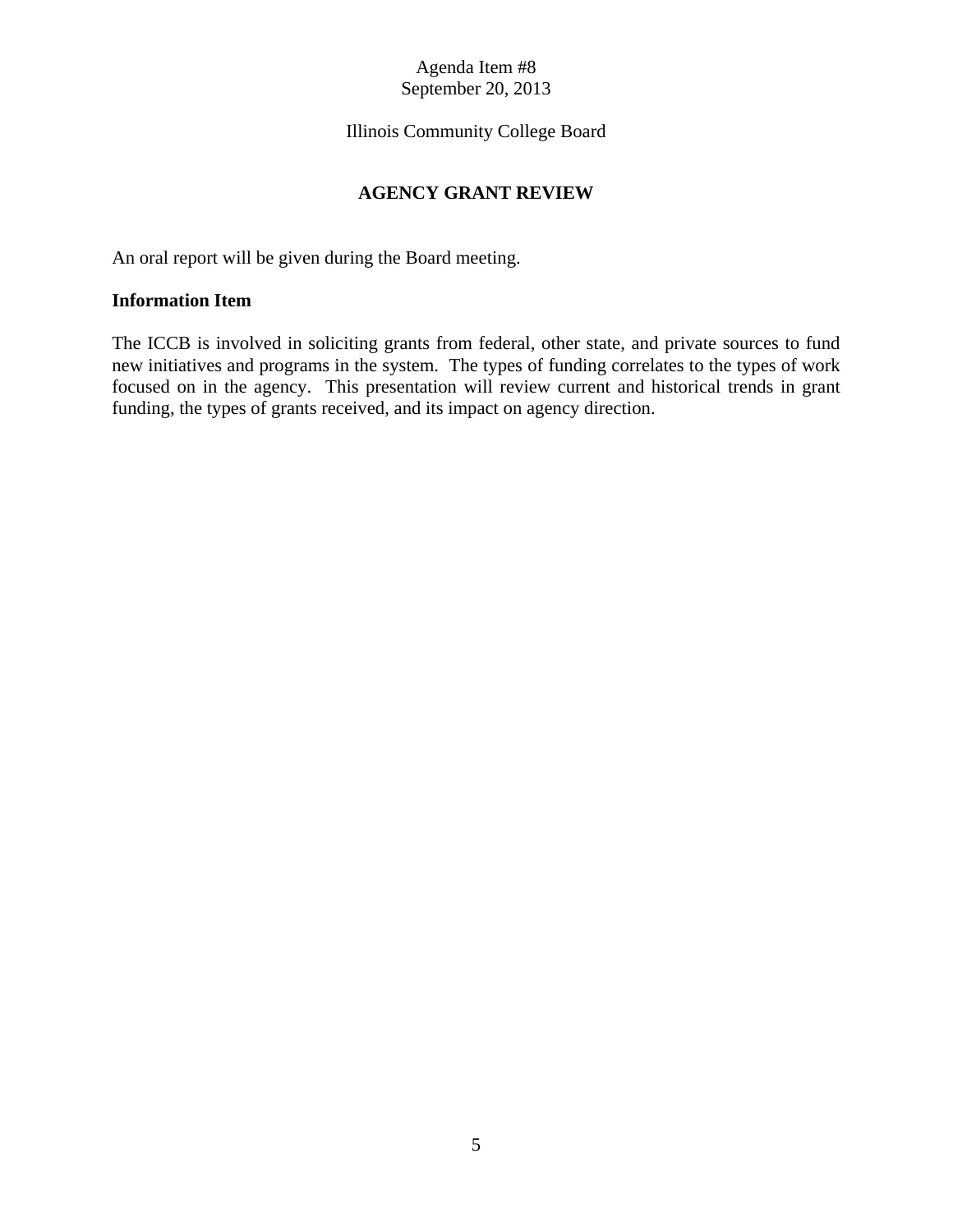Illinois Community College Board

# **ILLINOIS COMMUNITY COLLEGE BOARD RECOGNITION OF COMMUNITY COLLEGES**

The Illinois Community College Board has statutory authority to "recognize" community colleges for their compliance with state statutes and standards. Based on a five-year cycle, ICCB staff conducts recognition evaluations to assure that colleges are in compliance with the standards. Standards identified for focused review during Fiscal Years 2011 through 2015 include the following categories: Instruction, Student Services, Academic Support, Finance, Facilities, and Accountability. These same standards are used by each district in a self-evaluation that is submitted to ICCB prior to the staff evaluation.

During Fiscal Year 2013 Carl Sandburg College and Elgin Community College underwent indepth recognition evaluations. The colleges submitted thorough self-evaluations; ICCB staff conducted internal evaluations of all required college documents and college finance site visits were conducted. This agenda item not only presents the staff recommendations for the college that completed the evaluation, but gives background on the recognition evaluation and approval process for the Board's information.

# **RECOMMENDED ACTION**

It is recommended that the following motion be adopted:

The Illinois Community College Board hereby grants a status of "recognition continued" to the following district:

 Carl Sandburg College Elgin Community College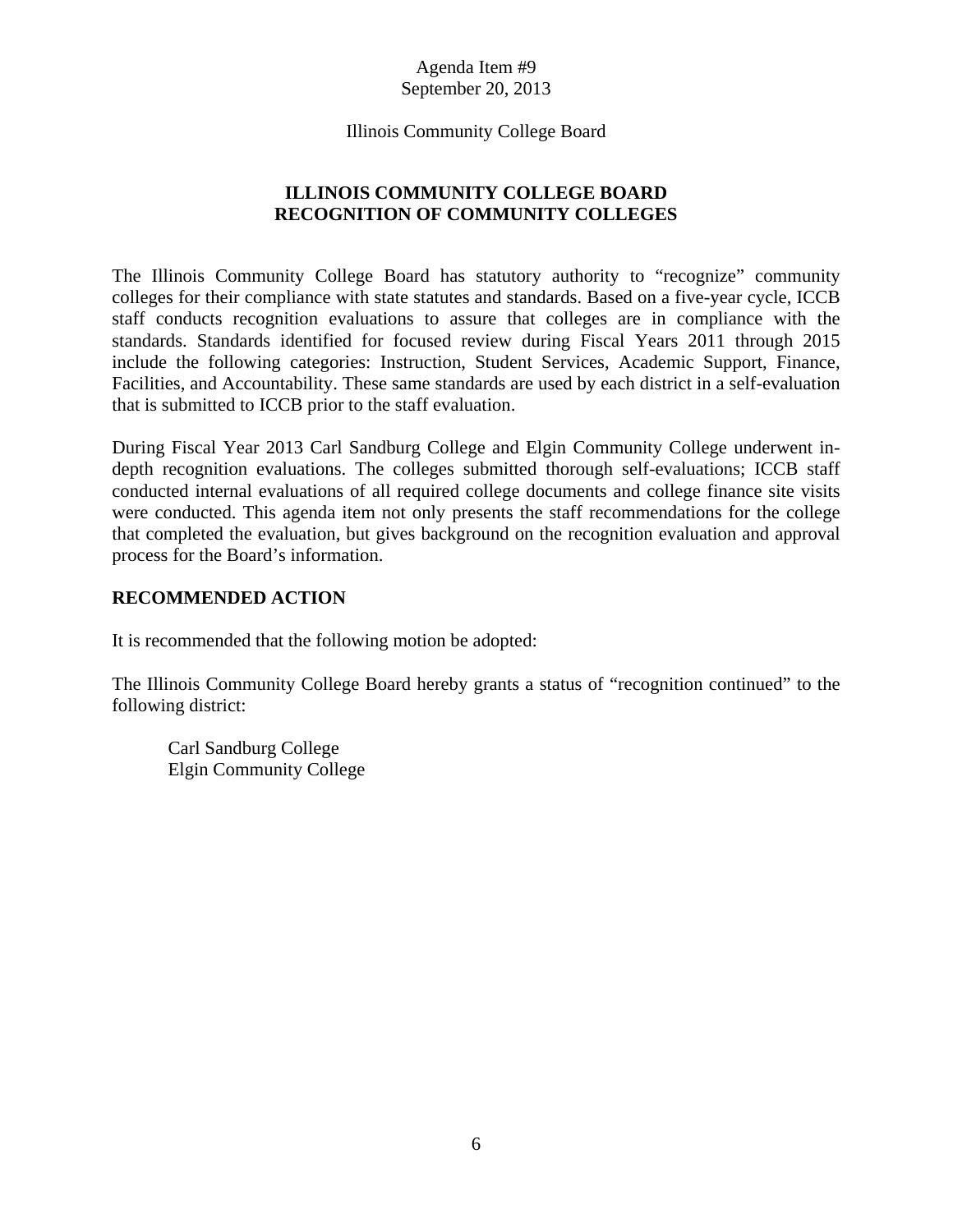# **BACKGROUND**

Recognition is a statutory term describing the status of a district which meets instructional, administrative, financial, facility and equipment standards as established by the Illinois Community College Board (110ILCS Section 805/2-12f and 805/2-15). Community colleges must be recognized to be eligible for state funding. Once a college district has been recognized by the ICCB, that recognition status is continued unless, action is taken by the Board to interrupt it. To determine a district's recognition status, the ICCB conducts periodic evaluations. The objectives of the recognition evaluation include 1) determination of a district's compliance with the *Public Community College Act* and *ICCB Administrative Rules*; 2) the provision of assistance to districts in achieving compliance with the Act and Rules; 3) the identification of issues which may be of concern to the community college system and the gathering of basic data about these issues; and 4) the identification of exemplary district practices/programs that can be shared with other districts. Based on a five-year cycle, ICCB staff conducts recognition evaluations to assure that districts are in compliance with selected standards. All districts are evaluated on a select number of standards during the same five-year cycle. ICCB staff makes an assessment on each individual standard and on a global basis considering all focused and nonfocused standards. On individual standards districts are identified as either in compliance or not in compliance. Recommendations are either mandatory, when a college is "out of compliance", or otherwise advisory. On an overall, global basis, there are three categories of recognition status:

*Recognition Continued* – The district generally meets ICCB standards. A district which has been granted a status of "recognition continued" is entitled to receive ICCB grants for which it is otherwise entitled and eligible.

 *Recognition Continued-with Conditions* – The district generally does not meet ICCB standards. A district which has been assigned the status of "recognition continued-with conditions" is entitled to receive ICCB grants for which it is otherwise entitled and eligible, but it is given a specified time to resolve the conditions which led to the assignment of that status. A follow-up evaluation is scheduled no sooner than three nor longer than nine months after ICCB action on the assignment to determine the district's progress in resolving the conditions.

*Recognition Interrupted* – The district fails to take corrective action to resolve the conditions placed upon it under "recognition continued-with conditions" within a prescribed time period. A district which has been assigned a status of "recognition interrupted" may apply for recognition at such time as all requirements set forth by the ICCB have been satisfied. A district will have state funding suspended on a pro rata, per diem basis for the period of time for which such status is in effect.

Evaluation for the districts included in this item has been completed through receipt of responses to the districts' draft reports. The responses include the districts' planned action for the compliance recommendations as well as reactions to advisory (quality) recommendations when the districts chose to provide them. The districts were judged by staff to be in general compliance with ICCB recognition standards and, therefore, are recommended for *"Recognition Continued"*  status. The final reports, including direct responses, are externally attached for Board members only.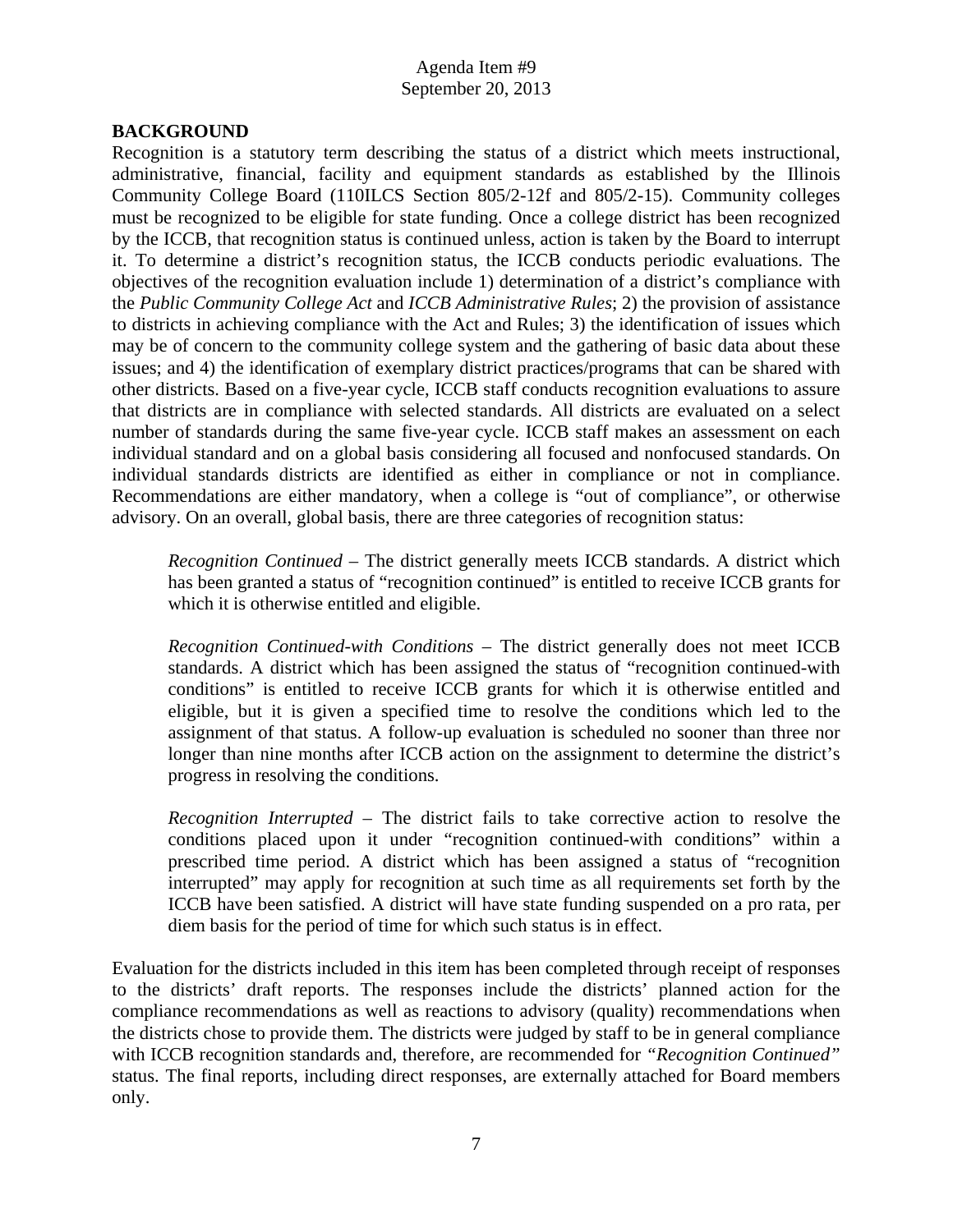## Illinois Community College Board

# **NEW UNITS OF INSTRUCTION: PERMANENT PROGRAM APPROVAL**

The Illinois Community College Board is requested to approve new units of instruction for the following community colleges:

# **RECOMMENDED ACTION:**

It is recommended that the following motion be adopted:

The Illinois Community College Board hereby approves the following new units of instruction for the community colleges listed below:

# **PERMANENT PROGRAM APPROVAL**

John A. Logan College

 $\triangleright$  Sustainable Energy A.A.S. degree (62 credit hours)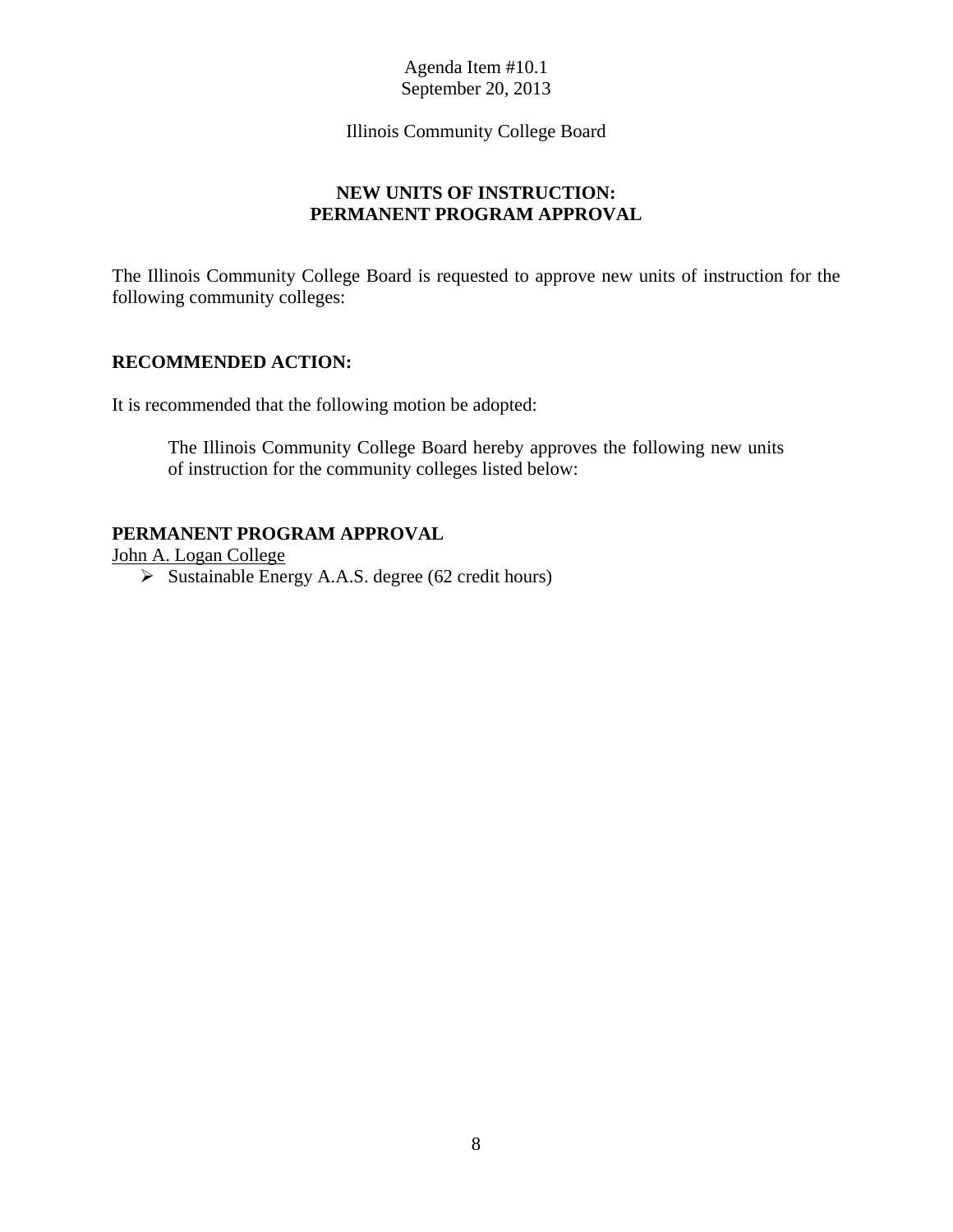### **BACKGROUND**

**John A. Logan College** is seeking approval to offer a 62 credit hour Associate in Applied Science (A.A.S.) degree in "Sustainable Energy". This program will prepare individuals for entry-level employment and advancement opportunities in sustainable energy fields. Graduates of the proposed program will be prepared for employment as design, installation/repair and maintenance technicians with skills in energy auditing, thermal imaging services, weatherization, energy efficiency, geothermal technologies, hydropower, wind energy, solar energy, and biofuels. The curriculum consists of 15 credit hours of required general education coursework, 41 credit hours of required career and technical education coursework, and six (6) credit hours of related technical electives. The career and technical component includes instruction in basic electricity & wiring, power distribution & motors, building systems performance, geothermal systems, introductory and intermediate heating, refrigeration & air conditioning, hydropower, renewable energy systems, energy auditing & thermography, and renewable energy principles. Technical electives focus in one of three specialties: environmental control, biofuels, or hydro and HVAC. Assessment of student learning objectives will be achieved through evaluation of the student's performance on a practice credentialing exam.

Labor market information provided by the college supports the interest in and the need for more green educational and training programs in this field of study. According to the Illinois Department of Employment Security (IDES), employment of "HVAC technicians" is expected to increase by 19.4 percent statewide through 2020. The college developed the proposed programs through collaboration with the Illinois Green Economy Network (IGEN), a U.S. Department of Labor Trade Adjustment Assistant Community College and Career Training (TAACCCT) grant funded initiative charged with the promotion and development of training programs that meet the needs of industry in new and emerging green technology and provide green career pathways for students. Curricula developed in response to IGEN needs are expected to provide options for students to transfer as well as train students with strong technical skills that will support a green economy. The college has identified the potential for local growth opportunities in this field. Furthermore, the proposed degree program provides an educational ladder opportunity for students/graduates of related certificates offered by IGEN partner institutions. The college anticipates an enrollment of 12 full-time and four part-time students the first year, increasing to 18 full-time and 10 part-time students by the third year. The program will require two existing full-time faculty and eight existing part-time faculty the first year.

Qualified faculty will hold a Bachelor's of Science degree in HVAC Technology, Alternative Energy Technology or a related field, have three years related occupational experience, and one year of teaching experience. All facilities are currently in place to adequately support the program. Costs to implement the programs are being covered by TAACCCT grant funds. New equipment totaling \$8,800 will be purchased during the first year with grant funds. The program will be fiscally supported by student tuition and fees in the future.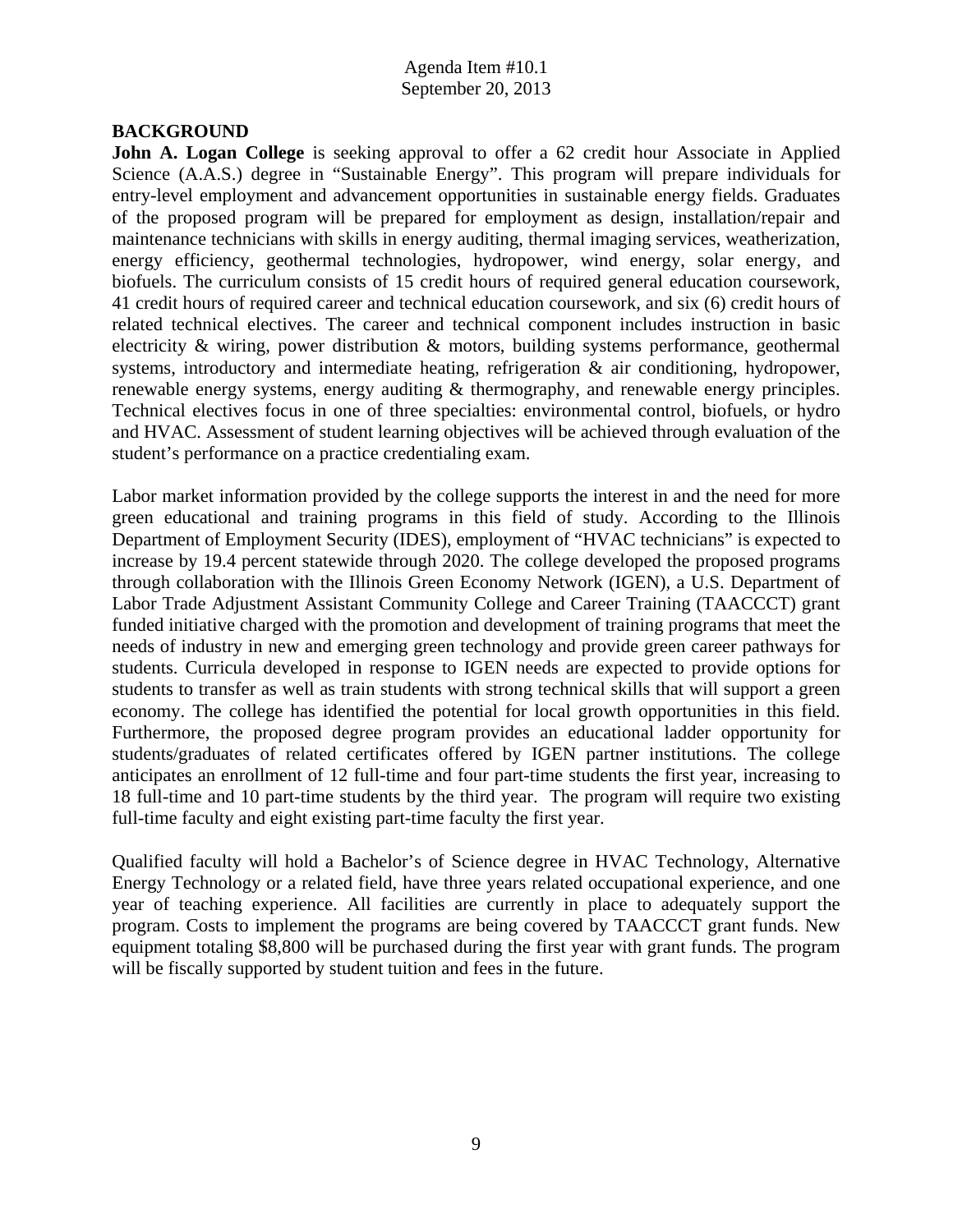## Illinois Community College Board

# **NEW UNITS OF INSTRUCTION: PERMANENT PROGRAM APPROVAL**

The Illinois Community College Board is requested to approve new units of instruction for the following community colleges:

# **RECOMMENDED ACTION:**

It is recommended that the following motion be adopted:

The Illinois Community College Board hereby approves the following new units of instruction for the community colleges listed below:

# **PERMANENT PROGRAM APPROVAL**

Danville Area Community College

- Certified Medical Assistant Certificate (39 credit hours)
- $\triangleright$  Culinary Arts Certificate (30 credit hours)

## College of DuPage

- $\triangleright$  Culinology & Food Science A.A.S. degree (65 credit hours)
- $\triangleright$  Radio Frequency Technician Certificate (34 credit hours)

## Harper College

- Advanced Manufacturing Technology A.A.S. degree (60 credit hours)
- $\triangleright$  Welding Technology A.A.S. degree (60 credit hours)
- $\triangleright$  Advanced Welding Certificate (33 credit hours)
- $\triangleright$  Welding Fabrication Certificate (32 credit hours)

## Heartland Community College

- $\triangleright$  Sustainable Energy Systems A.A.S. degree (64 credit hours)
- $\triangleright$  Sustainable Energy Systems IGEN Certificate (35 credit hours)

### Kaskaskia College

 $\triangleright$  Cosmetology A.A.S. degree (71 credit hours)

## Kishwaukee College

 $\triangleright$  Esthetics Certificate (33 credit hours)

## Lewis & Clark Community College

- $\triangleright$  Medical Assisting A.A.S. degree (63 credit hours)
- $\triangleright$  Medical Assisting Certificate (39 credit hours)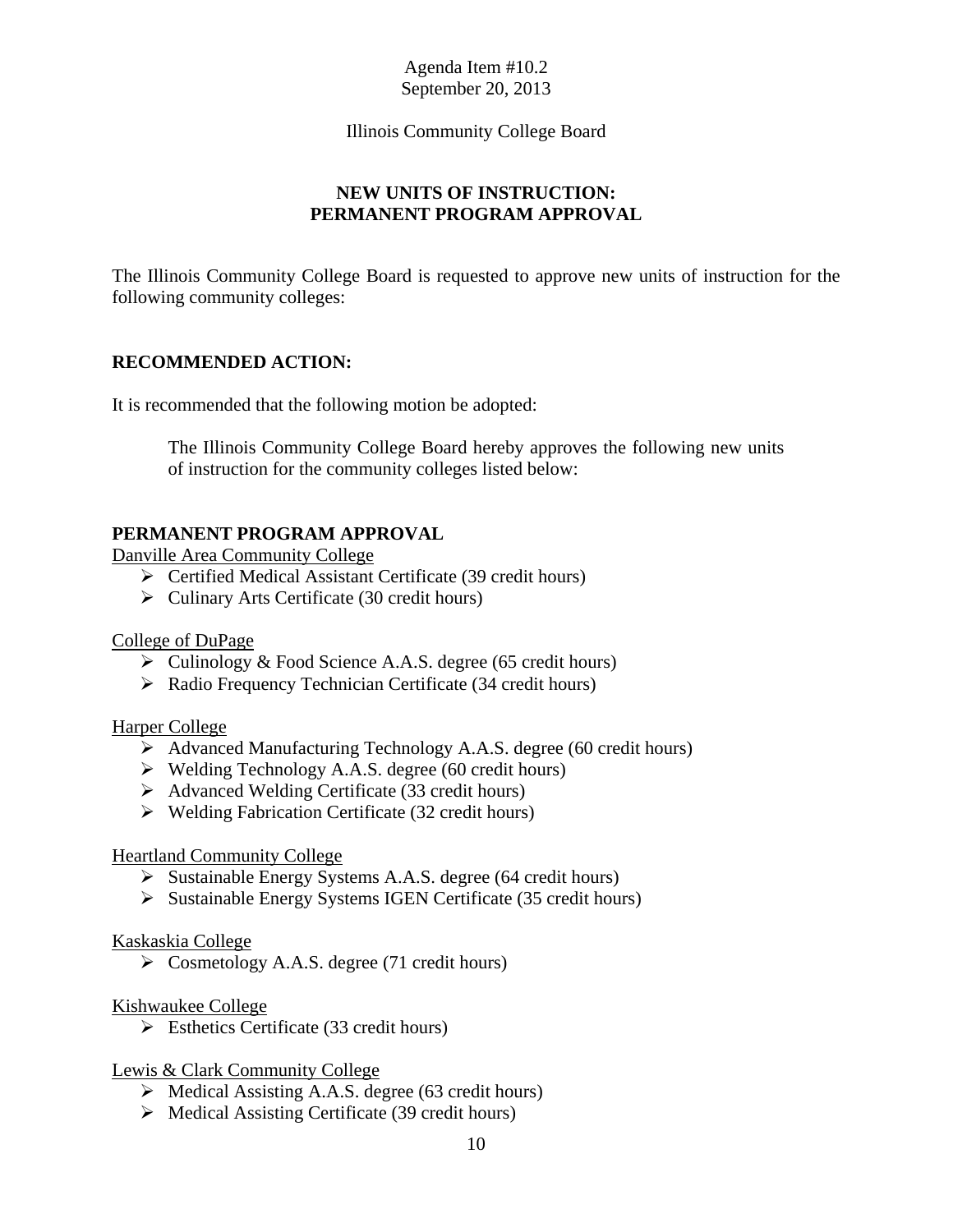$\triangleright$  Network Hardware Technician Certificate (32 credit hours)

Lincoln Land Community College

- Culinary Arts A.A.S. degree (60 credit hours)
- P Respiratory Care A.A.S. degree (65 credit hours)

# Malcolm X College

- $\triangleright$  Dental Assisting Certificate (31 credit hours)
- $\triangleright$  Health Information Management A.A.S. degree (61 credit hours)
- $\triangleright$  Medical Coding Certificate (38 credit hours)
- $\triangleright$  Massage Therapy Certificate (46 credit hours)

# McHenry County College

- Engineering Technology A.A.S. degree (63 credit hours)
- $\triangleright$  Web Design & Development A.A.S. degree (69 credit hours)
- $\triangleright$  Web Marketing Certificate (30 credit hours)

# Moraine Valley Community College

- Emergency Medical Services A.A.S. degree (62 credit hours)
- $\triangleright$  Fire Science Operations A.A.S. degree (61 credit hours)
- $\triangleright$  Sleep Technology A.A.S. degree (62 credit hours)

# Carl Sandburg College

- $\triangleright$  Cosmetology A.A.S. degree (69 credit hours)
- Emergency Medical Services-Paramedic A.A.S. degree (69 credit hours)
- $\triangleright$  Health Information Management A.A.S. degree (69 credit hours)

Southeastern Illinois College

 $\triangleright$  Biofuels Production & Sustainability A.A.S. degree (62 credit hours)

Olive-Harvey College

- $\triangleright$  Transportation, Distribution & Logistics A.A.S. degree (61 credit hours)
- $\triangleright$  Transportation, Distribution & Logistics Certificate (31 credit hours)

# Triton College

- $\triangleright$  Sustainable Ag Technology A.A.S. degree (64 credit hours)
- $\triangleright$  Sustainable Landscape Practices A.A.S. degree (71 credit hours)

# John Wood Community College

- $\triangleright$  Fruit & Vegetable Production Certificate (31 credit hours)
- $\triangleright$  Niche Livestock Production Certificate (31 credit hours)
- $\triangleright$  Precision Machining Machinist Certificate (30 credit hours)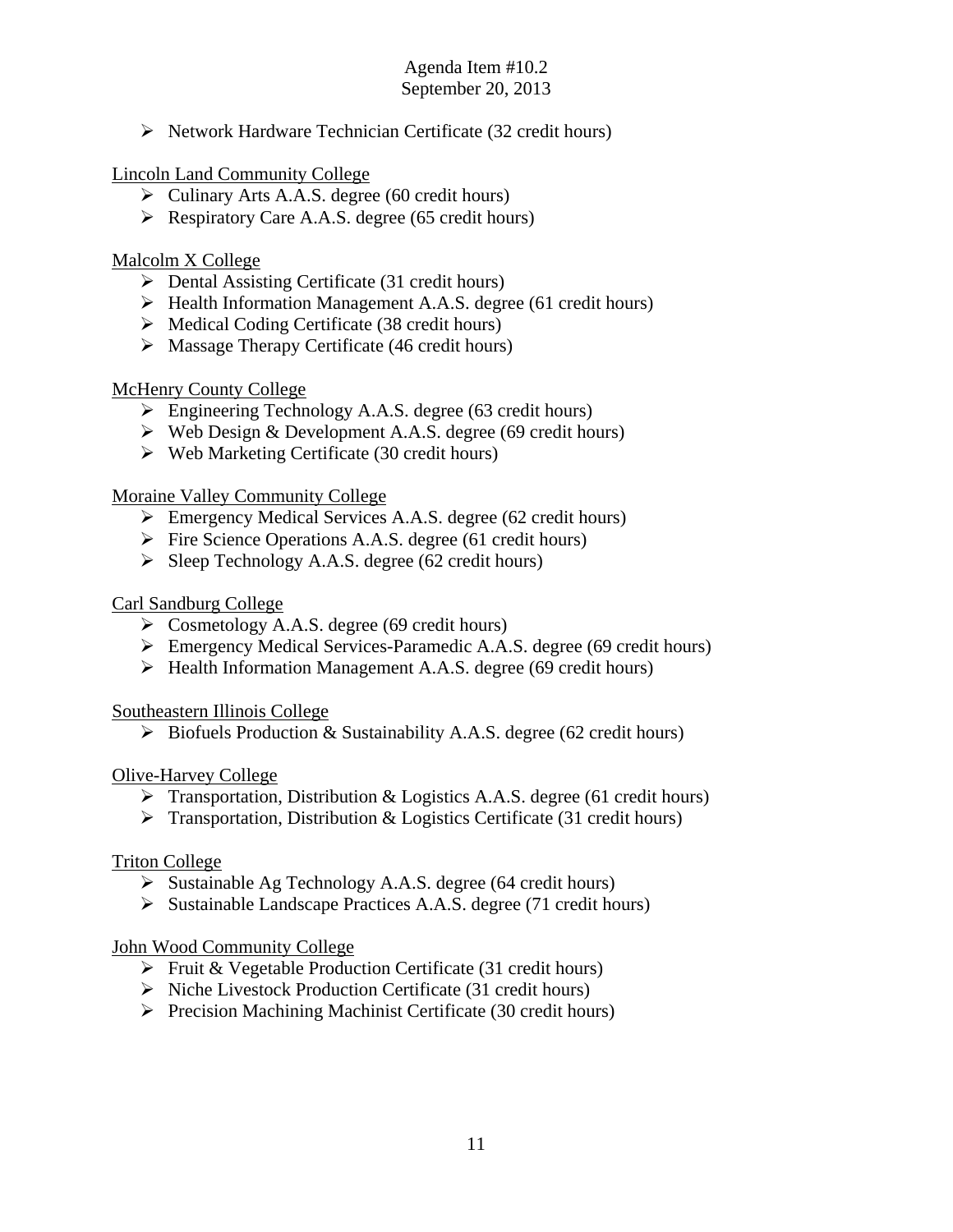### **BACKGROUND**

**Danville Area Community College** is seeking approval to offer a 39 credit hour "Certified Medical Assistant" Certificate. This program will prepare individuals for entry-level employment as medical assistants in a variety of health settings. The curriculum consists of three credit hours of general education coursework, and 36 credit hours of career and technical education coursework. The career and technical component includes instruction in typing and document processing, medical terminology, pharmacology, human body structure, psychology and health ethics, introductory and intermediate medical office procedures, introductory through advanced clinical procedures, and a required clinical/medical office internship. The curriculum was developed according to American Association of Medical Assistants (AAMA) standards and will prepare graduates for the optional, but often preferred, credential of Certified Medical Assistant (CMA). Assessment of student learning will be achieved through evaluation of the student's performance during the final clinical procedures course and observation during the work-based learning experience.

Labor market information provided by the college supports the interest in and the need for a certificate program in this field of study. Several local employers who provided input on this program indicated to the college their hiring requirements beginning in 2014 will be for CMAs only. The college believes this program will provide necessary training for existing students, new students and some medical office professionals looking to cross-train and work in a more clinical area of the labor market. According to the Illinois Department of Employment Security (IDES), employment of "medical assistants" is expected to increase by 15.2 percent statewide and by 25-27 percent locally through 2020. The college currently offers a Medical Office Assistant AAS degree, as well as several related allied health programs, towards which some of the coursework in the proposed certificate would also apply. The college anticipates an enrollment of 15 fulltime and eight part-time students per year during the first three years. The program will require one new full-time faculty person the first year. Qualified faculty will hold current CMA certification, a Certificate or Associate's degree in medical assisting or nursing, and have three to five years of related medical assisting work experience. All facilities are in place to adequately support the program. Some educational supplies will be purchased during the first year. Costs to implement the program will be associated with hiring new faculty at \$40,000 year one, \$41,000 year two, and \$42,000 year three. The program will otherwise be supported through student tuition and fees.

**Danville Area Community College** is also seeking approval to offer a 30 credit hour "Culinary" Arts" Certificate program. This program was granted temporary approval in January 2010 and has been in operation for a period of three years. This program prepares individuals for entrylevel employment in the culinary arts, cooking and food service. The curriculum consists of coursework in food sanitation and safety, culinary essentials, culinary methods and principles, introductory and advanced bakeshop, salads/sandwiches/hors d'oeuvres, stocks/sauces/soups, meats/poultry/fish/eggs, vegetables/starches, nutrition and menu planning, and serving the customer. Completion of the food sanitation course will earn students their Food Handlers Sanitation Certification through the Illinois Department of Public Health (IDPH). The only change to the original curriculum includes the addition of a course in customer service for those interested in front of the house employment. Assessment of student learning is achieved through evaluation of a student portfolio, including a reflection paper, by program faculty.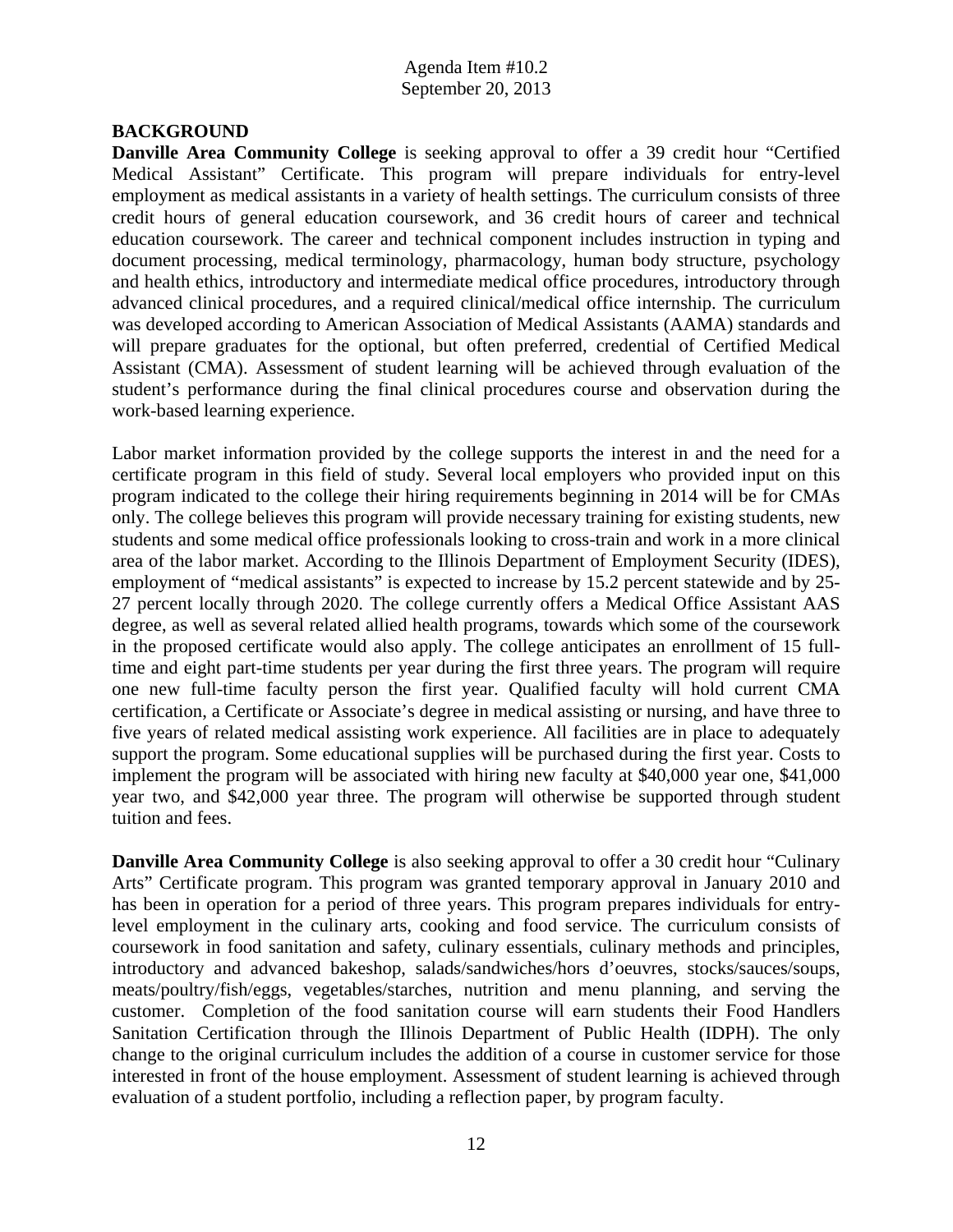Labor market information provided by the college supports the continued interest in and need for a formalized certificate program in this field of study. According to the Illinois Department of Employment Security (IDES), employment of all "food preparation, cooks and service workers" is expected to increase by 15.1 percent statewide through 2020. This certificate targets nontraditional students and students who are already working in the field of food service with a need or desire for formalized education and training. The program has exceeded its original benchmarks for enrollments (77 certificate students and 386 course takers) and completions (86 percent completion rate). The program averages nine students per semester and 15 students have earned the certificate. Two full-time instructors are necessary to support the program. The college identified strengths of the program as state of the art facilities, relevant curriculum, strong community interest in curriculum and support from local employers. They also indicate an interest by program faculty to achieve industry credentialing through the American Culinary Federation. The program is fiscally supported through student tuition and fees.

**College of DuPage** is seeking approval to offer a 65 credit hour Associate in Applied Science (A.A.S.) degree in "Culinology and Food Science". Culinology is a new and emerging field that blends culinary arts and techniques with food science and technology. This program will prepare individuals for entry-level employment in a variety of occupations related to culinary arts, food product development, food research, food manufacturing, and food processing. The curriculum consists of 18 credit hours of required general education coursework and 47 credit hours of required career and technical education coursework. The career and technical component includes instruction in foodservice sanitation, classical cuisine, culinary arts-garde manager, pastry arts-baking and patisserie, food/beverage/equipment purchasing and sales, food laws and regulations, food manufacturing and processing, elements of taste and flavor, culinary measurement and conversions, nutrition for the foodservice professional, quantity food preparation and a required internship in a related culinary arts, food manufacturing or food science area. Assessment of student learning will be achieved through evaluation of the student's performance during the work-based learning experience.

Based on information provided by the college, there is a strong interest in formalized education in this field of study. According to the Illinois Department of Employment Security (IDES), employment of "food scientists" statewide is expected to remain level through 2020. The college worked closely with local food manufacturers ConAgra, Unilever and McCain Foods to establish a program that would prepare individuals currently working in culinary arts, as well as students new to the field, with the skills necessary for employment in culinology occupations. These employers suggest the need for training existing employees in new roles as the field continues to develop. The college anticipates an enrollment of 10 full-time and 10 part-time students each year over the first three years. All facilities and equipment are in place to adequately support the program through shared resources in existing Culinary Arts and Baking/Pastry Arts related programs. The program will require one existing full-time and one new part-time faculty the first year. Qualified faculty will hold at least a Bachelor's degree in Culinary Arts/Food Science, three to five years of related occupational experience, and three to five years teaching experience. Costs to implement the program will be approximately \$6,000 per year over the first three years. The program will be supported fiscally through student tuition and fees.

**College of DuPage** is seeking approval to offer a 34 credit hour "Radio Frequency Technician" Certificate program.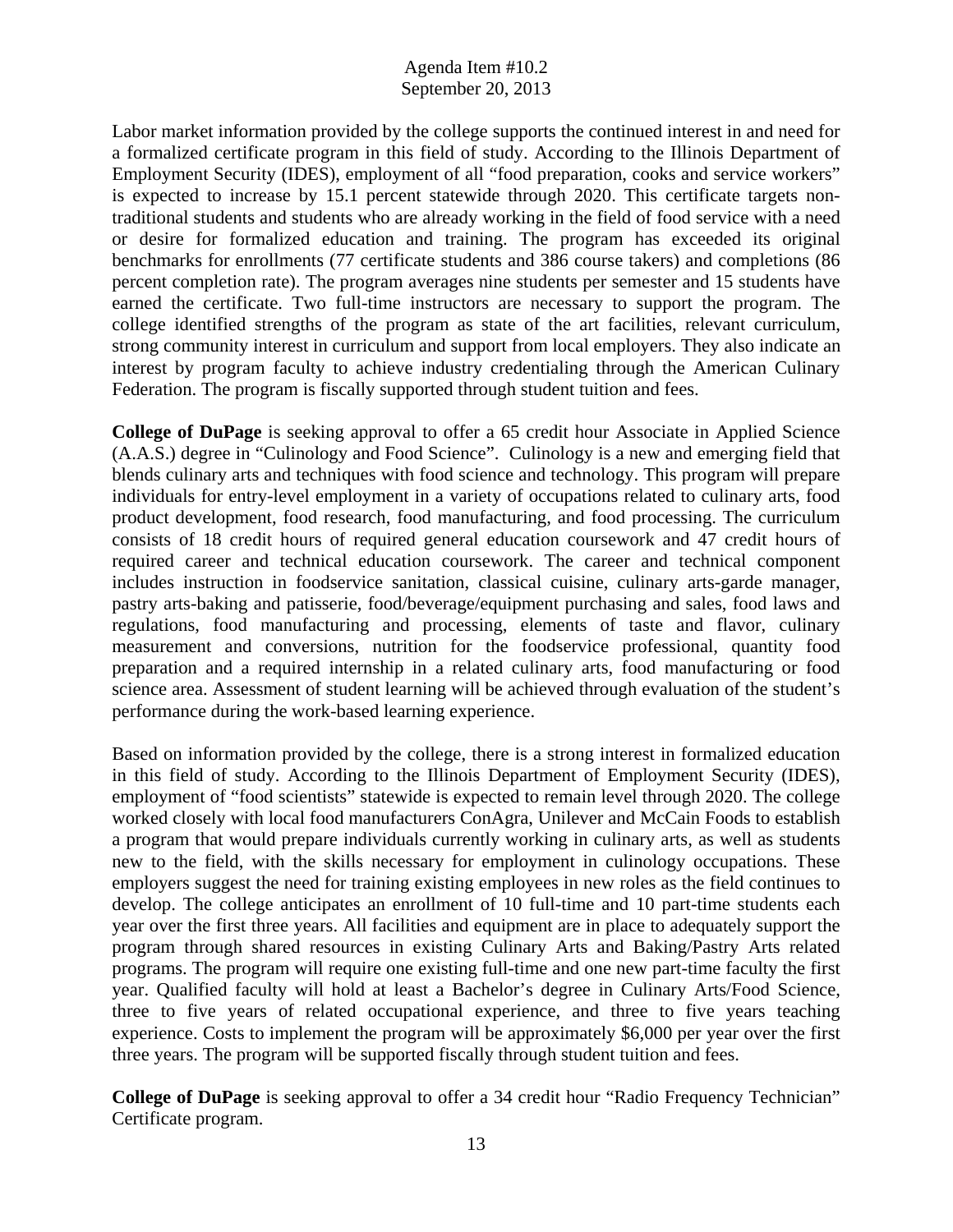This program will prepare individuals for entry-level employment as electronic technicians skilled in installation, maintenance, and testing of Radio Frequency (RF) communications systems, such as those found in wireless cellular networks. The curriculum consists of coursework in electricity and electronics fundamentals, introductory and advanced circuits, electronic documentation, electronic materials, digital fundamentals, electronic devices and applications, introductory telecommunications, introductory and advanced wireless telecommunications and one related technical elective. The proposed certificate includes coursework that will apply towards completion of existing certificates in related electronics technology areas, as well as the college's Electronics Technology A.A.S. degree. Assessment of student learning objectives will be achieved through evaluation of a student portfolio and a final project. Labor market information provided by the college supports the interest in and the need for a formalized training program in this field of study. According to the Illinois Department of Employment Security (IDES), employment of "telecommunications equipment installers and repairers" is expected to increase by 4.23 percent statewide through 2020. The college anticipates an enrollment of 15 full-time and 12 part-time students the first year, increasing to 20 full-time and 16 part-time students by the third year. All facilities and equipment are currently in place to adequately support the proposed program. Such resources will be shared with existing programs in Electronics Technology. One existing full-time and seven existing part-time faculty will be required the first year. No new costs are anticipated to implement the program and it will be supported fiscally through student tuition and fees.

**Harper College** is seeking permanent approval to offer a 60 credit hour "Advanced Manufacturing Technology" Associate in Applied Science (A.A.S.) degree program. The program was granted temporary approval in September 2012 and has been in operation for two semesters. This program prepares individuals for entry-level employment as technicians in a variety of skilled manufacturing settings. The career and technical component of the curriculum includes instruction in introductory manufacturing and safety, quality and measurement, manufacturing processes, introductory manufacturing maintenance, introductory electronics, introductory industrial electronics maintenance, programmable logic controllers, introductory and advanced electrical wiring, industrial control systems, a manufacturing internship, and specialized coursework in one of the following areas: mechatronics, precision machining, metal fabrication, or supply chain management/logistics. Assessment of student learning objectives will be achieved through an evaluation of the student's performance during the work-based learning component of the curriculum by program faculty and the work-site supervisor.

Labor market information provided by the college supports the interest in and the need for a formalized degree program in this field of study. According to the Illinois Department of Employment Security (IDES), employment of manufacturing workers is expected to increase slower than the average employment growth for all occupations statewide through 2020. However, locally this program has exceeded its original benchmarks for enrollments and retention. The degree also offers an educational ladder opportunity for graduates of the college's related Manufacturing Production Certificate or existing technicians in related specialties of manufacturing. Original expectations for students completing coursework in the Manufacturing Production Certificate that apply towards the degree were also exceeded. Twenty (20) students completed the Certificate program and have enrolled in further coursework towards completion of the degree. One full-time and two part-time faculty are necessary to support the program.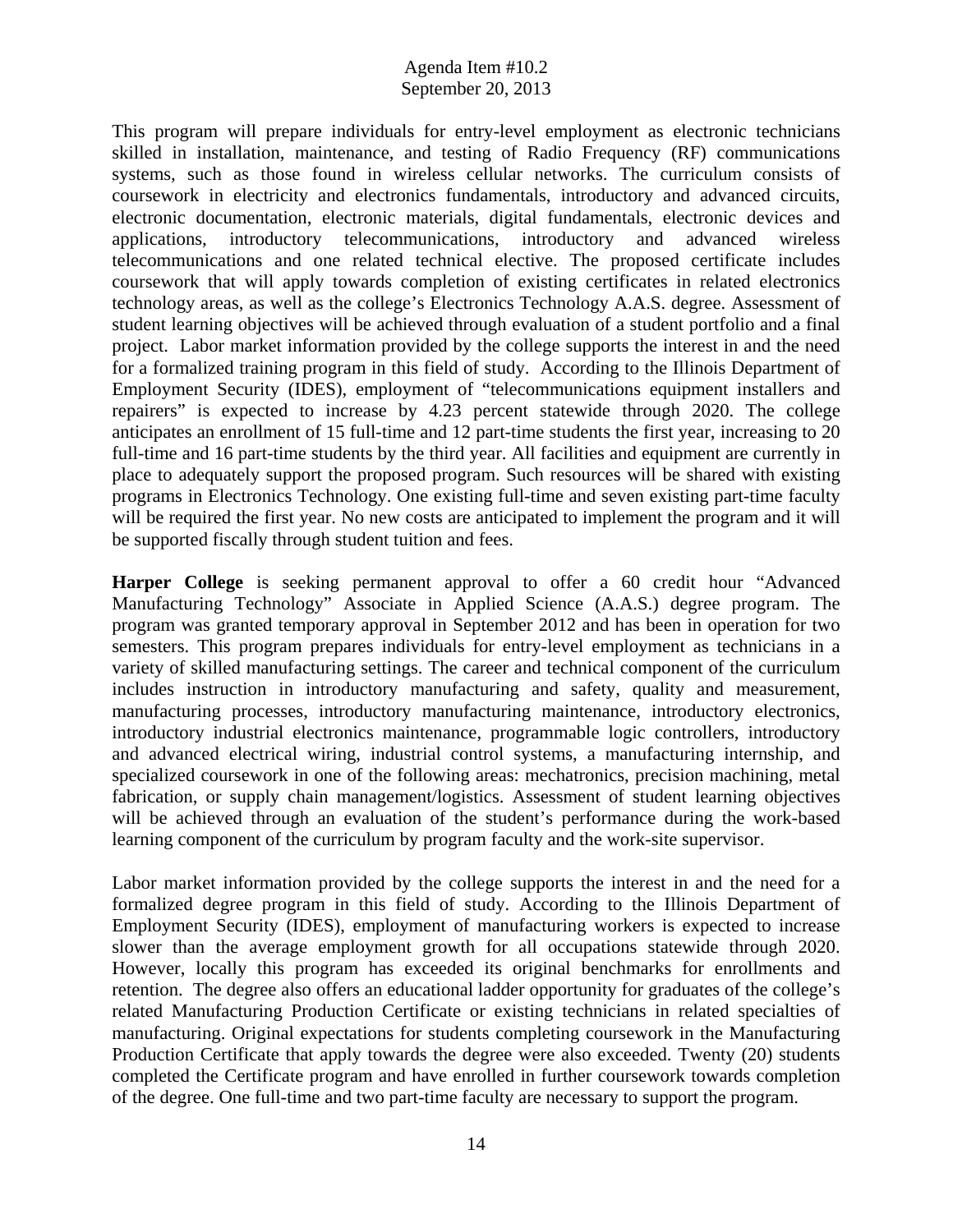Qualified faculty possess a Bachelor's degree in Manufacturing Technology or an Associate's degree in a Manufacturing technology field, have three-five years occupational experience, and one year teaching experience. All facilities and equipment are currently in place to adequately support the programs. The program is supported fiscally through student tuition and fees.

**Harper College** is also seeking permanent approval to offer a 60 credit hour "Welding Technology" Associate in Applied Science (A.A.S.) degree, and two related Certificate programs: "Advanced Welding" and "Welding Fabrication". The degree was granted temporary approval in September 2012 and the certificates were granted temporary approval in July 2012. The programs have been in operation for two semesters. These programs prepare individuals for employment at a variety of levels in welding. The college was approached by several local manufacturing employers who were looking for a series of certificates that would lead towards a degree and provide a variety of industry credentialing opportunities. These proposed programs were developed according to American Welding Society (AWS) guidelines for welding certification in the field.

The A.A.S. degree curriculum consists of 18 credit hours of required general education coursework and 42 credit hours of required career and technical education coursework. The career and technical component of the curriculum includes instruction in introductory and advanced welding, introductory and advanced welding fabrication, pre-pipe welding, basic pipe welding, cutting processes, applied welding theory, welding power sources and print and schematics. The program prepares graduates for certification through the American Welding Society (AWS) as Level I (Entry Welder), Level II (Advanced Welder), and Level III (Expert Welder) welders. Assessment of student learning objectives is achieved through evaluation of the student's performance on practice AWS S.E.N.S.E. (Schools Excelling through National Skill Standards Education) exams.

The "Advanced Welding" certificate (33 credit hours) curriculum requires a subset of the degree coursework, focused on welding techniques and Arc or MIG welding qualification. The "Welding Fabrication" certificate (32 credit hours) curriculum also requires a subset of the degree coursework, but is focused on welding fabrication and cutting processes.

Labor market information provided by the college supports the interest in and the need for a formalized degree program in this field of study. According to the Illinois Department of Employment Security (IDES), employment for "welders" is expected to increase by 6.1 percent statewide through 2020. Original expectations for students completing coursework in the related certificates that apply towards the degree were also exceeded. Forty (40) students enrolled during the fall 2012 semester and 109 students enrolled in the spring 2013 semester. Sixteen (16) completed course requirements in the related Basic Pipe Welding Certificate and have enrolled in further coursework towards completion of the higher level certificates and degree. One fulltime and two part-time faculty are necessary to support the program. Qualified faculty will possess an Associate's degree in Welding or related trade field, industry certification, have three years occupational experience, and one year teaching experience. All facilities and equipment are currently in place to adequately support the programs. The program is supported fiscally through student tuition and fees.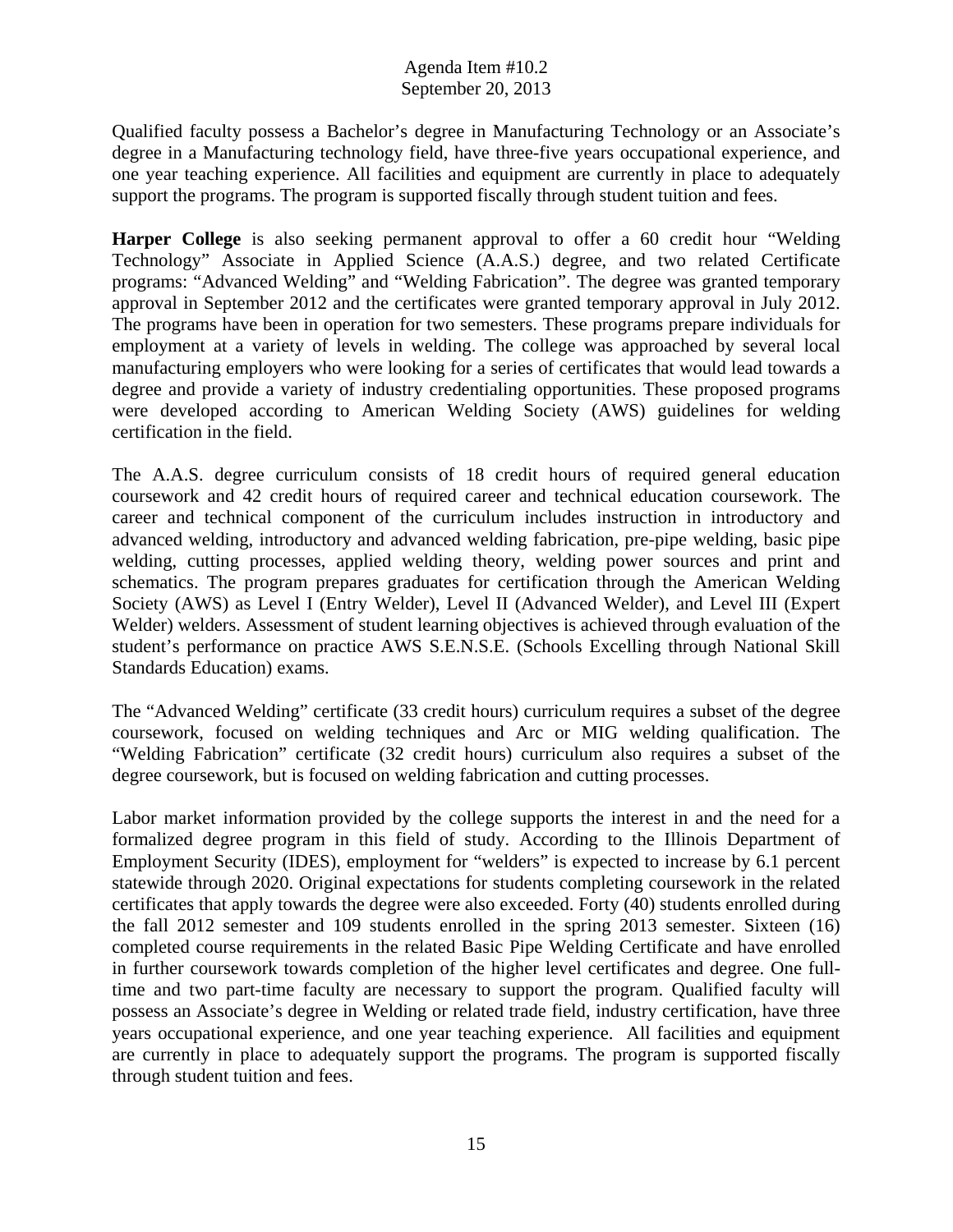**Heartland Community College** is seeking approval to offer a 64 credit hour "Sustainable Energy Systems" Associate in Applied Science (A.A.S.) degree and a related 35 credit hour Certificate program. The degree program will prepare individuals for entry-level employment and advancement opportunities in fields supported by sustainable energy systems. Degree graduates will be employable as design, installation/repair and maintenance technicians in building automation, geothermal installation and repair, building sustainability and energy collection (such as hydropower, solar thermal power, and biofuel production), as well as for advancement into management or technical sales. The curriculum consists of 17 credit hours of required general education coursework, 38 credit hours of required career and technical education coursework, and nine (9) credit hours of technical electives focusing in one of three options: environmental control, biofuels, or hydro and HVAC. The career and technical component includes instruction in building mechanical  $\&$  electrical systems, industrial electricity & systems, air conditioning & refrigeration, electrical wiring & maintenance, heating systems, industrial controllers, green building technology, building automation, networking & computer information systems, introductory technical graphics, sustainability and renewable energy. Assessment of student learning will be achieved through evaluation of the student's performance on a practice credentialing exam as well as through a final comprehensive project.

The certificate program will prepare students with a background in building systems for sustainable energy with a focus on environmental controls, biofuels, hydropower, and HVAC systems. Certificate graduates will be employable as technicians in sustainable energy supported systems, energy assessment and management, and environmental controls. The curriculum consists of eight (8) credit hours in required general education coursework, 18 credit hours in required career and technical education coursework, and nine (9) credit hours of technical electives also focusing in one of three options: environmental control, biofuels, or hydro and HVAC. The career and technical requirements, as well as the technical elective options are a subset of the degree curriculum.

Labor market information provided by the college supports the interest in and the need for more green educational and training programs in this field of study. According to the Illinois Department of Employment Security (IDES), employment of "HVAC technicians" is expected to increase by 19.4 percent statewide through 2020. The college developed the proposed programs through collaboration with the Illinois Green Economy Network (IGEN), a U.S. Department of Labor Trade Adjustment Assistant Community College and Career Training (TAACCCT) grant funded initiative charged with the promotion and development of training programs that meet the needs of industry in new and emerging green technology and provide green career pathways for students. Curricula developed in response to IGEN needs are expected to provide options for students to transfer as well as train students with strong technical skills that will support a green economy. The college has identified the potential for local growth opportunities in this field. Furthermore, the proposed degree program provides an educational ladder opportunity for students/graduates of related certificates offered by IGEN partner institutions. The college anticipates a combined enrollment of five full-time and 10 part-time students the first year, increasing to eight full-time and 15 part-time students by the third year. The programs will require four existing full-time faculty, two existing part-time faculty, and one new part-time faculty person the first year. Qualified faculty will hold a Bachelor's of Science degree in Industrial Technology, Alternative Energy Technology or a related field, have five years related occupational experience, and two years of teaching experience.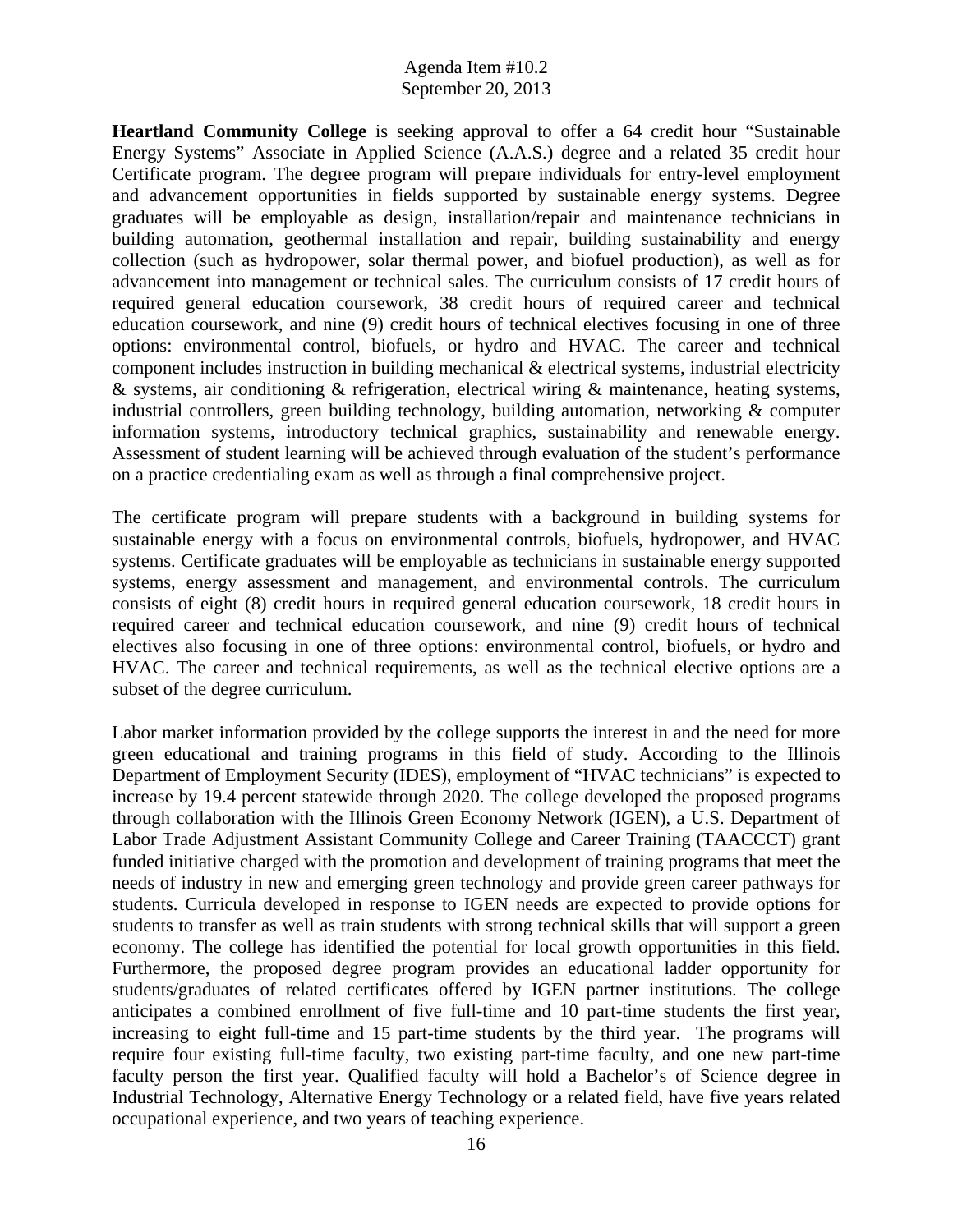All facilities are currently in place to adequately support the program. Costs to implement the programs are being covered by TAACCCT grant funds. The program will be fiscally supported by student tuition and fees in the future.

**Kaskaskia College** is seeking approval to offer a 71 semester credit hour Associate in Applied Science (A.A.S.) degree program in "Cosmetology". This program will prepare individuals for entry-level employment and licensure as a cosmetologist, as well as for advancement into salon management. The curriculum was developed according to the standards outlined for licensed cosmetologists and is approved by the Illinois Department of Financial and Professional Regulation (IDFPR). Graduates will be eligible for licensure in the State of Illinois. The curriculum includes 15 semester credit hours of required general education coursework and 56 semester credit hours of required career and technical coursework. The career and technical component of the curriculum includes instruction in introductory through advanced levels of beauty culture theory, fundamentals of hair color, work ethics, first aid, salon business, management and marketing, cosmetology career planning, and over 1,500 hours of practical learning experience. Assessment of student learning objectives will be achieved through evaluation of the student's performance during their practical learning experience.

Labor market information provided by the college supports the interest in and the need for more licensed cosmetologists prepared for salon management within the college's district. According to the Illinois Department of Employment Security (IDES), employment of all "personal appearance workers" is expected to increase by 20 percent statewide through the year 2020. The college anticipates an enrollment of 55 full-time students each year for the first three years. The college currently offers a related 50 credit hour Cosmetology Certificate program which fully articulates into the proposed degree program. The college plans to utilize existing facilities and equipment. One new full-time, two existing full-time, and four existing part-time faculty will be required the first year of the program. All qualified faculty must hold at least a Certificate in Cosmetology, an active cosmetology and cosmetology instructor license in the State of Illinois, in addition to five years related occupational experience and two years teaching experience. Costs to implement this program are estimated at \$5,000 the first year. The program will otherwise be supported by student tuition and fees.

**Kishwaukee College** is seeking approval to offer a 33 credit hour "Esthetics" Certificate. This program will prepare individuals for entry-level employment as estheticians, also known as skin care specialists, in a variety of personal service settings (such as salons, spas, cosmetic service centers, and dermatologist's offices). The curriculum consists of five credit hours of general education coursework and 28 credit hours of career and technical education coursework. The career and technical component includes instruction in first aid and emergency response, nutrition, medical terminology, introductory esthetics, pathology, introductory through advanced levels of esthetics procedures, business practices and ethics, preparation for licensure, and a required esthetics clinical. The curriculum was developed according to guidelines established for credentialing through the Illinois Department of Financial and Professional Regulation (IDFPR) and will prepare graduates to sit for the Licensed Esthetician exam. Licensure is required for entry-level employment in Illinois. Assessment of student learning objectives will be achieved through evaluation of the student's performance during the final semester Advanced Clinical practicum.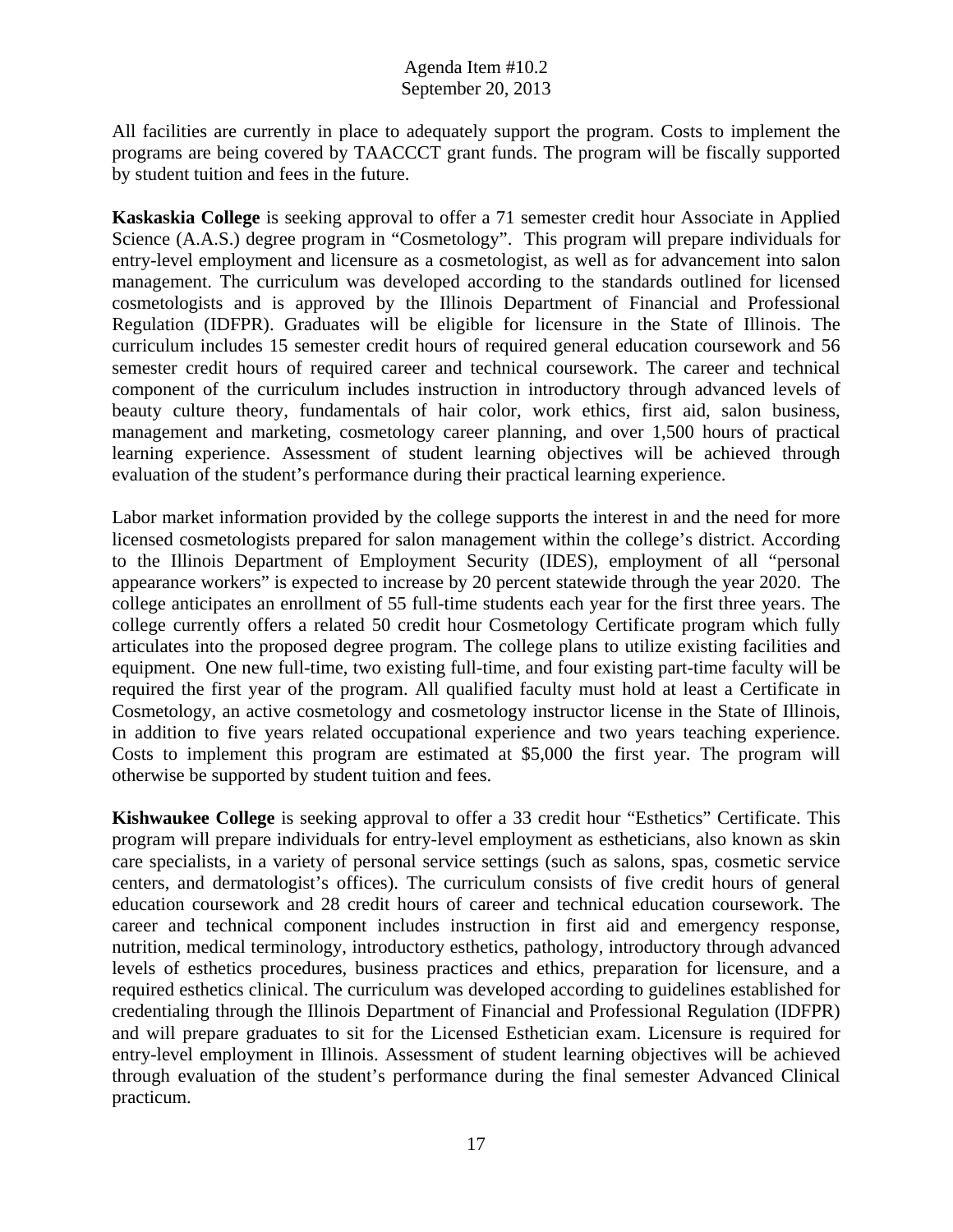Labor market information provided by the college supports the interest in and the need for a formalized training program in this field of study. Currently, only two other public community colleges offer a similar training program, one in the Central region and the other in the Southern region of the state. According to the Illinois Department of Employment Security (IDES), employment growth of "skin care specialists" is expected to increase by 32.2 percent statewide through 2020. The college conducted a survey of local employers and reported 87 percent of respondents were in favor of a college-credit training program in esthetics. The college anticipates an enrollment of eight full-time students the first year, increasing to 12 full-time students by the third year. The program will require one new part-time faculty person the first year. Qualified faculty will hold current Cosmetology or Esthetician certification, a Certificate or Associate's degree in Esthetics or Cosmetology, have two years of work experience as a licensed technician and hold a current Esthetics Teacher's License. All facilities are in place to adequately support the program. Some equipment and educational supplies will be purchased over the first three years. Costs to implement the program will be approximately \$82,595 year one, \$56,395 year two, and year three. Higher first year costs reflect equipment purchases. The program will otherwise be supported through student tuition and fees.

**Lewis & Clark Community College** is seeking approval to offer a 63 credit hour Associate in Applied Science (A.A.S.) degree and a related 39 credit hour Certificate in "Medical Assisting". Both programs prepare individuals for entry-level employment as medical assistants; however, the degree offers the potential of advancement opportunities in terms of industry credentialing and within the employment field. The certificate curriculum consists of eight (8) credit hours of general education coursework and 31 credit hours of career and technical education coursework. The career and technical component includes instruction in medical terminology, pharmacology for medical assistants, introductory and intermediate clinical medical assisting skills, medical office procedures, medical billing and coding, health insurance and EHR, professional development, and a required work-based learning experience in medical assisting. The A.A.S. degree curriculum builds on the certificate to include an additional 15 credit hours of general education coursework and nine (9) credit hours of related technical electives. Both programs were developed according to competencies outlined by the American Medical Technologists Association (AMTA) for credentialing as a Registered Medical Assistant (RMA), and according to standards of the American Association of Medical Assistants (AAMA) for credentialing as a Certified Medical Assistant (CMA). Program accreditation is optional, however, industry credentialing for students is preferred. Assessment of student learning objectives will be achieved through evaluation of the student's performance during the work-based learning experience by program faculty and a worksite supervisor, in addition to the student's performance on a practice certification exam.

Labor market information provided by the college supports the interest in and the need for a certificate and a degree program in this field of study. As industry hiring requirements begin to shift towards credentialed candidates only in 2014, the college believes this program will provide necessary training for new students, existing students in related allied health programs and those medical office professionals looking to cross-train into a more clinical area and to advance in the labor market. According to the Illinois Department of Employment Security (IDES), employment of "medical assistants" is expected to increase by 15.2 percent statewide and by 25-27 percent locally through 2020.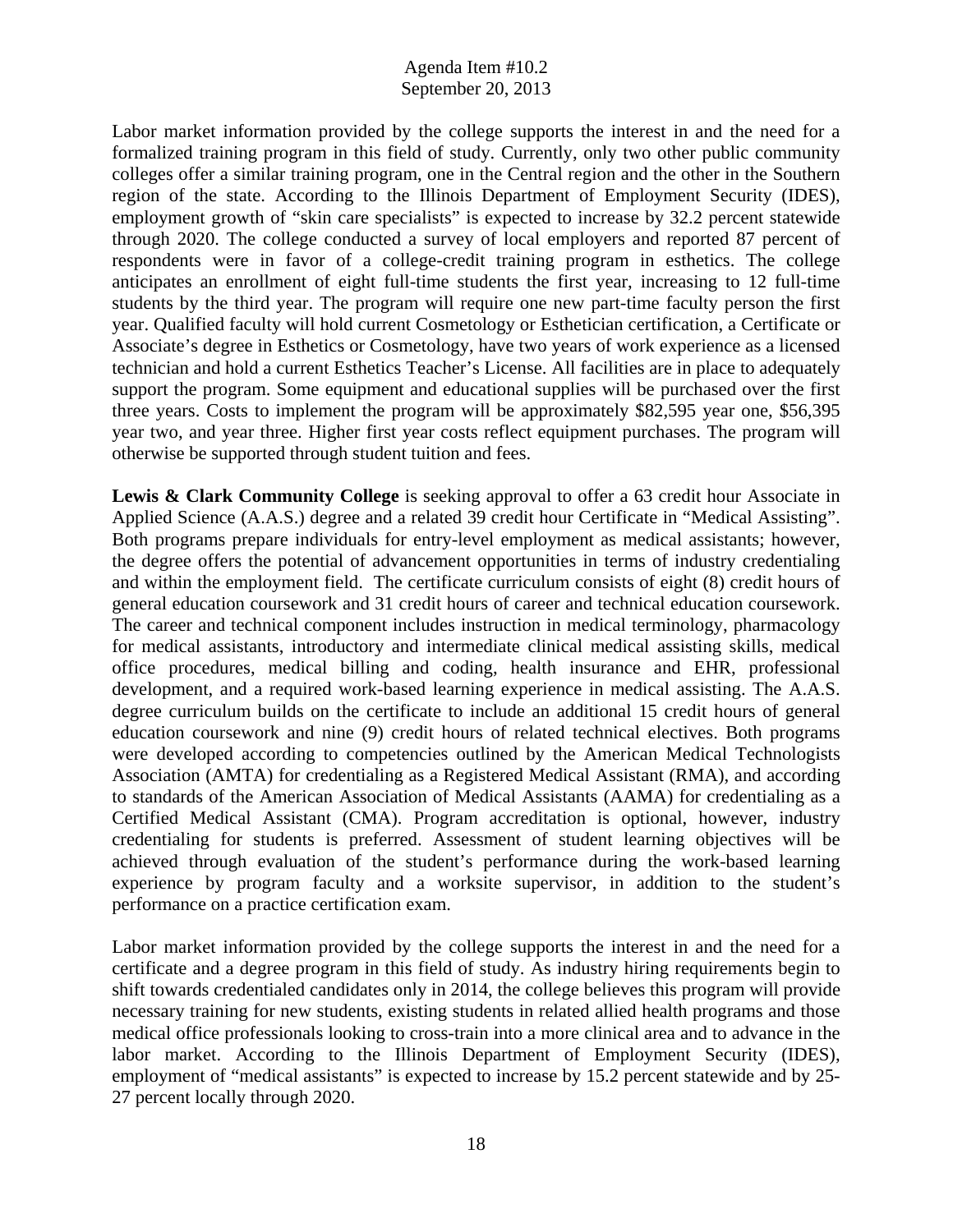The proposed programs also offer educational ladder options for students in several related allied health courses and programs, as well as articulation at the baccalaureate level. The college has developed agreements with Franklin University for their Bachelor degree programs in Allied Health Care Management and Health Care Management. The college anticipates an enrollment in the certificate of 10 full-time and five part-time students, increasing to 15 full-time and 10 part-time students by the third year. Enrollments in the degree are anticipated at five full-time and five part-time the first year, increasing to 10 full-time and 10 part-time by the third year. The programs will require three existing full-time, two new part-time, and two existing part-time faculty the first year. Qualified faculty will hold at least a Bachelor's degree in Medical Office Technology, Medical Assisting or a closely related field, current industry credentialing, have three to five years of related medical assisting work experience, and at least one year teaching experience. All facilities are in place to adequately support the programs. Some equipment and educational supplies will be purchased over the first three years. Costs to implement the programs are estimated at \$36,000 during year one, \$52,000 during year two, and \$31,000 during year three. The programs will otherwise be supported through student tuition and fees.

Lewis & Clark Community College is also seeking approval to offer a 32 credit hour "Network" Hardware Technician" Certificate. This program will prepare individuals for entry-level employment as computer hardware and network technicians. The curriculum consists of coursework in fundamentals of electricity, communications cabling, introductory and intermediate levels of network technology, network documentation, PC servicing, operating technologies, secure wireless networks, Cisco Certified Network Associate (CCNA) preparation, and CompTIA A+ preparation. The curriculum was developed according to guidelines established by the Network Professional Association and will prepare individuals for industry credentialing through Cisco (CCNA and CWNA: Certified Wireless Network Administrator), and CompTIA (A+ and Network +) certifications in PC Servicing and Operating Systems. The proposed certificate program ladders into the colleges existing Computer Network Security and Administration A.A.S. degree. Assessment of student learning objectives will be achieved through an evaluation of the student's performance on practice credentialing exams and through a portfolio review of the student's educational achievement.

Labor market information provided by the college supports the interest in and the need for a certificate program in this field of study. Currently, degree-seeking students stop-out of their education to seek employment. The proposed certificate will not only prepare students for entrylevel employment, but will also provide them with an educational head start if/when they decide to pursue the degree. According to the Illinois Department of Employment Security (IDES), growth in the employment of "computer support specialists" is anticipated to increase by 13.5 percent through 2020 statewide. Locally, the college reports employers are highly supportive of the proposed certificate. The college anticipates an enrollment of five full-time and seven parttime students the first year, increasing to 10 full-time and 10 part-time students by the third year. Two existing full-time and two existing part-time faculty will be required the first year. Qualified faculty will possess a Master's degree in Computer Networking, combined 20 years related occupational experience and eight years teaching experience. All facilities are currently in place to support the proposed program. Some computer lab materials will be purchased over the three year period, otherwise all classrooms and equipment will be shared with the existing program. Costs to implement the proposed program will be approximately \$1,000 per year during the first three years. The program will otherwise be supported through student tuition and fees.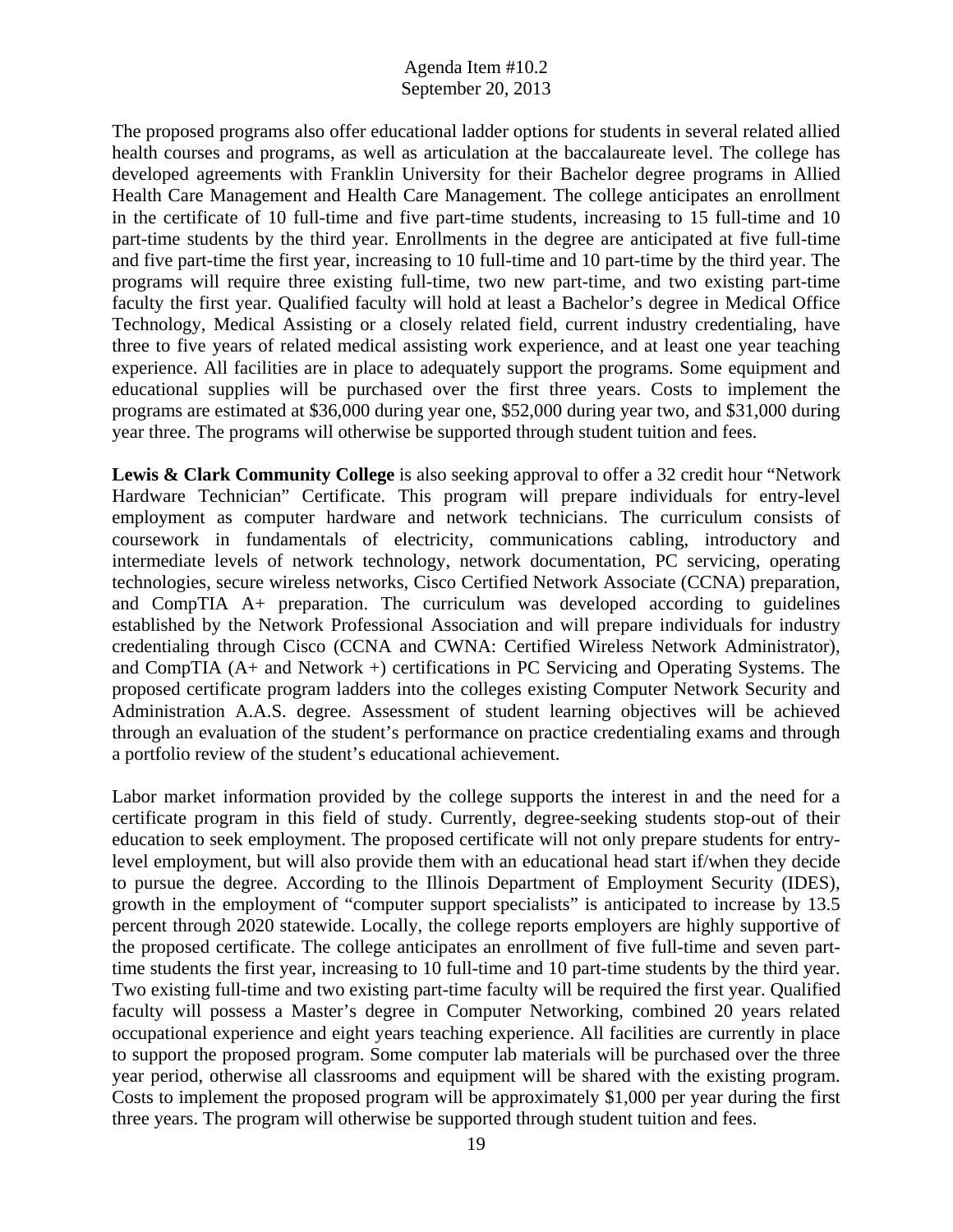**Lincoln Land Community College** is seeking approval to offer a 60 credit hour Associate in Applied Science (A.A.S.) degree program in "Culinary Arts". This program will prepare individuals for employment as chefs and culinary specialists in a variety of food service and hospitality environments. The curriculum consists of 19 credit hours of required general education coursework and 41 credit hours of required career and technical education coursework. The career and technical component of the curriculum includes instruction in culinary essentials, introductory through advanced levels of food production, garde manager, introductory bake shop, nutrition for food service, food service sanitation, restaurant management, food service purchasing, business and human resource applications, and required work-based learning experience in hospitality. The curriculum was developed according to American Culinary Federation (ACF) standards for culinary arts educational programs and will prepare graduates for the ACF "Certified Culinarian" credential. The program will also prepare students for the required Food Service Sanitation certification through the Illinois Department of Public Health (IDPH). Assessment of student learning objectives will be achieved through evaluation of a student portfolio, as well as, the student's performance during the work-based learning experience by program faculty and work site supervisory staff.

Labor market information provided by the college supports the interest in and the need for a degree program in this field of study. Statewide employment of "chef & head cooks" is expected to increase through 2020, according to data from the Illinois Department of Employment Security (IDES). Currently, the college offers related certificate programs in culinary arts and baking/pastry arts, both of which will articulate towards completion of the proposed degree. The degree program will provide an educational ladder opportunity for certificate graduates, as well as employment advancement potential for those working in the field. The college anticipates an enrollment of 15 full-time and 10 part-time students the first year, increasing to 45 full-time and 30 part-time students by the third year. Nine existing part-time faculty will be utilized to implement the program. Qualified faculty shall hold an Associate's degree in Culinary Arts, three years of related occupational experience, and one year of teaching experience. All facilities and equipment are adequately in place to support the proposed degree. No new costs are anticipated to implement the program, which will be supported through student tuition and fees.

**Lincoln Land Community College** is also seeking approval to offer a 65 credit hour Associate in Applied Science (A.A.S.) degree program in "Respiratory Care". This program will prepare individuals for entry- and advanced-level employment as respiratory therapists. The curriculum consists of 17 credit hours of required general education coursework and 48 credit hours of required career and technical education coursework. The career and technical component includes instruction in introductory through advanced levels of respiratory care practices and procedures, cardiopulmonary anatomy and physiology, advanced diagnostic monitoring, neonatal/pediatric advanced life support and respiratory care, critical thinking skills for respiratory care, a respiratory care seminar and required respiratory clinical practice. The curriculum was developed according to standards of the National Board of Respiratory Care (NBRC) and will prepare graduates for two levels of credentialing: level one is credentialing through the NBRC as a "Certified Respiratory Therapist" and is required for entry-level employment in the State of Illinois; level two is the NBRC "Registered Respiratory Therapist" credential, available to students who have earned the CRT credential. The program is accredited through the Commission on Accreditation for Respiratory Care (CoARC).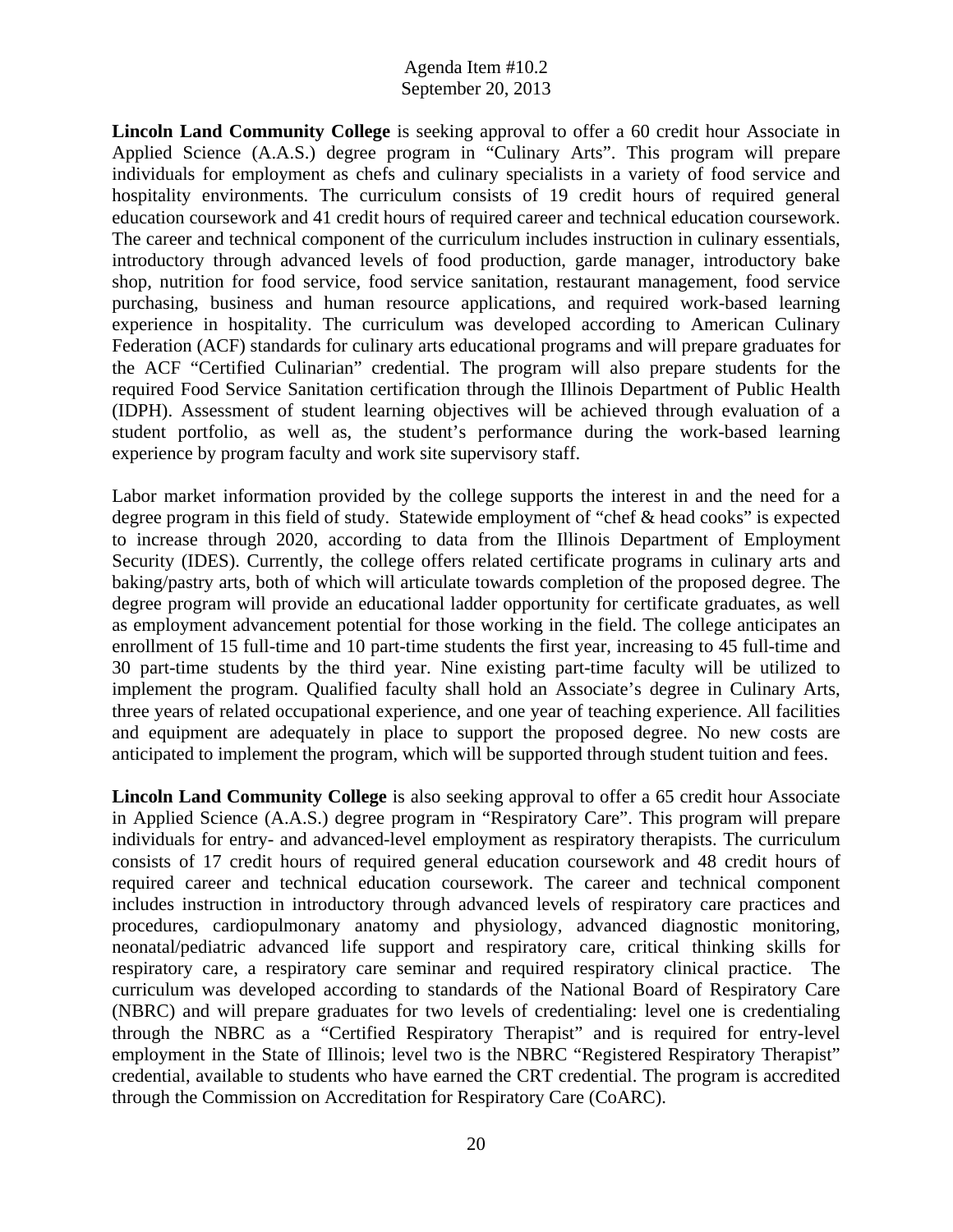Assessment of student learning will be achieved through evaluation of the student's performance during the clinical practicum, as well as through completion of a practice certification exam. Labor market information provided by the college supports the interest in and the need for this formalized program of study within the local area. The training was previously offered through a local hospital. According to the Illinois Department of Employment Security (IDES), employment of "respiratory therapists" is expected to increase by 14.2 percent statewide through 2020. The college anticipates an enrollment of 12 full-time students the first year, increasing to 16 full-time students by the third year. One new part-time faculty and two existing part-time faculty will be required to implement the program. Qualified faculty will hold at least a Bachelor's degree in Respiratory Care, two years related occupational experience and one year teaching experience. Clinical facilities and equipment at a local hospital will be utilized. Costs to implement the program will be approximately \$110,000 during the first year to support the hiring of additional faculty. The program will otherwise be supported through student tuition and fees.

**Malcolm X College**, one of the City Colleges of Chicago, is seeking approval to offer a 31 credit hour "Dental Assisting" Certificate program. This program will prepare individuals for entrylevel employment as dental assistants. The curriculum was developed according guidelines for accreditation by the American Dental Association's Commission on Dental Accreditation (CODA). The program includes coursework in oral and dental anatomy, dental medical emergencies, basic and advanced dental assisting procedures, dental radiography, head and neck anatomy, prevention, dental office procedures and a required work-based learning experience in dental assisting. Graduates of the program will be eligible for the "Certified Dental Assistant" exam through the Dental Assisting National Board. Assessment of student learning objectives will be achieved through evaluation of the student's performance on a practice credentialing exam and through observation during their work-based learning experience. The college has started the process of seeking optional CODA accreditation.

Labor market information provided by the college supports the interest in and the need for a certificate program in this field of study. The college currently offers a two-year program in Dental Hygiene. The proposed certificate will offer an alternative for students interested in dental support services. According to the Illinois Department of Employment Security (IDES), employment of "dental assistants" is expected to increase by 15.1 percent statewide through 2020. The college anticipates an enrollment of 15 full-time students the first year, increasing to 30 full-time students by the third year. The program will require two new full-time and two new part-time faculty the first year. Qualified faculty will hold a Doctoral degree in dentistry or a Master's degree in Dental Hygiene with current licensure in the State of Illinois, two years occupational experience in the field, and two years teaching experience. Facilities and classroom space are in place to adequately support the program; however, some new equipment will be purchased over the first three years of implementation. Costs of implementing the program will be approximately \$154,994 the first year, \$163,024 the second year, and \$171,134 the third year. The program will be fiscally supported by student tuition and fees.

**Malcolm X College** is seeking approval to offer a 61 credit hour Associate in Applied Science (A.A.S.) degree program in "Health Information Management". This program will prepare individuals for employment as health information technicians in a variety of health information technology environments, such as hospitals, physician's offices and insurance companies. The proposed degree is the third program in a series of stackable curricula being proposed.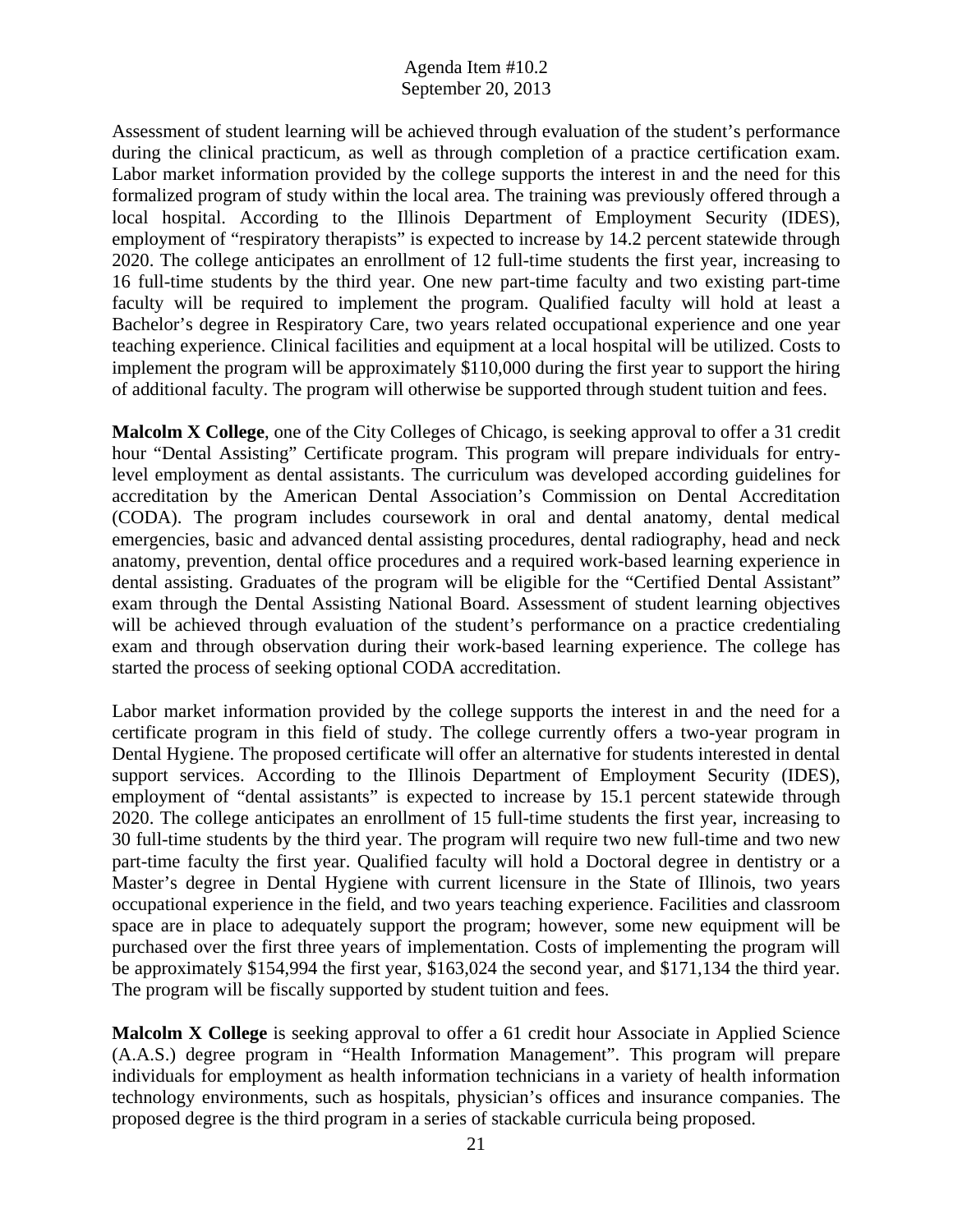The related "Medical Billing" and "Medical Coding" certificates both ladder into the degree program, providing multiple educational advancement opportunities for students. The degree curriculum consists of 16 credit hours of general education coursework and 45 credit hours of career and technical education coursework.

The career and technical component includes instruction in medical terminology, introduction to health careers, microcomputers and databases, introductory health information technology, medical billing, basic and advanced ICD9/ICD10 coding, basic and advanced CPT-4 coding, medical law and ethics, pharmacology, clinical pathophysiology, health care statistics, reimbursement methodologies, a seminar in health information technology focused on practical applications of study, and an HIM Clinical practicum.

**Malcolm X College** is also seeking approval to offer a 38 credit hour Medical Coding Certificate program. This program will prepare individuals for entry-level employment as medical coders. This certificate is the second program in a series of stackable curricula being proposed. A related "Medical Billing Certificate (18 credit hours)" was recently approved and will completely ladder into this program, which will completely ladder into the proposed A.A.S. degree in "Health Information Management". This certificate curriculum consists of four (4) credit hours of general education coursework and 34 credit hours of career and technical education coursework. The career and technical component includes instruction in medical terminology, introduction to health careers, microcomputers and databases, introductory health information technology, medical billing, basic ICD9/ICD10 coding, basic CPT-4 coding, medical law and ethics, pharmacology, clinical pathophysiology, and a seminar in health information technology focused on practical applications of study.

The degree and certificate programs were developed according to American Academy of Professional Coders (AAPC) standards. Completers of the proposed certificate will be eligible for AAPC credentialing as a Certified Professional Biller (CPB), Certified Professional Coder (CPC), CPC-Hospital Outpatient Coder (CPC-H), and CPC-Payer (CPC-P). Completers of the degree program will be eligible for the same credentials, in addition to the Registered Health Information Technician (RHIT) certification exam offered through the American Health Information Management Association (AHIMA). Program accreditation is available through the Commission on Accreditation of Health Informatics and Information Management (CAHIIM). Assessment of student learning in both programs will be achieved through evaluation of the student's performance on a comprehensive exam, a practice credentialing exam, and through a portfolio review. Once the programs are accredited, graduates will be able to sit for the related AHIMA credentialing exams. Accreditation is retro-active once one class of students has completed and the college completes its application/site visit.

Labor market information provided by the college supports the interest in and the need for a series of programs related to health information technology. Nationally and locally, an above average demand for "medical records and health information technicians" is expected through 2020, according to the U.S. Department of Labor-Bureau of Labor Statistics and the Illinois Department of Employment Security (IDES). The college anticipates an enrollment of five fulltime and 10 part-time students in each program during the first year, increasing to 20 full-time and 30 part-time students in each program by the third year.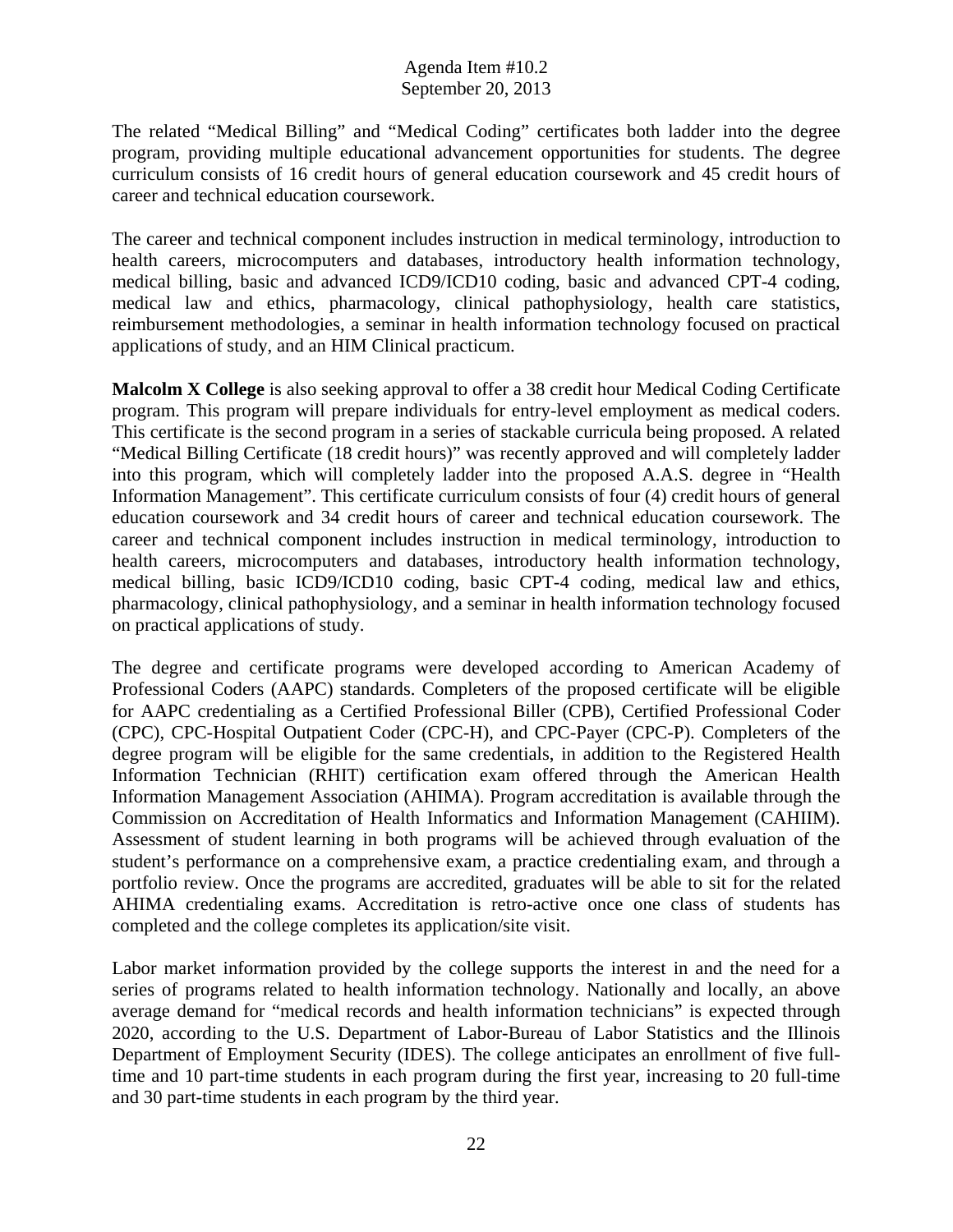The programs will require one new full-time and two new part-time faculty the first year. Qualified faculty will possess a Master's degree in Health Information Management, RHIT certification, five years of related occupational experience and one to two years teaching experience. All facilities and equipment are currently in place to adequately support the programs. Some instructional supplies will be purchased during the first year. Costs to implement the programs are estimated at \$60,500 the first year, \$62,500 the second year, and \$63,000 the third year. The programs will otherwise be supported through student tuition and fees.

**Malcolm X College** is seeking approval to offer a 46 credit hour "Massage Therapy" Certificate program. This program will prepare individuals for entry-level employment as massage therapists. The curriculum was developed according standards of the Commission on Massage Therapy Association (COMTA) and the Illinois Department of Financial & Professional Regulation (IDFPR). The program includes coursework in anatomy & physiology, medical terminology, health career studies, introductory through advanced levels of massage therapy practice, and introductory through advanced levels of integration of massage therapy. Graduates of the program will be eligible to sit for the "Massage Bodywork Licensing Exam" (MBLEx) through COMTA. Passage of the MBLEx is required for licensure through IDFPR in the State of Illinois. Assessment of student learning objectives will be achieved through evaluation of a student portfolio including artifacts of the student's educational achievements, as well as through their performance on a comprehensive final exam. The college has started the process of seeking optional COMTA accreditation.

Labor market information provided by the college supports the interest in and the need for a certificate program in this field of study. According to the Illinois Department of Employment Security (IDES), employment of "massage therapists" is expected to increase by 19.7 percent statewide through 2020. The college anticipates an enrollment of 10 full-time students the first year, increasing to 30 full-time students by the third year. The program will require two new part-time faculty the first year. Qualified faculty will hold a Certificate in Massage Therapy from an accredited institution, hold a current licensure in the State of Illinois, have two years occupational experience as a licensed massage therapists, and two years teaching experience. Facilities and classroom space are in place to adequately support the program; however, some new equipment will be purchased during the first year of implementation. Costs of implementing the program will be approximately \$80,000 the first year, \$140,000 the second year, and \$150,000 the third year. The program will be fiscally supported by student tuition and fees.

**McHenry County College** is seeking approval to offer a 63 credit hour Associate in Applied Science (A.A.S.) degree program in "Engineering Technology". This program will prepare individuals for entry-level employment as engineering technicians, specialized in the fields of mechanical or industrial engineering technology. The curriculum consists of 18 credit hours of required general education coursework and 45 credit hours of required career and technical education coursework. The career and technical component consists of a core including introductory manufacturing technology, introductory machining and CNC, introductory robotics, advanced CNC, manufacturing processes, materials of industry, blueprint reading for manufacturing, CAD graphics, engineering graphics, parametric modeling/SolidWorks, metrology for quality, and a capstone project or manufacturing internship.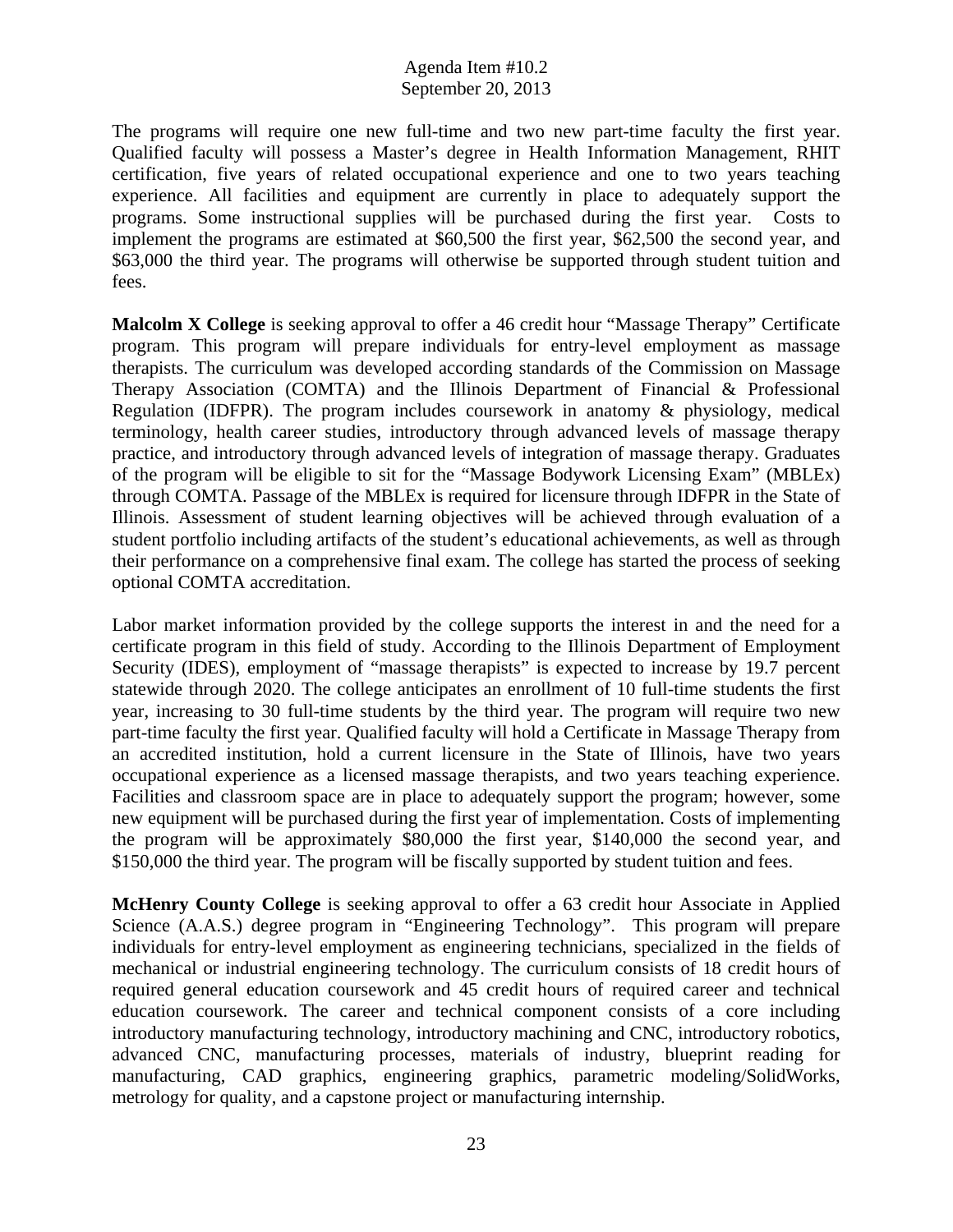The mechanical emphasis requires additional coursework in applied statistics, mechanics of materials, dynamics and advanced parametric modeling. The industrial emphasis requires additional coursework in facilities planning and design, production and material control, and continuous quality improvement practices. Assessment of student learning objectives will be achieved through evaluation of the student's capstone portfolio project or their performance during the work-based learning experience.

Labor market information provided by the college supports the interest in and the need for a twoyear degree program in this field of study. The college currently offers related certificate programs in Architectural Engineering Design Technology, Advanced Manufacturing, and CNC Machining. The college worked with local industry partners to develop the proposed degree program as an educational ladder for existing certificate students and recent graduates, as well as for their workforce looking for potential advancement opportunity education/training in their specialized field. Furthermore, the program will articulate towards Southern Illinois University's Bachelor of Science in Industrial Technology, offering A.A.S. degree graduates an opportunity towards achieving their baccalaureate degree. The college also utilized information from the Accreditation Board for Engineering and Technology (ABET) to develop pathways between existing certificates and the proposed degree. The college plans to seek voluntary ABET accreditation for this program in the future. The college anticipates an enrollment of 10 full-time and eight part-time students the first year, increasing to 16 full-time and 12 part-time by the third year. The program will require two existing full-time and two new part-time faculty the first year. Qualified faculty must hold at least a Bachelor's degree in Industrial Management or Engineering Technology, a minimum of two years related occupational experience, and one year teaching experience. Facilities are adequate to support the program; however, some new equipment and software will be purchased over the first three years. Costs to implement the program are estimated at \$110,000 the first year, \$95,000 the second year, and \$70,000 the third year. The program will be supported through student tuition and fees.

**McHenry County College** is also seeking approval to offer a 69 credit hour Associate in Applied Science (A.A.S.) degree in "Web Design and Development" and a related 30 credit hour Certificate in "Web Marketing". The degree will prepare individuals for entry-level employment as "web site designers" in a variety of organizational settings. The degree curriculum consists of 15 credit hours of required general education coursework, 48 credit hours of required career and technical education coursework, and six credit hours in related technical electives. The career and technical component includes instruction in web fundamentals, digital legalities, applied logic, introductory programming, web scripting, JavaScript, SQL/Database concepts, Adobe Design Suite, digital 2D design, color theory, website development, digital project management, content management systems, and an additional specialty programming course in web programming. The certificate curriculum includes coursework in e-commerce, consumer behavior, user centered web pages, and principles of marketing in addition to 12 credit hours of content also included in the degree program. Assessment of student learning objectives will be achieved through evaluation of a student portfolio.

Labor market information provided by the college supports the interest in and the need for a two year degree program in this field of study. The college was recently approved to offer several shorter term certificates in web-related areas. The proposed certificate and degree will provide an educational ladder for certificate program graduates.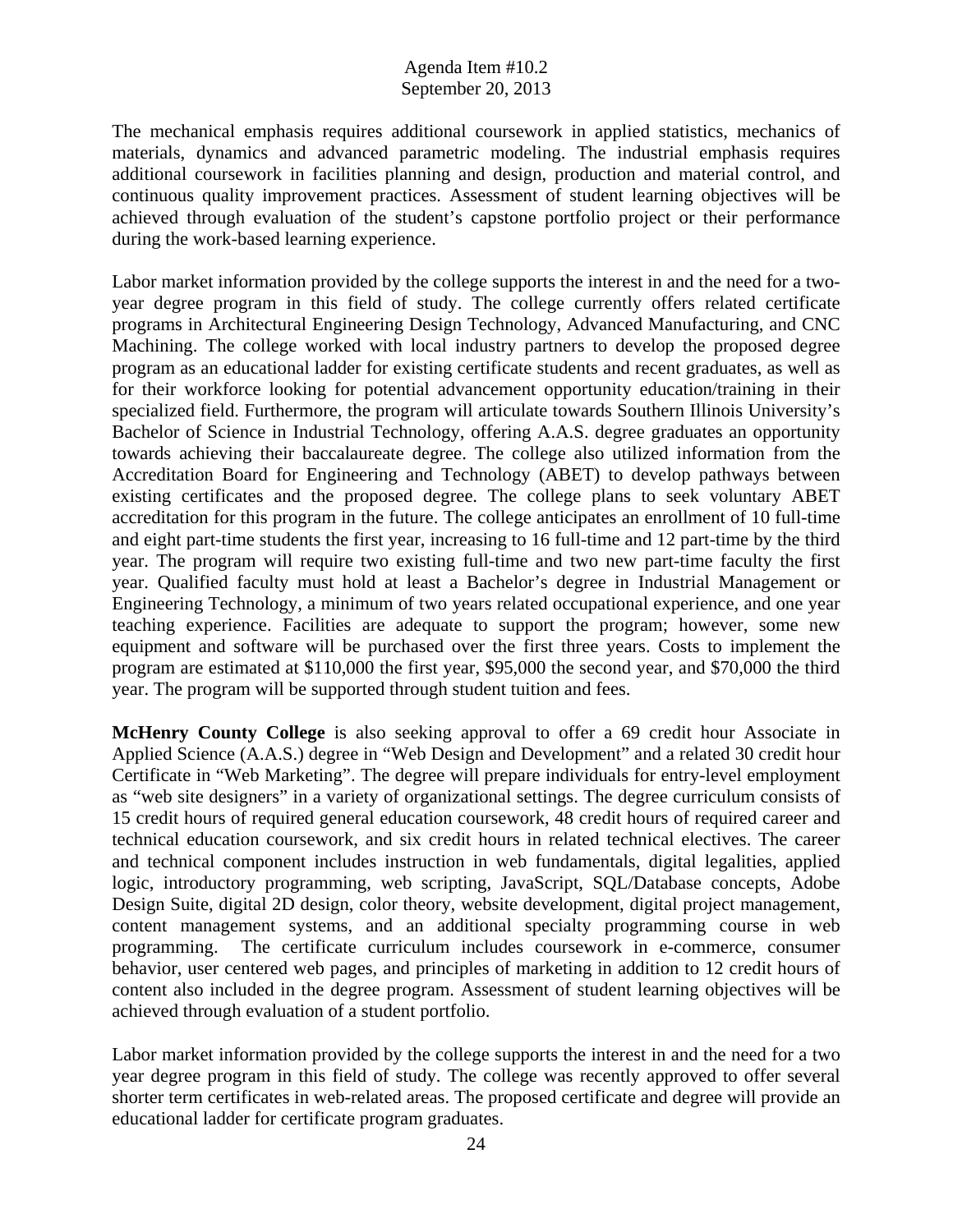The college anticipates an enrollment of two full-time and five part-time students in the certificate the first year, increasing to 10 full-time and 15 part-time students by the third year. Enrollment in the degree program is anticipated at 25 full-time and 25 part-time students the first year, increasing to 50 full-time and 50 part-time students by the third year. Two existing fulltime, four existing part-time, and two new part-time faculty will be necessary the first year to support both programs. Qualified faculty will hold at least a Bachelor's degree in Computer Information Systems, Visual Communications or a related Web field, and one year related occupational experience. Costs to implement the programs are estimated at \$40,800 the first year, \$73,000 the second year, and \$35,800 the third year. Costs reflect some updating to facilities/computer labs, equipment purchases and faculty costs. The programs will be supported through student tuition and fees.

**Moraine Valley Community College** is seeking permanent approval to offer a 62 credit hour Associate in Applied Science (A.A.S.) degree program in "Emergency Medical Services". This program was approved in January 2010 and has been in operation for nearly three years. The program prepares students for entry-level employment as EMT-Paramedics. The program was developed according to the U.S. Department of Transportation's Highway Traffic Safety Administration's National Standard Curriculum for EMTs and will prepare graduates for the required Paramedic licensure through the Illinois Department of Public Health (IDPH). The curriculum consists of 19 credit hours of required general education coursework, 38 credit hours of required career and technical education coursework, and five credit hours of related technical electives. The career and technical component includes courses in medical terminology, basic emergency medical technology, emergency medical technology-trauma, paramedicine, emergency medical technology-specialized care, ethics, and a required practical learning experience in a pre-hospital emergency care. The college has a long standing partnership with Advocate Christ Medical Center's EMS Academy, where practical learning experiences take place. Assessment of student learning is achieved through evaluation of the student's performance during their work-based learning experience by program faculty, as well as through a practice certification exam.

Labor market information provided by the college continues to support the interest in and the need for a paramedic-level training program within the college's district. Over the past several years the college has offered the EMT-Basic program that adequately met the needs of local employers. Recent changes to licensure requirements for any EMT personnel working in prehospital emergency care have resulted in the college and local employers partnering to develop these programs to serve their local needs. According to the Illinois Department of Employment Security (IDES), employment of "Emergency Medical Technicians and Paramedics" is projected to increase by 26.7 percent through 2020 statewide. Enrollment in the EMS program has remained steady since the program's implementation in 2010. The program has met and/or exceeded its original benchmark goals for enrollments and completions. Since the first class of program graduates in 2010, 100 percent of graduates successfully completed the IDPH EMT-Paramedic licensing exam. Minor changes in the curricula have occurred to prepare for optional National accreditation through the Committee on Accreditation of Allied Health Educational Programs (CAAHEP)-Committee on Accreditation of EMS Professions (CoAEMSP) accreditation. The college cites strengths of the program as highly qualified faculty, its partnership with Advocate Christ Medical Center, and local support.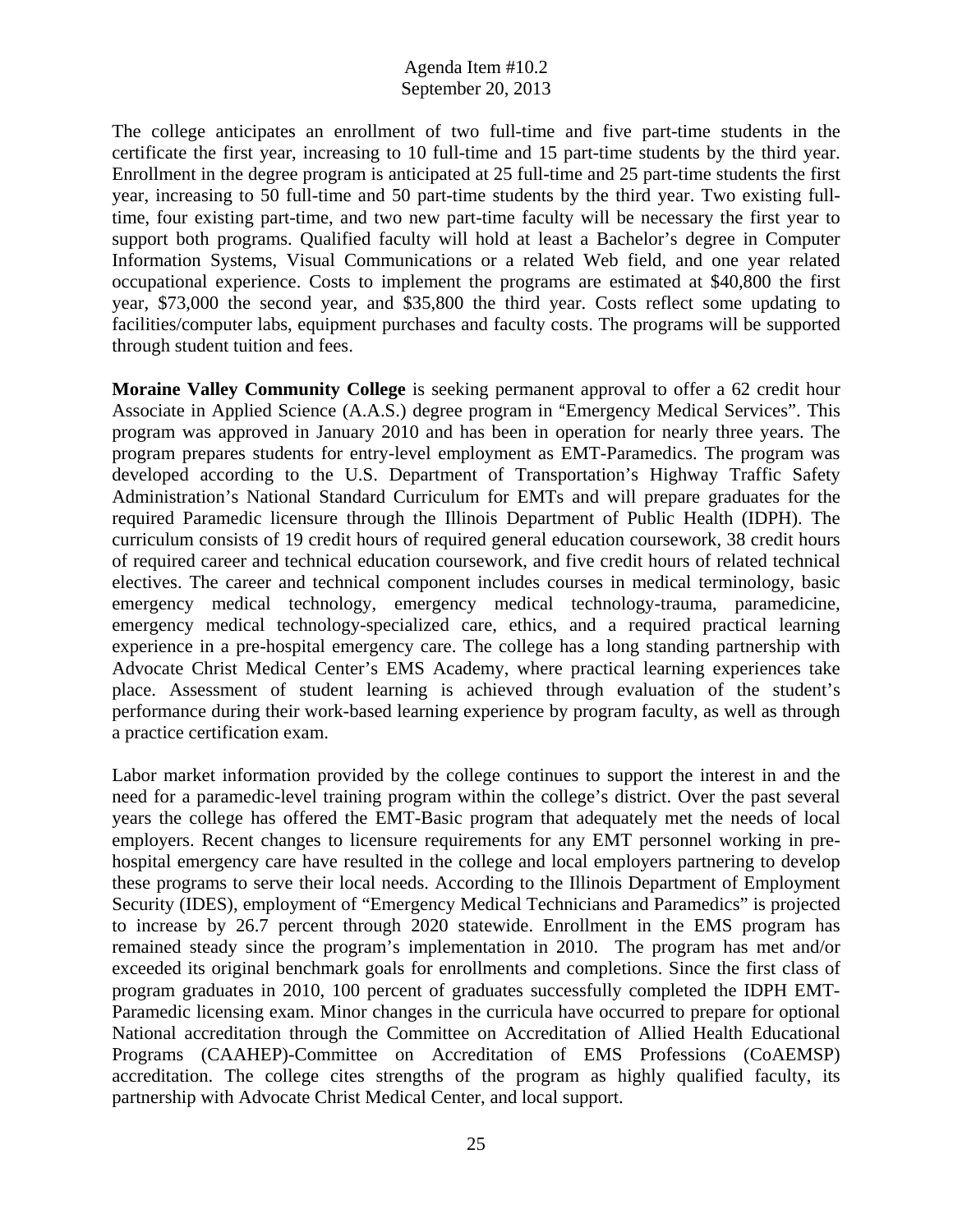The college also identified future goals for the program including acquiring CoAEMSP accreditation and pursuing articulation at the baccalaureate level. Equipment and facilities are in place to adequately support the program. No new faculty will be required to maintain the program over the next three years. Qualified faculty possess at least a Bachelor's degree in Emergency Medical Services, Nursing or achieved their M.D., and maintain a current EMT-P license in Illinois. The program is supported fiscally through student tuition and fees.

**Moraine Valley Community College** is also seeking permanent approval to offer a 61 credit hour Associate in Applied Science (A.A.S.) degree program in "Fire Service Operations. This program was approved in November 2009 and has been in operation for a period of three years. The program prepares students for entry-level employment as firefighters. The curriculum was developed according to Fire Fighter-Basic certification requirements of the Office of the State Fire Marshall (OSFM) and will prepare graduates for this credentialing. The curriculum consists of 19 credit hours of required general education coursework, 33 credit hours of required career and technical education coursework, and nine credit hours of related technical electives. The career and technical component includes instruction in emergency medical technology-basic (EMT-B) level training, techniques of firefighting, fire prevention, fire tactics and strategies, fire apparatus and equipment, hazardous materials operations, fire department special services, and a fire service seminar and work-based learning experience. The program also prepares individuals for completion of the EMT-Basic licensure exam through the Illinois Department of Public Health (IDPH). Assessment of student learning is accomplished through evaluation of the student's performance during their work-based learning experience by program faculty, as well as through a practice certification exam.

Labor market information provided by the college continues to support the interest in and the need for formalized training in this field of study. According to the Illinois Department of Employment Security (IDES), growth in the employment of "fire fighters" is expected to increase by 7.8 percent statewide through 2020. The need for new hires due to new positions being created is about as fast as the average for all new occupational growth in Illinois through 2020, but, the need to replace workers retiring from the workforce substantiates the need for continued training at all levels of fire service. Enrollment in the fire science programs has remained steady since the program's implementation in fall 2010. The college anticipates an enrollment of 15 full- and part-time students each year over the next three years. The program has met and/or exceeded its original benchmark goals for enrollments and completions. In fiscal year 2012 and 2013, 100 percent of program graduates successfully completed the OSFM-Fire Fighter Basic exam. The college continues to maintain 100 percent student retention after the first semester of coursework, and job placement rates after year two have been at 95 percent of program graduates. Minor changes in the curricula have occurred to maintain alignment with the OSFM's program accreditation. Equipment and facilities are in place to adequately support the program. No new faculty will be required to maintain the program over the next three years. Qualified faculty will possess at least a Bachelor's degree and Fire Instructor Certification. The program is supported fiscally through student tuition and fees.

**Moraine Valley Community College** is seeking approval to offer a 62 credit hour "Sleep Technology" Associate in Applied Science (A.A.S.) degree program. This program will prepare individuals for entry-level employment as sleep technologists, also known as polysomnographers.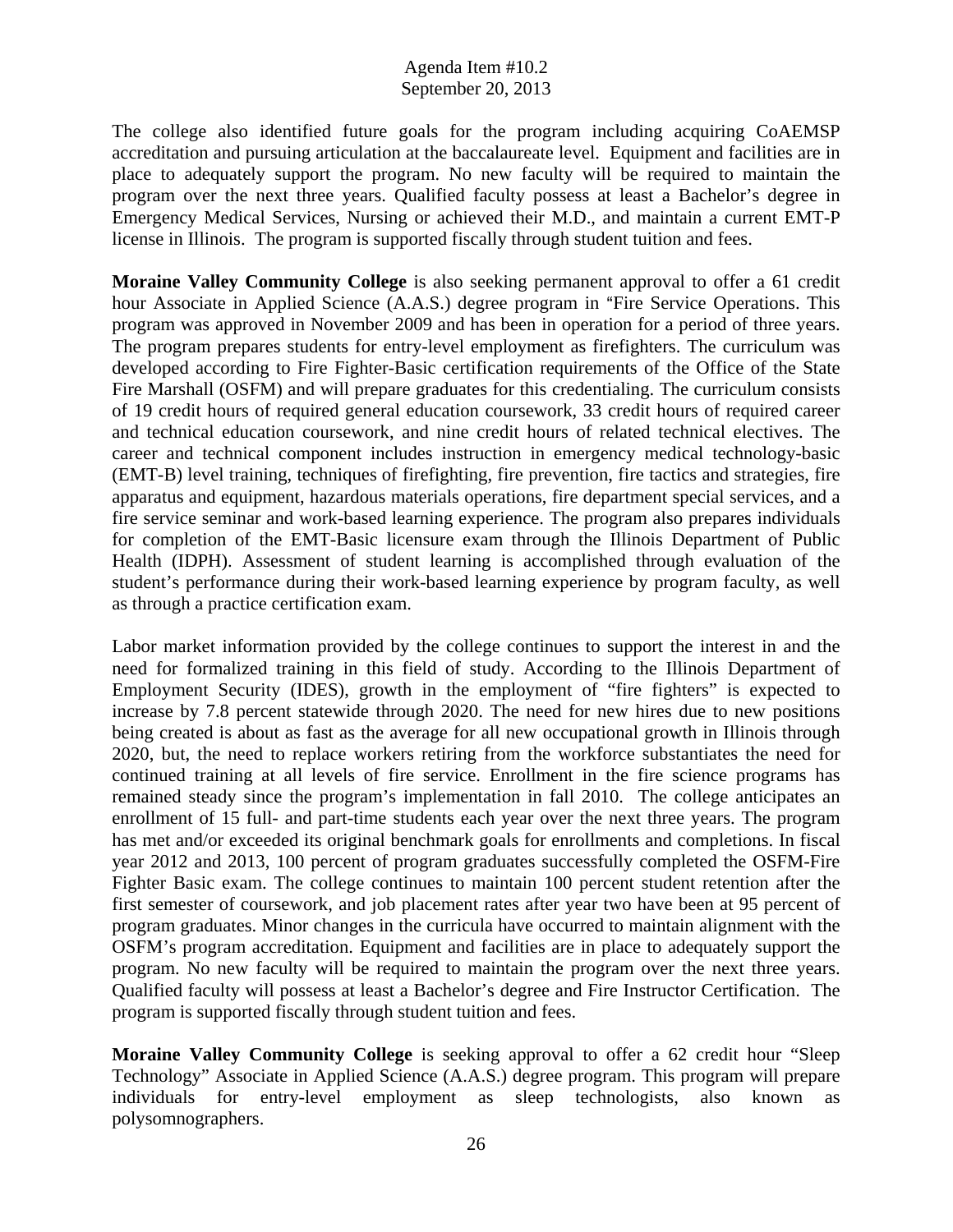Sleep technologists work as a part of a health care team under the general supervision of a licensed physician assisting in the education, evaluation, treatment and follow-up of sleep disorder patients. The college currently offers a related certificate program. The proposed degree will offer students and graduates of the certificate program an educational ladder opportunity. Currently there are no other degree programs, and only one other certificate program in this field being offered through an Illinois Community College.

The curriculum exceeds standards and guidelines of the Commission on Accreditation of Allied Health Education Programs (CAAHEP)-Committee on Accreditation for Polysomnographic Technologist Education (CoAPSG) for accreditation of educational programs in this field of study. The curriculum consists of 19 credit hours of required general education coursework and 43 credit hours of required career and technical education coursework. The career and technical component of the curriculum includes instruction in medical terminology, polysomnography patient care, cardiopulmonary physiology, sleep study scoring, pediatric sleep, sleep disorders, sleep center management, clinical sleep education and required clinical practice in the college's sleep study clinic. Graduates of the proposed program will be eligible for the national board exam administered by the Board of Registered Polysomnographic Technologists (BRPT), leading to the credential of Registered Polysomnographic Technologist (RPSGT). This credential is optional, but often preferred among employers. Assessment of student learning objectives will be achieved through evaluation of the student's performance during the clinical practical experience and through mock credentialing exams.

Labor market information provided by the college supports the interest in and the need for a twoyear degree program in this area. Local employers, and members of the college's certificate program advisory committee, support the development of a two year degree program for existing certificate students and graduates. Employers within the college's district prefer hiring students with a degree and national credentialing. A search of local job postings identified 21 openings for sleep technologists. The college anticipates an enrollment of 10 full- and part-time students the first year, increasing to 15 students by the third year. All facilities and equipment are in place for the existing program and will support the proposed degree. One existing full-time and three existing part-time faculty will be necessary the first year. One additional new part-time faculty will be added the second year to support increases in enrollment. Qualified faculty will hold an Associate's Degree in Polysomnography, Respiratory Therapy or a related field, be RPSGT credentialed, have two years of clinical experience as a sleep technologist, and one year of teaching experience. No new costs are anticipated to implement the program. Costs associated with the addition of part-time faculty (\$19,900 per year during years two and three) have been budgeted for the program.

**Olive-Harvey College**, one of the City Colleges of Chicago, is seeking approval to offer a 61 credit hour Associate in Applied Science (A.A.S.) degree program and a related 31 credit hour "Transportation, Distribution & Logistics" Certificate program. These programs will prepare individuals for entry-level employment in TDL occupations, such as material handlers and movers, forklift operators, light commercial truck drivers, and cargo/freight agents, as well as for advancement opportunities within the field. The degree curriculum includes 19 credit hours of required general education coursework and 42 credit hours of career and technical education coursework.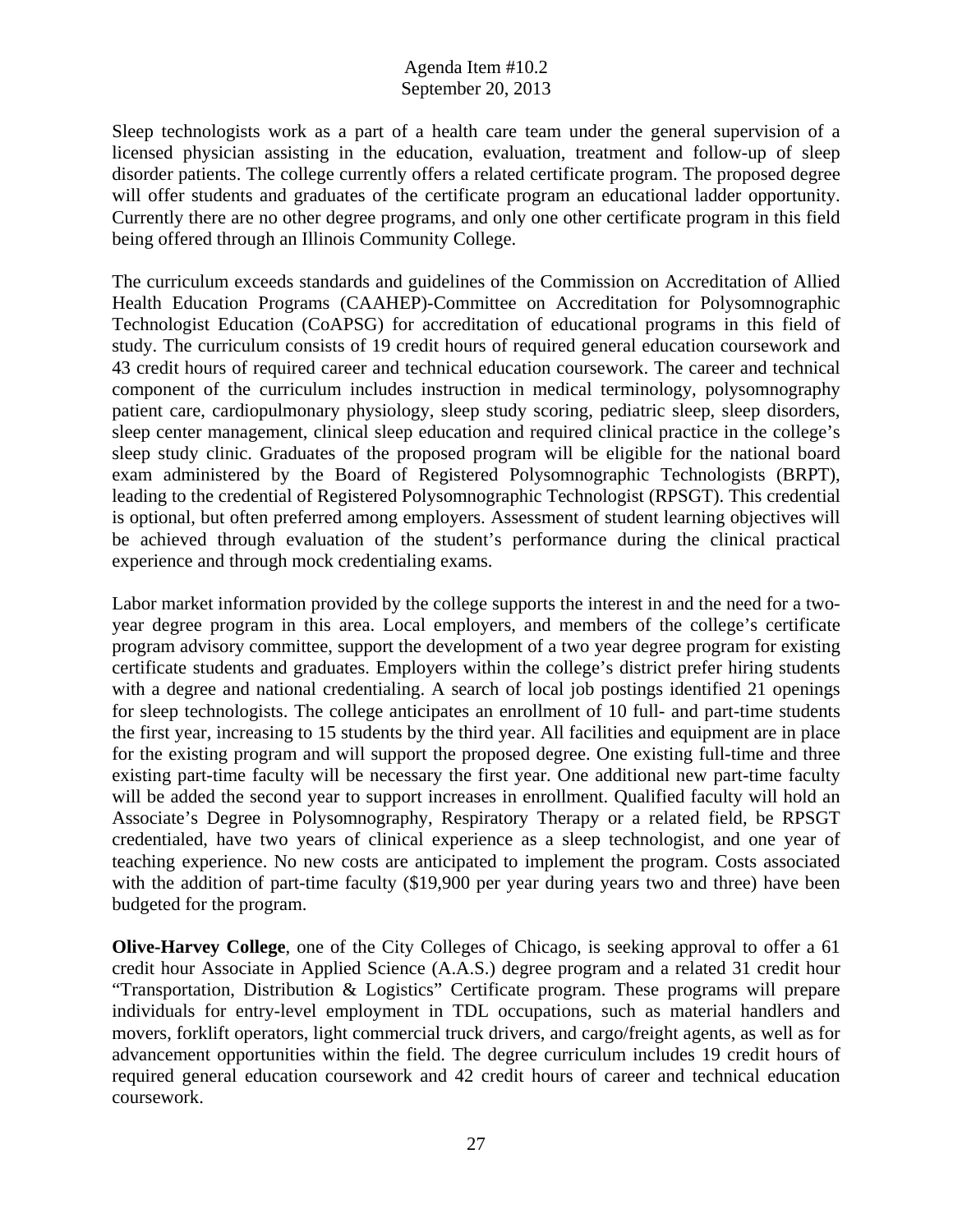The certificate curriculum includes seven credit hours of required general education coursework in math and communications, and 24 credit hours of required career and technical education coursework. The career and technical component in both curricula includes instruction in introductory business logistics, purchasing, introductory transportation administration, warehouse operations, and a work-based learning experience in applied logistics. Students in the programs will have the opportunity to work in the City College's District Central Store, where they will work under the direct supervision of TDL manager learning logistics operation skills such as shipping, receiving, inventory, and case analysis. The curricula include content to prepare students for their Commercial Driver's License and Forklift Operator's Certification through the Illinois' Secretary of State's Office. Assessment of student learning objectives will be achieved through evaluation of the student's performance during their work-based learning experience by program faculty and the work-site supervisor.

Labor market information provided by the college supports the interest in and the need for a formalized training program in this field of study. According to the Illinois Department of Employment Security (IDES), employment of "all material moving workers" is expected to increase by 8.1 percent statewide through 2020, but employment of "cargo and freight agents" is expected to increase by 20.7 percent over the same time frame. The college anticipates a combined enrollment of 10 full-time and 10 part-time students the first year, increasing to 20 full-time and 20 part-time students by the third year. The college was also recently approved to offer a related short-term "Basic TDL" certificate program. The proposed advanced certificate and degree will provide an educational ladder opportunity for those students. The programs will require one existing full-time and one new part-time faculty the first year. Qualified faculty will hold a Bachelor's degree in TDL or related field, have at least one year related occupational experience, and two years teaching experience. Costs to implement the programs will be approximately \$177,650 year one, \$106,000 year two and \$212,000 year three. First year costs reflect the purchase of equipment while third year costs reflect the addition of faculty. The programs will be supported fiscally through student tuition and fees.

**Carl Sandburg College** is seeking approval to offer a 69 semester credit hour Associate in Applied Science (A.A.S.) degree program in "Cosmetology". This program will prepare individuals for entry-level employment and licensure as a cosmetologist, as well as for advancement into salon management. The curriculum was developed according to the standards outlined for licensed cosmetologists and is approved by the Illinois Department of Financial and Professional Regulation (IDFPR). Graduates will be eligible for licensure in the State of Illinois. The curriculum includes 16 semester credit hours of required general education coursework and 53 semester credit hours of required career and technical coursework. The career and technical component of the curriculum includes instruction in introductory through advanced levels of cosmetology theory, technical aspects of cosmetology, concepts of cosmetology laboratory, salon business, management and marketing, cosmetology career planning, and over 1,500 hours of practical learning experience. Assessment of student learning objectives will be achieved through evaluation of the student's performance during their practical learning experience.

Labor market information provided by the college supports the interest in and the need for more licensed cosmetologists prepared for salon management within the college's district. According to the Illinois Department of Employment Security (IDES), employment of all "personal appearance workers" is expected to increase by 20 percent statewide through the year 2020.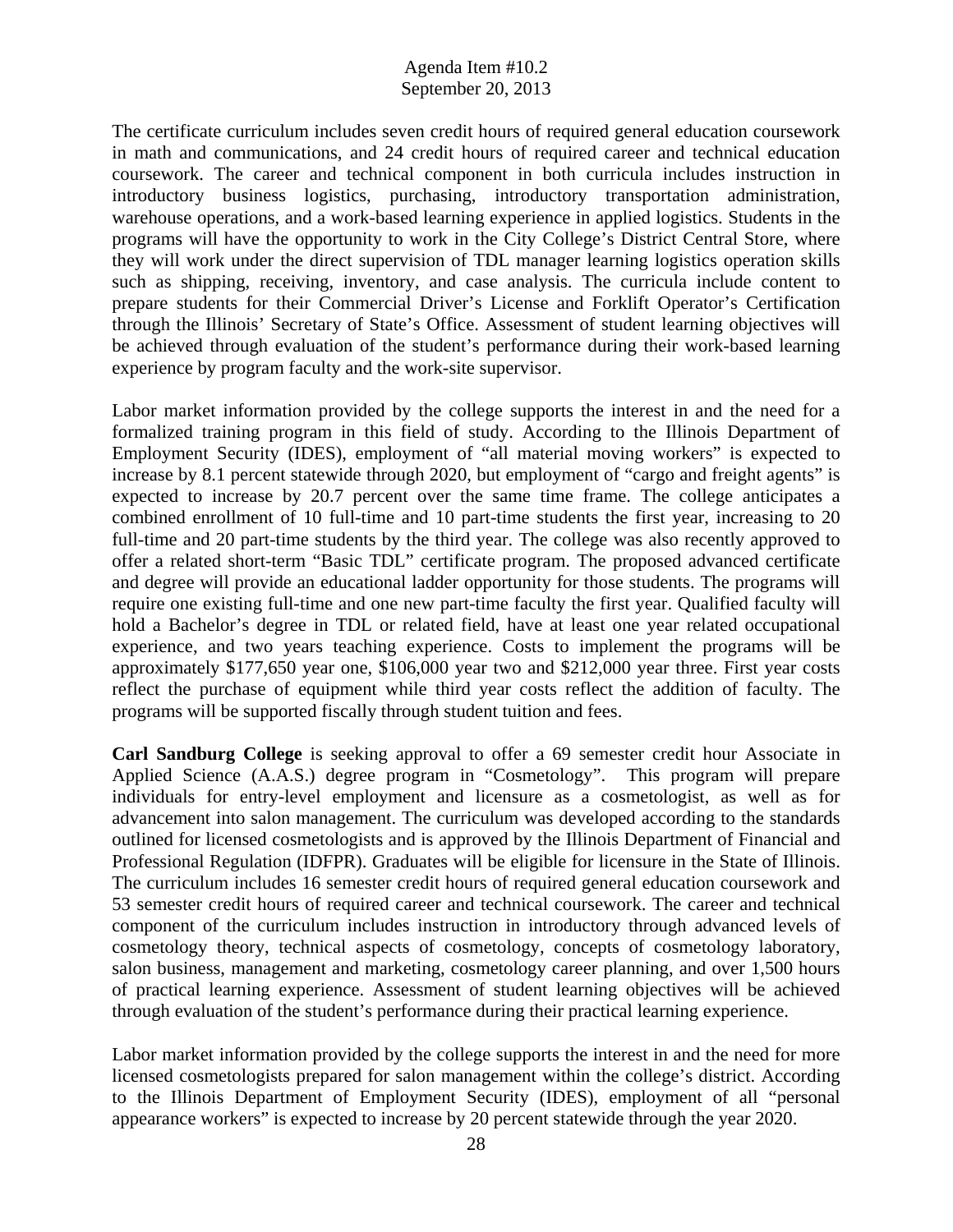The college anticipates an enrollment of 20 full-time students each year for the first three years. The college currently offers a related 50 credit hour Cosmetology Certificate program which fully articulates into the proposed degree program. All existing facilities and equipment are adequate to support the program. Two existing full-time and two existing part-time faculty will be required the first year of the program. All qualified faculty must hold at least a Certificate in Cosmetology, an active cosmetology and cosmetology instructor license in the State of Illinois, in addition to five years related occupational experience and one year teaching experience. No new costs are anticipated to implement the proposed degree. The program will otherwise be supported by student tuition and fees.

**Carl Sandburg College** is seeking approval to offer a 69 credit hour "Emergency Medical Services-Paramedic" Associate in Applied Science (A.A.S.) degree program. This program will prepare individuals who currently hold their Emergency Medical Technician-Basic (EMT-B) license for employment as EMT-Paramedics (EMT-P). The curriculum consists of 29 credit hours of required general education coursework and 40 credit hours of required career and technical education coursework. The career and technical component includes courses in medical terminology, basic emergency medical technology, emergency medical technology-trauma, paramedicine, emergency medical technology-specialized care, biomedical ethics, and required practical learning experience of 640 hours in a pre-hospital emergency care environment. The program was developed according to the U.S. Department of Transportation's Highway Traffic Safety Administration's National Standard Curriculum for EMTs and will prepare graduates for the required Paramedic licensure through the Illinois Department of Public Health (IDPH). The program will also serve as an educational ladder opportunity for individuals who have completed the college's existing EMT-Basic and Paramedic Certificates. The college is currently working with several different local employers to provide this training. The work-based learning sites include local ambulance services and hospitals. Assessment of student learning objectives will be achieved through evaluation of the student's performance during the last work-based learning rotation of the student's final semester.

Labor market information provided by the college supports the interest in and the need for a paramedic level training program within the college's district. Over the past several years the college has offered the EMT-Basic program that adequately met the needs of local employers. However, with recent changes to licensure requirements for any EMT personnel working in prehospital emergency environment, the college and local employers have collaborated to develop the proposed program, as well as a recently approved EMT-Paramedic Certificate, to meet the new requirements as well as continue to serve their local needs. According to the Illinois Department of Employment Security (IDES), employment of "Emergency Medical Technicians and Paramedics" is projected to increase by 26.7 percent through 2020 statewide. Locally, the college anticipates an enrollment of five full-time students each year for the first three years of the program. The program will require one existing full-time, one existing part-time, and two new part-time faculty the first year. Qualified faculty will hold an Associate's degree in Emergency Medical Services or a related health field, a current Illinois EMS-Paramedic license, two years of related occupational experience and some teaching experience. All facilities and equipment are currently in place to adequately support the program. Costs of implementing the proposed program are estimated at \$26,565 the first year, \$27,614 the second year, and \$29,690 the third year. The program will otherwise be supported through student tuition and fees.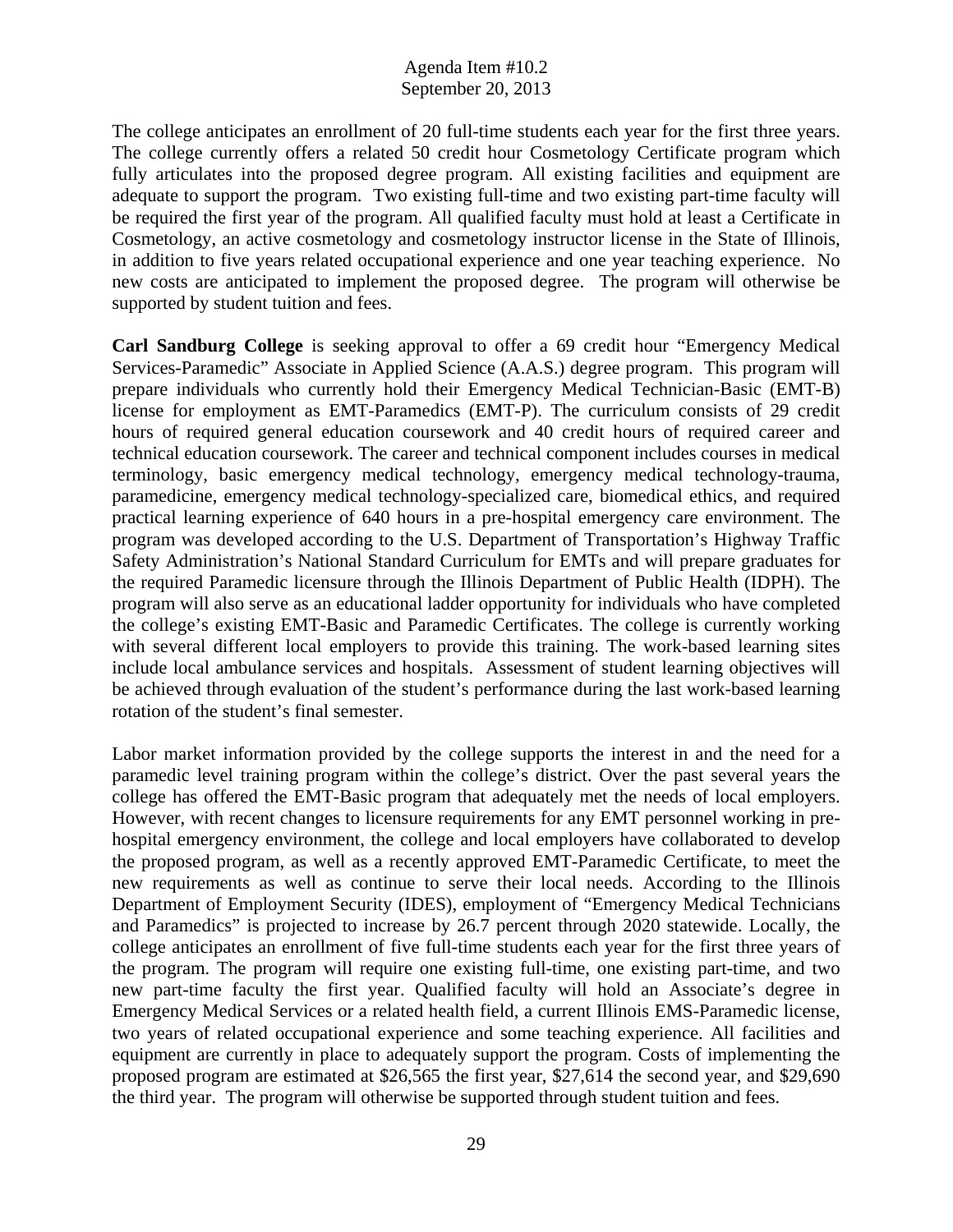**Carl Sandburg College** is seeking approval to offer a 69 credit hour Associate in Applied Science (A.A.S.) degree in "Health Information Management". This program will prepare individuals for employment as health information technicians in a variety of health information technology environments, such as hospitals, physician's offices and insurance companies. The curriculum consists of 24 credit hours of required general education and 45 credit hours of required career and technical education.

The career and technical component includes instruction in medical terminology, basic health statistics, medical law and ethics, introductory and advanced electronic health records, pharmacology, introductory health information management, medical coding ICD9/ICD10, medical coding CPT-4, medical office procedures, insurance and medical billing, business communications, customer service, computer applications, and a required health information technology practical learning experience. The curriculum was developed according to American Health Information Management Association (AHIMA) guidelines for health information technology educational programs. Completers of the program will be eligible for AHIMA's Registered Health Information Technician (RHIT) certification exam. Assessment of student learning in both programs will be achieved through evaluation of the student's performance on a comprehensive exam, a practice credentialing exam, and through a portfolio review. Program accreditation is available through the Commission on Accreditation of Health Informatics and Information Management (CAHIIM). Once the programs are accredited, graduates will be able to sit for the related AHIMA credentialing exams. Accreditation is retro-active once at least one class of students has completed and the college completes its application/site visit.

Labor market information provided by the college supports the interest in and the need for a series of programs related to health information technology. Nationally and locally, an above average demand for "medical records and health information technicians" is expected through 2020, according to the U.S. Department of Labor-Bureau of Labor Statistics and the Illinois Department of Employment Security (IDES). The college anticipates an enrollment of 10 fulltime students per year during the first three years. The college currently offers related programs in Medical Assisting and Medical Office Specialist. The proposed degree will provide an educational ladder opportunity for existing students and recent graduates, as the majority of coursework articulates towards completion of the proposed degree. The program will require four existing full-time, three existing part-time, and two new part-time faculty to implement. Qualified faculty will possess a minimum of an Associate's degree in Health Information Management, RHIT certification, two years related occupational experience and teaching experience. All facilities and equipment are currently in place to adequately support the programs. Costs to implement the program are estimated at \$2,313 the first year, \$2,404 the second year, and \$2,499 the third year. The programs will otherwise be supported through student tuition and fees.

**Southeastern Illinois College** is seeking approval to offer a 62 credit hour "Biofuels Production and Sustainability" Associate in Applied Science (A.A.S.) degree program. This program will prepare individuals for entry-level employment and advancement opportunities within the field of biofuels production. The curriculum consists of 17 credit hours of required general education, 30 credit hours of required career and technical education coursework, and 15 credit hours of related technical electives.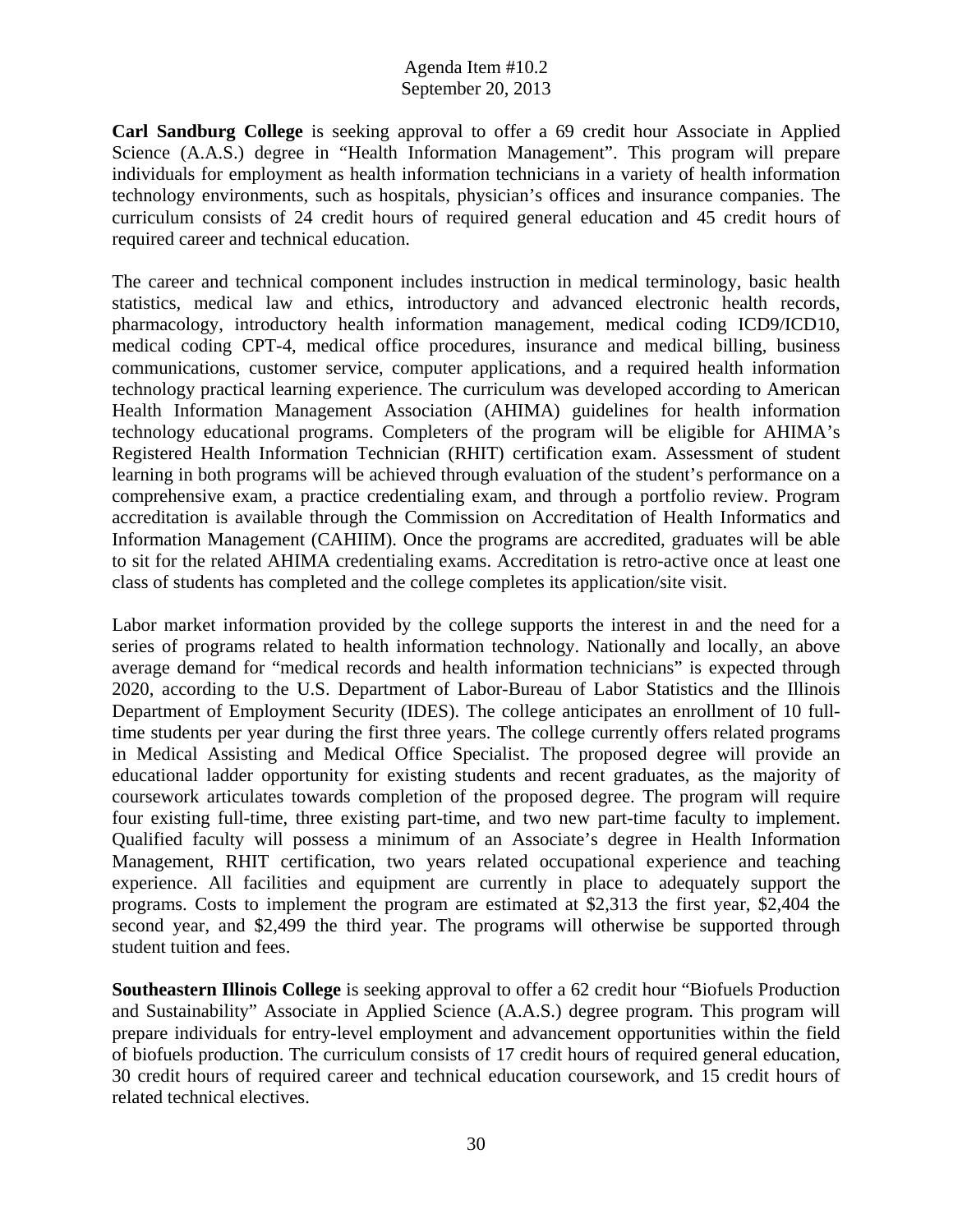The career and technical component of the curriculum includes instruction in introductory biofuels, plant maintenance, agricultural wastes to biofuels, biodiesel production, Ethanol production, biofuels systems technology, algae feedstock's, scientific literature for biotechnology, and electives from the focused areas of safety, diesel technology, welding technology and management. An internship in biofuels technology is also an optional elective. Assessment of student learning objectives will be achieved through evaluation of a student portfolio by program faculty.

Labor market information provided by the college supports the interest in and the need for more green educational and training programs in this field of study. The college developed the proposed program through collaboration with the Illinois Green Economy Network (IGEN), a U.S. Department of Labor Trade Adjustment Assistant Community College and Career Training (TAACCCT) grant funded initiative charged with the promotion and development of training programs that meet the needs of industry in new and emerging green technology and provide green career pathways for students. Curricula developed in response to IGEN needs are expected to provide options for students to transfer as well as train students with strong technical skills that will support a green economy. The college has identified the potential for local growth opportunities in this field. Furthermore, the proposed degree program provides an educational ladder opportunity for students/graduates of related certificates offered by IGEN partner institutions. The college anticipates an enrollment of two full-time and four part-time students the first year, increasing to six full-time and 12 part-time students by the third year. The program will require one existing full-time faculty person the first year. Qualified faculty will hold a Bachelor's of Science degree in Industrial Technology, Alternative Energy Technology or a related field, have three years related occupational experience, and two years of teaching experience. Costs to implement the program are being covered by TAACCCT grant funds and total \$64,650 the first year, \$66,950 the second year, and \$71,050 the third year. The program will be fiscally supported by student tuition and fees in the future.

**Triton College** is seeking approval to offer a 64 credit hour Associate in Applied Science (A.A.S.) degree in "Sustainable Agriculture Technology". This program will prepare individuals for entry-level employment as agriculture technicians in agriculture science, agriculture food production and processing, and agriculture distribution settings. Graduates will also acquire the skills necessary for establishing and maintaining their own small scale plant and crop farms. The curriculum consists of 15 credit hours of required general education coursework and 49 credit hours of required career and technical education coursework. The career and technical component includes instruction in environmental biology, plants and society, plant propagation/greenhouse operations, plant pathology, soils and fertilizers, agroecology, vegetable and herb gardening, urban agricultural issues, natural resource management, sustainable organic plants, sustainable plant health care, sustainable plant production for human consumption, designing food production in urban landscaping, managing food production systems in urban landscaping, and a required work-based learning experience. Assessment of student learning objectives will be achieved through evaluation of the student's comprehensive project during their final semester, and, of their performance during the work-based learning component by workplace mentor.

Labor market information provided by the college supports the interest in and the need for more green educational and training programs in this field of study.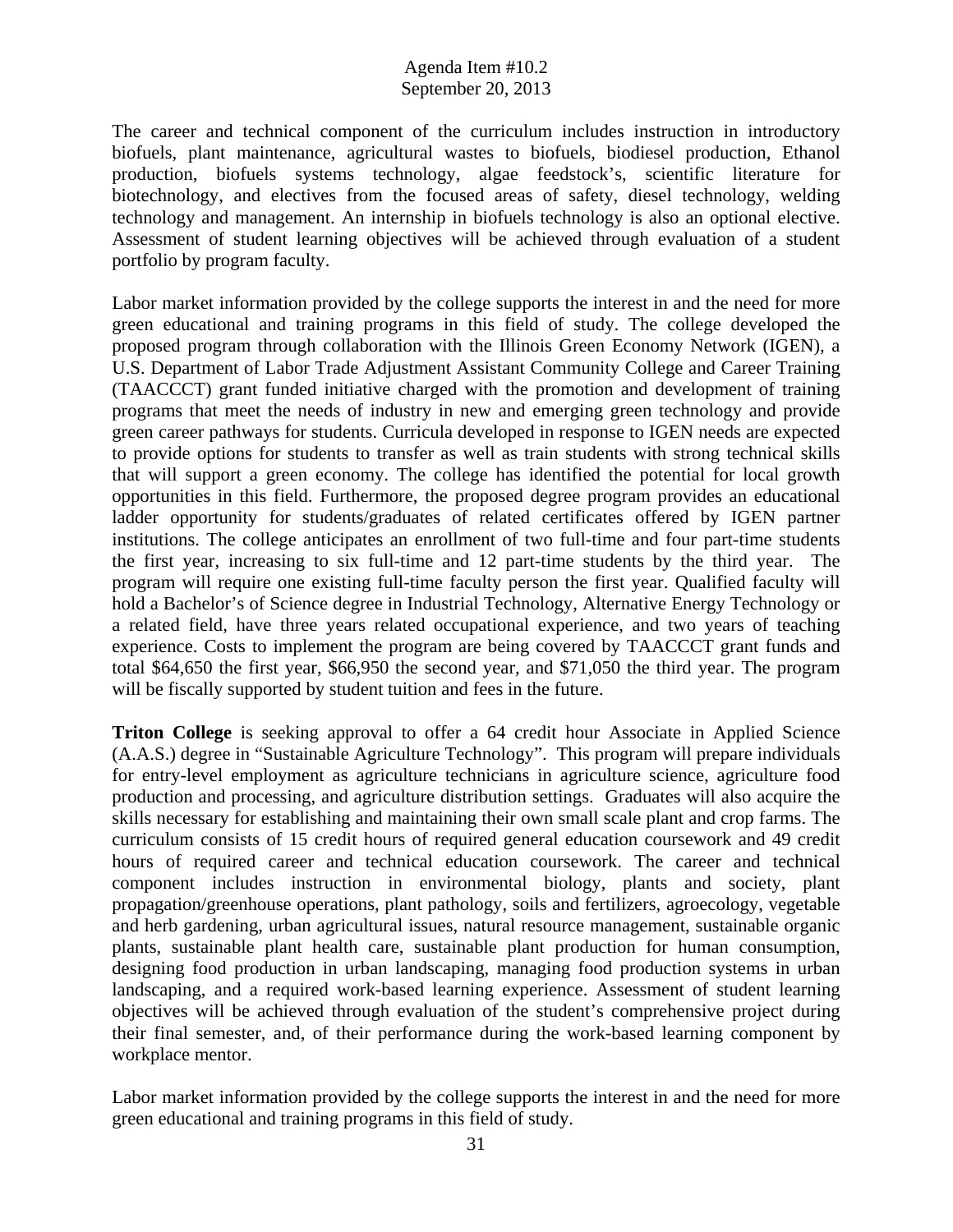The college developed the proposed program through collaboration with the Illinois Green Economy Network (IGEN), a grant funded initiative charged with the promotion and development of training programs that meet the needs of industry in new and emerging green technology and provide green career pathways for students. Curricula developed in response to IGEN needs are expected to provide options for students to transfer as well as train students with strong technical skills that will support a green economy. The college has identified the potential for local growth opportunities in this field. The college was also recently approved to offer a related 13 credit hour "Sustainable Food Production" Certificate program.

The proposed degree serves not only as an educational ladder opportunity for certificate students/graduates, but also as a means for articulating into a related baccalaureate degree program. The college has established articulation agreements for Bachelor of Science completion programs at several universities, including Western Illinois University's Agriculture Science program. According to the Illinois Department of Employment Security (IDES), employment of "agriculture and food production technicians" is expected to increase by nearly two percent statewide through 2020. The college anticipates an enrollment of eight full-time and 12 part-time students the first year, increasing to 15 full-time and 20 part-time students by the third year. The program will require 10 existing part-time and two new part-time faculty to implement. Qualified faculty will hold a Bachelor's of Science in an Agriculture or Horticulture field, three to five years of related occupational experience in sustainable agriculture, and at least two years teaching experience. The program will require equipment, lab and classroom supply purchases over the first three years. Facilities are otherwise in place to adequately support the program. Costs to implement the program will be approximately \$73,350 the first year, \$66,685 the second year, and \$68,060 the third year. Student tuition and fees will otherwise support the program.

**Triton College** is also seeking approval to offer a 71 credit hour Associate in Applied Science (A.A.S.) degree in "Sustainable Landscape Practices". This program will prepare individuals for entry-level employment as landscapers, landscape designers, and horticulture technicians with knowledge and skills focused in sustainable methods for soil and water conservation, plant selection, use of fertilizers and pesticides, use and production of organic materials, reduced use of fossil fuels, and designing and maintaining infrastructure enhancements such as green roofs and xeriscaping (reduction in supplemental water irrigation). The curriculum consists of 16 credit hours of required general education coursework and 55 credit hours of required career and technical education coursework. The career and technical component includes instruction in environmental biology, introductory biotechnology, field ecology, plant propagation/greenhouse operations, soils and fertilizers, sustainable landscape practices, innovations in sustainability, agroecology, urban agricultural issues, natural resource management, sustainable organic plants, sustainable plant health care, design and construction of sustainable landscaping and a required work-based learning experience. Assessment of student learning objectives will be achieved through evaluation of the student's comprehensive project during their final semester, and, of their performance during the work-based learning component by workplace mentor.

Labor market information provided by the college supports the interest in and the need for more green educational and training programs in this field of study.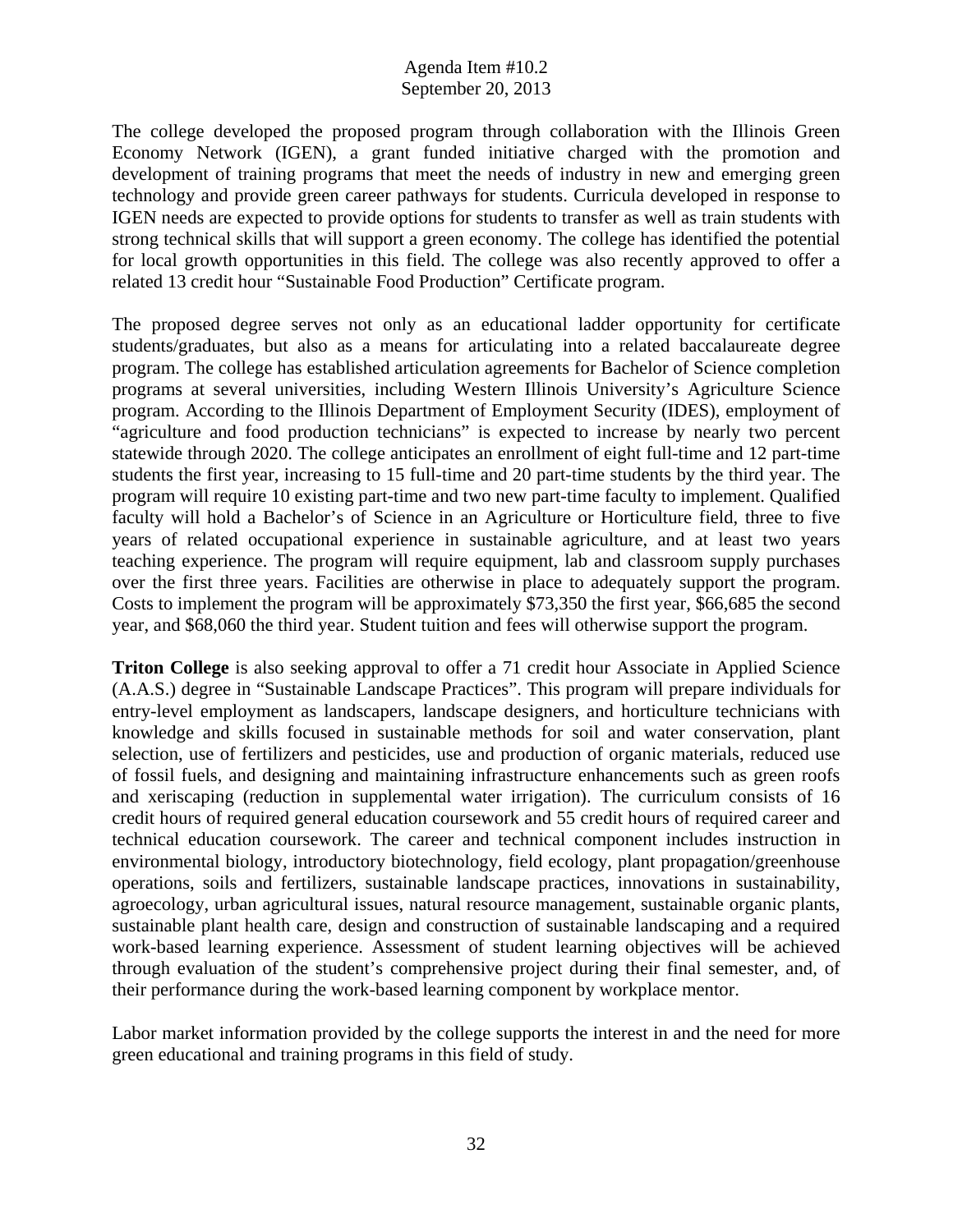The college developed the proposed program through collaboration with the Illinois Green Economy Network (IGEN), a grant funded initiative charged with the promotion and development of training programs that meet the needs of industry in new and emerging green technology and provide green career pathways for students. Curricula developed in response to IGEN needs are expected to provide options for students to transfer as well as train students with strong technical skills that will support a green economy. The college has identified the need for better skilled technicians among its local employers in this industry. The college was also recently approved to offer a related 16 credit hour "Sustainable Agroecology" Certificate program. The proposed degree serves not only as an educational ladder opportunity for certificate students/graduates, but also as a means for articulating into a related baccalaureate degree program.

The college has established articulation agreements for Bachelor of Science completion programs at several universities, including Northern Illinois University's Biodiversity and Environmental Restoration program, and, Loyola University's Environmental Studies program. According to the Illinois Department of Employment Security (IDES), employment of "landscaping and groudskeeping workers" is expected to increase by 25.9 percent and employment of "landscape architects" by 13.8 percent statewide through 2020. The college anticipates an enrollment of eight full-time and 12 part-time students the first year, increasing to 20 full-time and 22 part-time students by the third year. The program will require 10 existing part-time faculty to implement. Qualified faculty hold a Bachelor's of Science in an Agriculture or Horticulture field, three to five years of related occupational experience in sustainable landscaping, and at least two years teaching experience. The program will require equipment, lab and classroom supply purchases over the first three years. Facilities are otherwise in place to adequately support the program. Costs to implement the program will be approximately \$26,500 per year during the first three years. Student tuition and fees will otherwise support the program.

**John Wood Community College** is seeking approval to offer two agriculture programs: a "Fruit" and Vegetable Production" Certificate and a "Niche Livestock Production" Certificate, both 31 credit hours. Both programs will serve students interested in entrepreneurship opportunities in small-scale sustainable agriculture operations. The "Fruit and Vegetable Production" Certificate will prepare students for organic food crop operations, while the "Niche Livestock Production" Certificate will prepare students for small animal operations. The curricula consist of a core set of general education courses (seven credit hours), a core set of career and technical requirements (13 credit hours), and 11 credit hours in specialty coursework that supports each of the options. Career and technical core requirements includes instruction in small farm viability, small farm maintenance and operation, business planning and start-up, marketing for small business, fiscal risk and legal risk management for small businesses, and a required occupational internship. Fruit and vegetable specialty coursework includes instruction in fruit production, vegetable production, practical soil management, plant propagation, integrated pest management, organic practices, on-farm sanitation, post-harvest handling and season extension. The niche livestock specialty coursework includes instruction in introductory livestock, alternative livestock, advanced alternative livestock, and pasture management. Assessment of student learning will be accomplished through an evaluation of the student's performance during the work-based learning experience, as well as through a portfolio review of the student's educational achievements.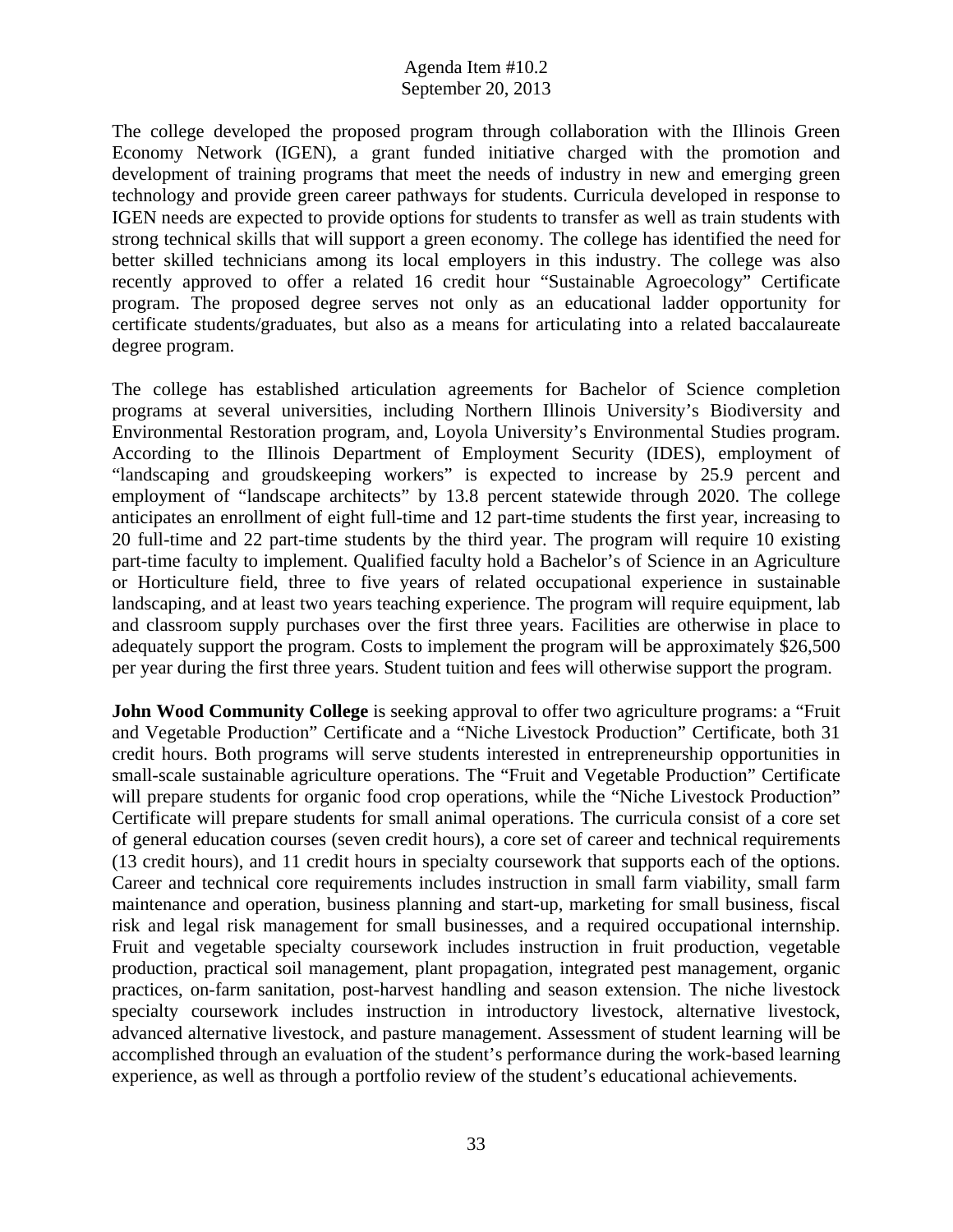Based on an application demonstrating local need and employer interest, the college was awarded a Department of Labor Trade Adjustment Assistance Community College and Career Training (TAACCCT) grant to support development of this program. In addition, labor market information provided by the college supports the interest in and the need for training programs in this specialty field of study. Information provided by the Organic Trade Association indicates that retail sales of organic food have risen 20 percent per year over the last 10 years. Furthermore, the Illinois Department of Agriculture reports the number of local farmers markets has tripled in the last three years. Currently, the college offers both certificates and degree programs in agriculture fields. The proposed programs will provide additional opportunities for new students and recent graduates to acquire training in sustainable agriculture practices. The college anticipates an enrollment of six full-time and four part-time students per program during the first year, increasing to 12 full-time and eight part-time students per program by the third year. The programs will require two new part-time faculty the first year.

Qualified faculty will hold a minimum of a Bachelor's degree in Agriculture, possess at least two years of related occupational experience and have two years of teaching experience. All facilities are currently in place to support the proposed programs. Costs to implement the programs are estimated at \$16,120 per year for the first three years, and will be covered by the TAACCCT grant during that time period. The programs will otherwise be supported through student tuition and fees.

**John Wood Community College** is also seeking approval to offer a 30 credit hour "Precision" Machining (CNC) Machinist" Certificate program. This program will prepare individuals for advanced level employment in the field of precision machining. The curriculum includes four credit hours of general education coursework and 26 credit hours of career and technical education coursework. The career and technical component includes instruction in introductory parametric modeling, manufacturing processes, manufacturing safety, manufacturing maintenance, quality/measurement/lean manufacturing, CNC turning, CNC milling, basic welding and precision machining. The curriculum was designed according to Manufacturing Skill Standards Council (MSSC) guidelines and National Institute of Metalworking Skills (NIMS) standards. Certificate graduates will be prepared for the MSSC Certified Production Technician (CPT) credential, an optional but preferred certification in the field of manufacturing. Assessment of student learning objectives will be accomplished through evaluation of the student's performance on a practice credentialing exam. Labor market information provided by the college supports the interest in and the need for an advanced level certified in this field of study. The college was recently approved to offer two related shorter term certificate programs that articulate into the proposed certificate as well as an existing Tool and Die Associate in Applied Science (A.A.S.) degree, providing an educational ladder opportunity for students interested in advancement within the field. According to the Illinois Department of Employment Security (IDES), growth in the employment of "CNC machine tool operators" is expected to increase by 14.4 percent through 2020 statewide. The college is also a member of the Illinois Network for Advanced Manufacturing (INAM) consortium which has identified the need for more and better skilled workers in local manufacturing. The INAM consortium is a result of coordinated efforts among those colleges awarded a Department of Labor Trade Adjustment Assistance Community College and Career Training (TAACCCT) grant to support development of programs in this field. Enrollment is anticipated at 10 full-time and four part-time students the first year, increasing to 14 full-time and five part-time by the third year.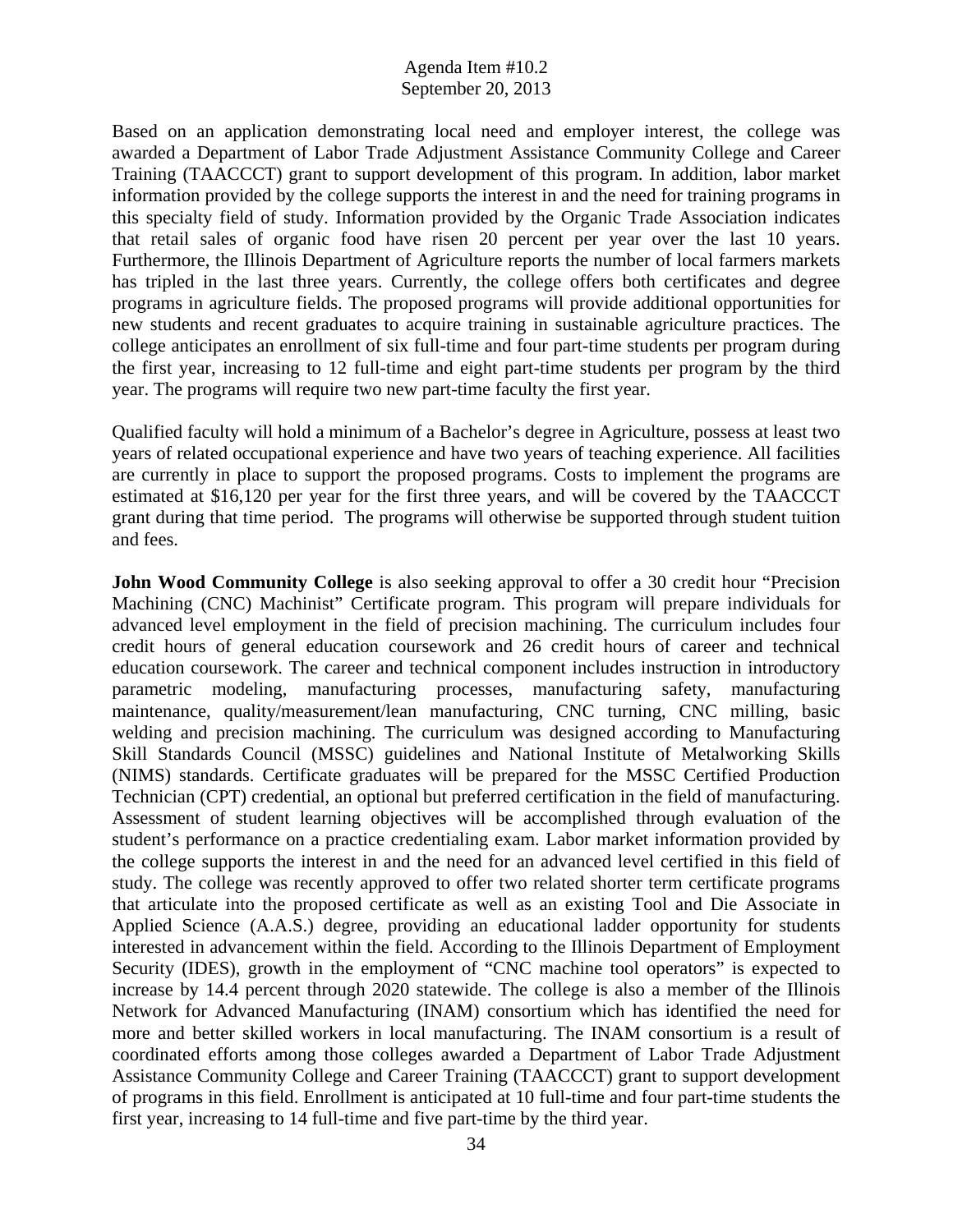One existing full-time and one existing part-time faculty will be necessary to implement the proposed program. Instructional supplies will be purchased over the first three years of the program, otherwise no new facilities or equipment will be necessary. All existing resources will be utilized. Costs to implement the program will be approximately \$21,300 the first year, \$22,625 the second year, and \$23,376 the third year. The college utilized TAACCCT/INAM grant funds to develop this program.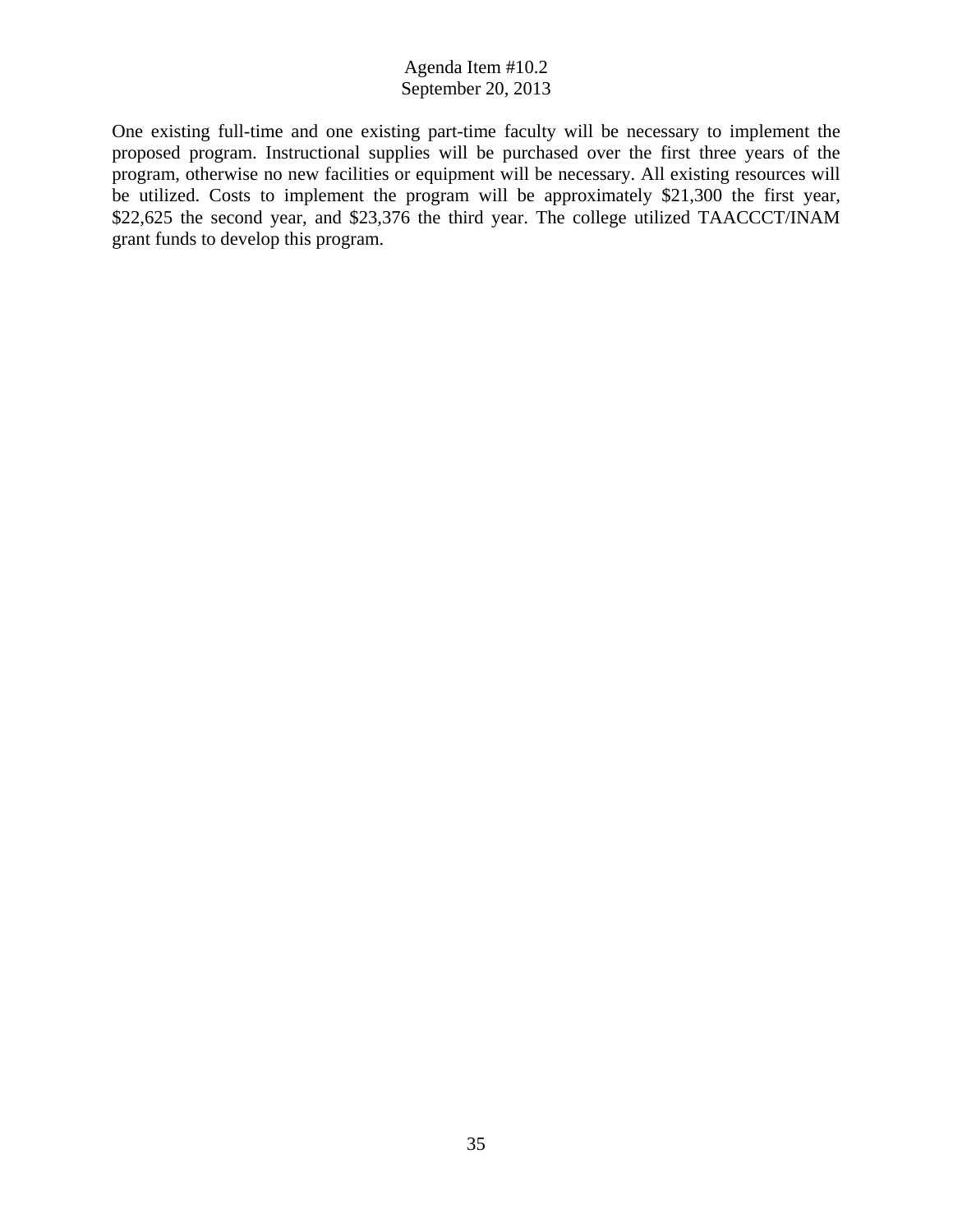# **INFORMATION ITEM – BASIC CERTIFICATE PROGRAM APPROVAL**

Following is a list of Basic Certificates (less than 29 credit hours) that have been approved on behalf of the Illinois Community College Board by the President/CEO since the last Board meeting:

# **PERMANENT PROGRAM APPROVAL**

Richard J. Daley College

 $\triangleright$  Welding Certificate (16 credit hours)

## Danville Area Community College

Advanced Certified Nursing Assistant Certificate (12 credit hours)

# Harper College

- $\triangleright$  Basic Pipe Welding Certificate (16 credit hours)
- $\triangleright$  Computerized Tomography Certificate (16 credit hours)
- CNC Operator I Certificate (18 credit hours)
- $\triangleright$  CNC Operator II Certificate (29 credit hours)

# Heartland Community College

 $\triangleright$  Building Environmental Controls Certificate (18 credit hours)

# Illinois Valley Community College

Certified Production Technician Certificate (16 credit hours)

# Kaskaskia College

 $\triangleright$  HVAC Certificate (29 credit hours)

# Kishwaukee College

 $\triangleright$  Certified Production Technician Certificate (16 credit hours)

## Malcolm X College

- $\triangleright$  Personal Fitness Trainer Certificate (17 credit hours)
- $\triangleright$  Medical Billing Certificate (18 credit hours)
- $\triangleright$  Health Professions Certificate (16 credit hours)

## McHenry County College

- $\triangleright$  Web Development Certificate (24 credit hours)
- $\triangleright$  Advanced Web Techniques Certificate (21 credit hours)
- $\triangleright$  CNC Machining Certificate (12 credit hours)

## Olive-Harvey College

 $\triangleright$  Transportation, Distribution & Logistics Certificate (16 credit hours)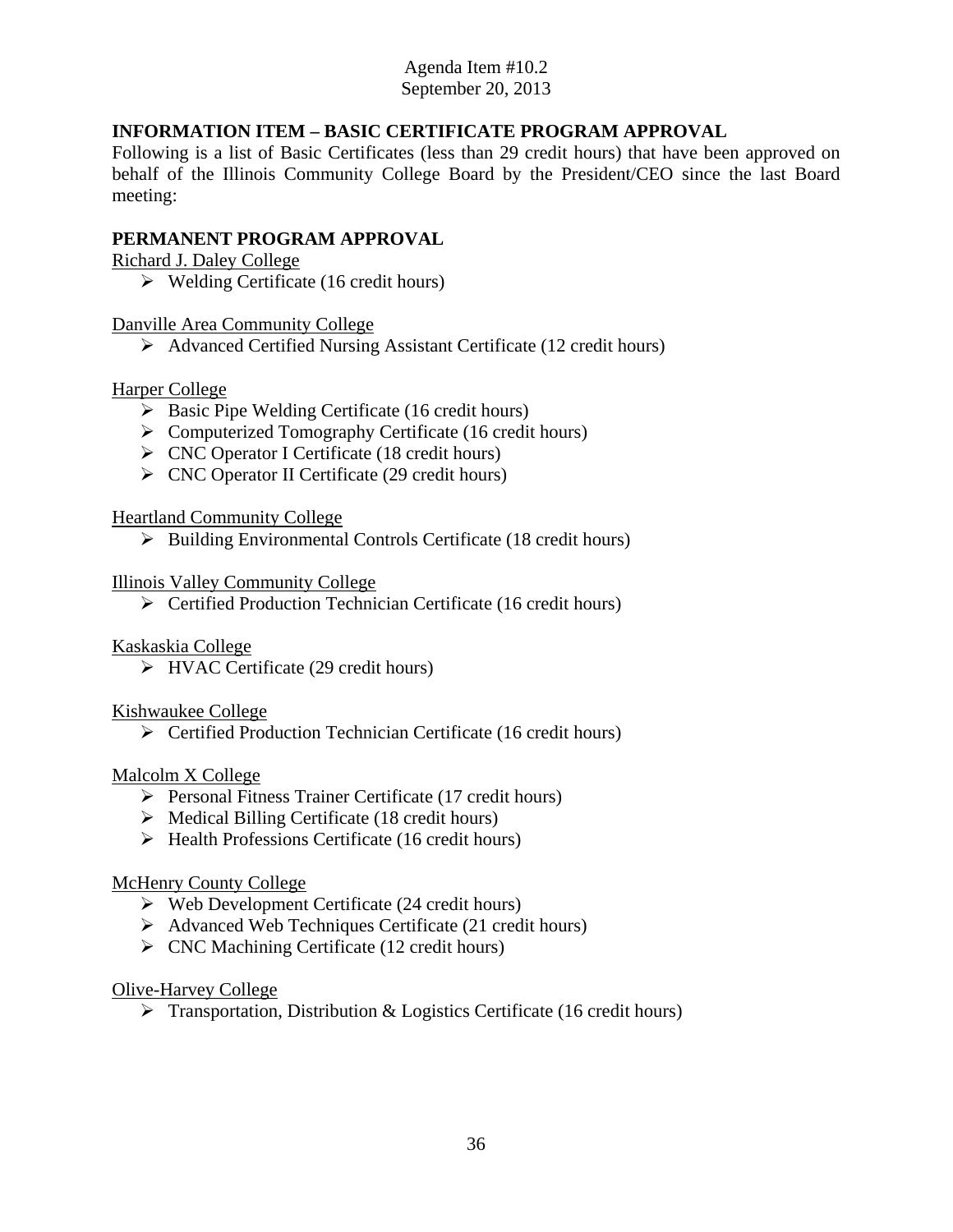Carl Sandburg College

- Diesel Power Technology Certificate (30 credit hours)
- Emergency Medical Services-Paramedic Certificate (26 credit hours)
- $\triangleright$  Home Health Aide Certificate (28.5 credit hours)
- Personal & Home Care Aide Certificate (16.5 credit hours)

Sauk Valley Community College

 $\triangleright$  Corrections Certificate (24 credit hours)

South Suburban College

 $\triangleright$  HVACR Technician Certificate (28.5 credit hours)

Southeastern Illinois College

- $\overline{\triangleright}$  Oil & Natural Gas Technician Certificate (28 credit hours)
- Oil & Natural Gas Technician Short Certificate (17.5 credit hours)

Triton College

- $\triangleright$  Sustainable Food Production Certificate (13 credit hours)
- $\triangleright$  Sustainable Agroecology Certificate (16 credit hours)

John Wood Community College

- $\triangleright$  Certified Production Technician Certificate (13 credit hours)
- $\triangleright$  Precision Machining Operator Certificate (16 credit hours)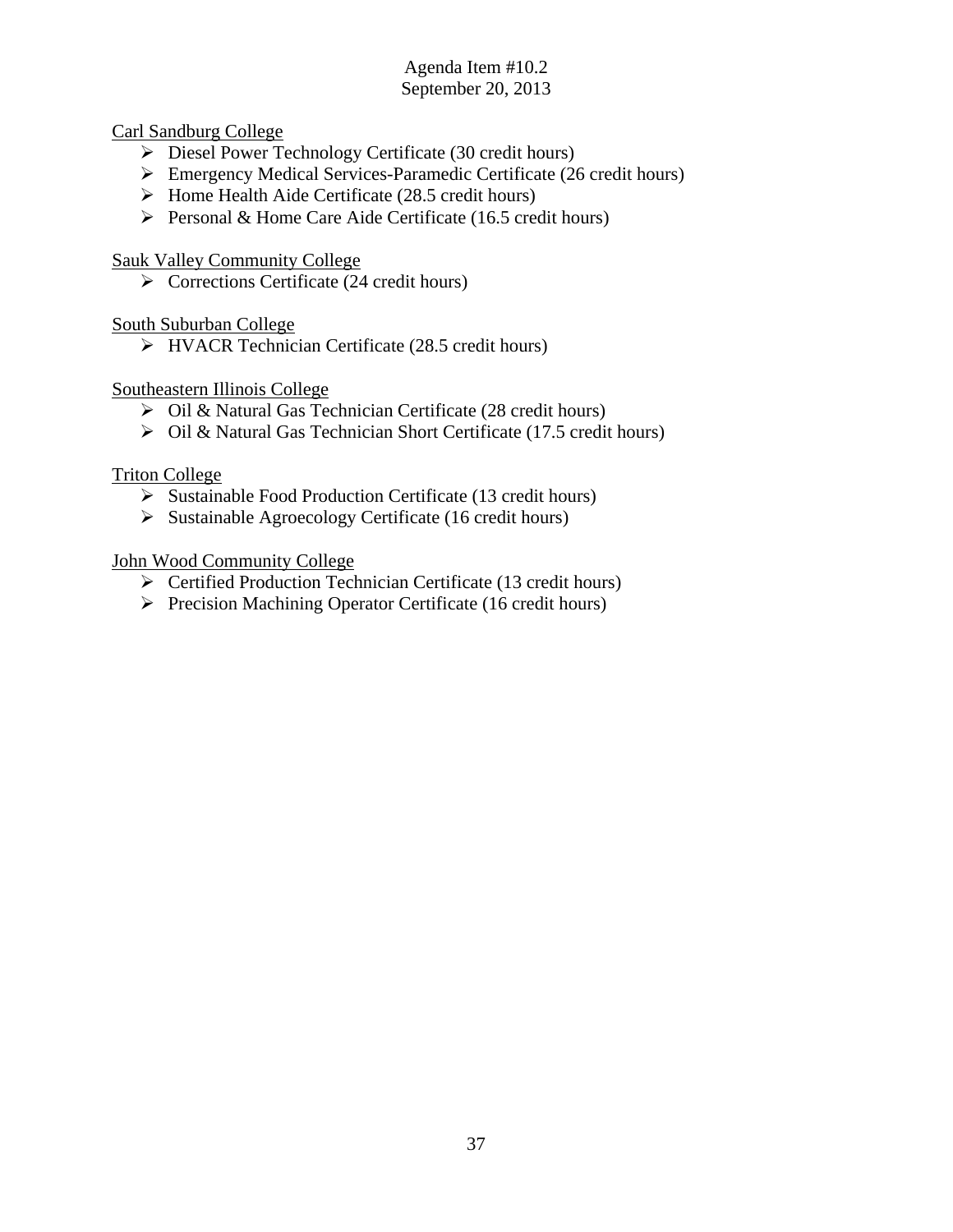## Illinois Community College Board

# **NEW UNITS OF INSTRUCTION: TEMPORARY PROGRAM APPROVAL**

The Illinois Community College Board is requested to approve new units of instruction for the following community colleges:

# **RECOMMENDED ACTION:**

It is recommended that the following motion be adopted:

The Illinois Community College Board hereby approves the following new units of instruction for the community colleges listed below:

# **TEMPORARY PROGRAM APPROVAL**

Carl Sandburg College

Rail Off/Highway Motive Power Electrical Technician A.A.S. degree (62 credit hours)

Kankakee Community College

- Manufacturing Technology A.A.S. degree (63 credit hours)
- $\triangleright$  Manufacturing Industrial Maintenance II Certificate (45 credit hours)
- $\triangleright$  Intermediate Manufacturing Industrial Maintenance Certificate (31 credit hours)
- $\triangleright$  Manufacturing Machine Tool II Certificate (45 credit hours)
- $\triangleright$  Intermediate Manufacturing Machine Tool Certificate (31 credit hours)
- $\triangleright$  Manufacturing TWDL II Certificate (45 credit hours)
- $\triangleright$  Intermediate Manufacturing TWDL Certificate (31 credit hours)
- Manufacturing Welding II Certificate (45 credit hours)
- Intermediate Manufacturing Welding Certificate (31 credit hours)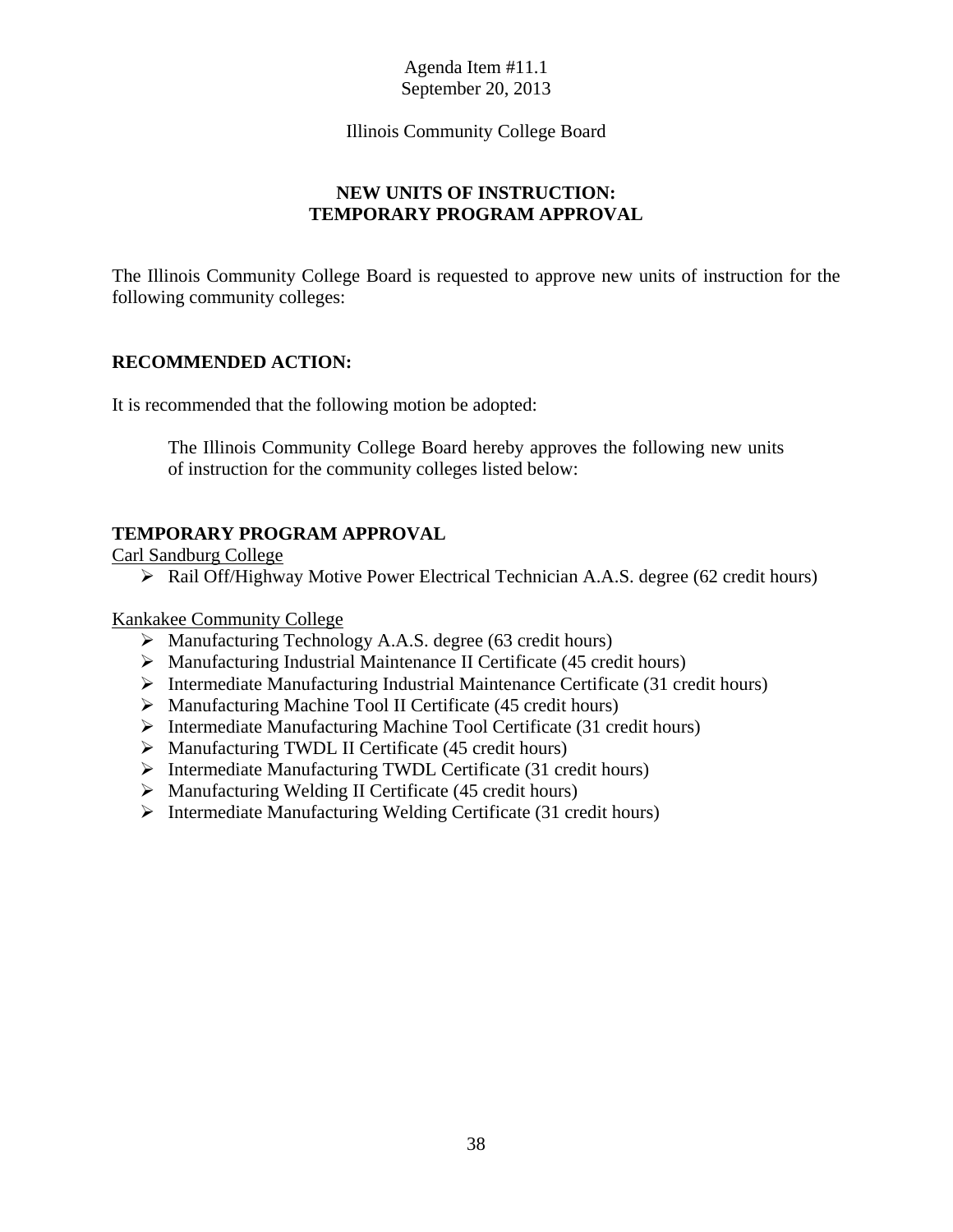## **BACKGROUND**

**Carl Sandburg College** is seeking temporary approval to offer a 62 credit hour Associate in Applied Science (A.A.S.) degree in "Rail Off/Highway Motive Power Electrical Technology" for a period of three years. This program will prepare individuals for employment as maintenance and repair technicians in rail and off highway motive power (such as steam, water or wind-powered) technologies. The curriculum consists of 18 credit hours of required general education coursework and 44 credit hours of required career and technical education coursework. The career and technical component includes instruction in electrical fundamentals, machine tool fundamentals, manufacturing processes, fundamentals of welding, welding blueprints, industrial electrical controls, industrial electronic control, AC/DC drives and servos, industrial electricity, process control and instrumentation, and rail and off highway motive power electrical technology. Assessment of student learning will be achieved through evaluation of the student's portfolio project by program faculty. Labor market information provided by the college supports the interest in and the need for formalized training in this field of study. The college partnered with a large railway employer within the district, as well as employers for off highway motive power service providers, to develop the proposed degree program, and a related certificate program that was recently approved. According to the Illinois Department of Employment Security (IDES), the need for workers in related occupations such as "electrical and electronic equipment mechanics" is expected to increase by 3.8 percent statewide through 2020. The proposed degree will provide an educational ladder opportunity for new students and graduates of the certificate program. The college anticipates an enrollment of 15 full- and part-time students the first year. The college is requesting temporary approval to meet the immediate needs of its local employers and to continue monitoring the need for a two-year degree program. *Permanent approval will be considered after a period of three years based on program outcomes.* 

**Kankakee Community College** is seeking temporary approval to offer a 63 credit hour "Manufacturing Technology" Associate in Applied Science (A.A.S.) degree and eight related Certificate programs for a period of three years. The degree program will prepare students for entry-level employment and/or advancement opportunities in manufacturing at the technician level with a focus in industrial maintenance, machine tool technology, transportation/warehousing/distribution/ logistics (TWDL), or welding. The "Manufacturing Technology" A.A.S. degree curriculum consists of 15 credit hours of required general education coursework, 45 credit hours of required career and technical education coursework, and three credit hours of related technical electives. The career and technical component includes a common required core of introductory manufacturing and safety, quality and measurement, manufacturing processes, introductory manufacturing maintenance, and lean & quality overview. The remaining coursework focuses on areas in industrial maintenance, machine tool technology, transportation/warehousing/distribution/ logistics (TWDL), or welding. Related electives may be selected from the areas of machining, drafting, electronics, construction, TWDL, or business. Assessment of student learning objectives will be achieved through evaluation of the student's performance during the work-based learning component by program faculty and work-site supervisor.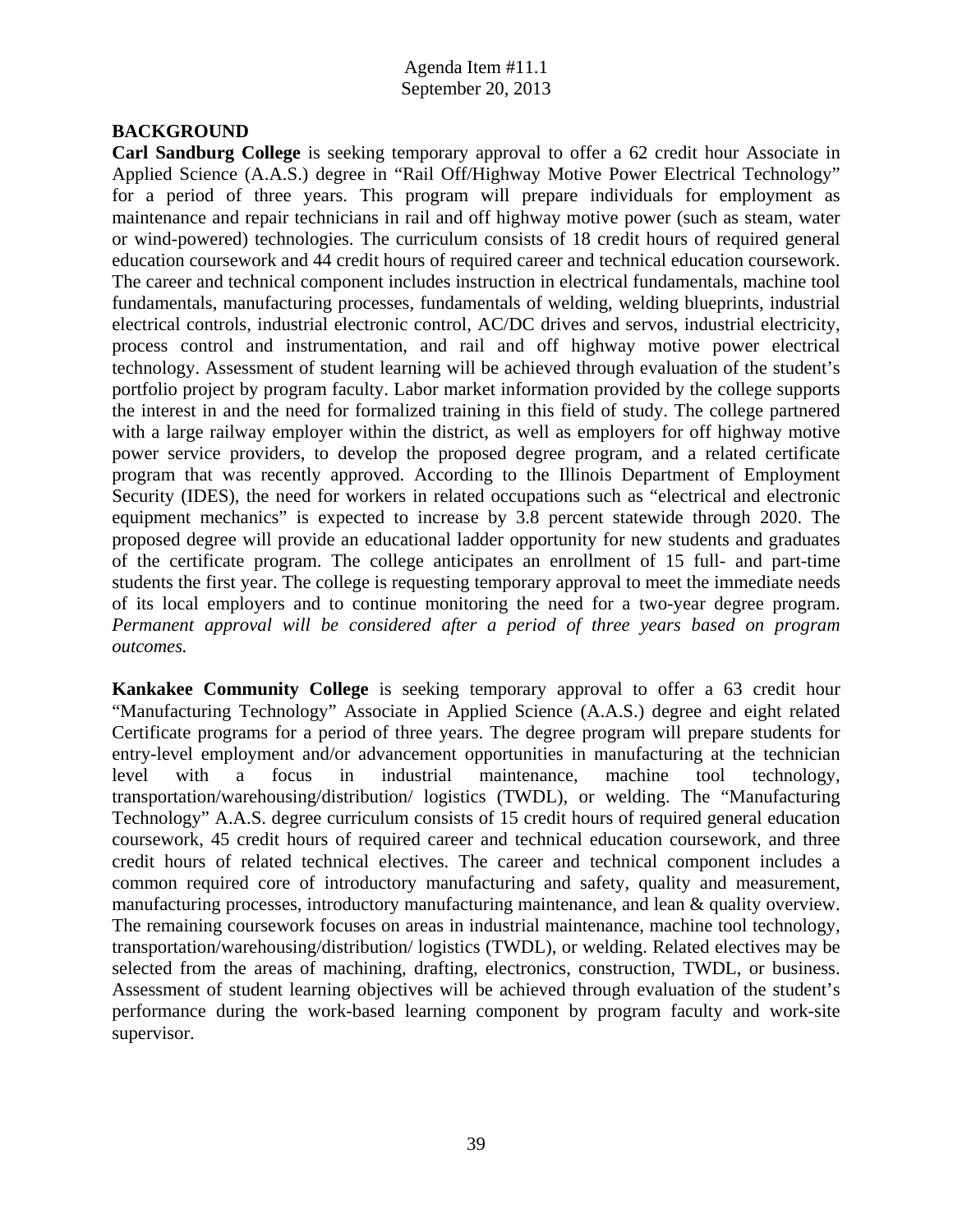The four intermediate-level certificate programs, "Intermediate Manufacturing Industrial Maintenance", "Intermediate Manufacturing Machine Tool", "Intermediate Manufacturing TWDL", and "Intermediate Manufacturing Welding", will prepare individuals for entry-level employment in each of the four specialty areas. The four advanced-level certificate programs, "Manufacturing Industrial Maintenance II", "Manufacturing Machine Tool II", "Manufacturing TWDL II", and "Manufacturing Welding II", will prepare individuals for more specialized and skilled entry-level employment in each of the four specialty areas. The curricula were composed with team-oriented design, production, quality and maintenance systems in a manufacturing environment in mind and will provide students with both a general understanding of manufacturing as an industry and in processes, but also with specialized skills in relevant areas of the field today. Each intermediate certificate consists of 31 credit hours and each level II certificate consists of 45 credit hours of coursework including the common core from the degree program and coursework in the specialty area. In addition, the college was recently granted temporary approval to offer four related short-term certificates in the same areas of specialization. These certificates will provide students with basic skills for assistant-level or parttime employment. The proposed intermediate and level II certificates and the A.A.S. degree will provide educational ladder opportunities for students interested in furthering their education.

Labor market information provided by the college supports the interest in and the need for a range of educational programs in this field of study locally. The college is a member of the Illinois Network for Advanced Manufacturing (INAM) consortium which has identified the need for more and better skilled workers in local manufacturing. The INAM consortium is a result of coordinated efforts among those colleges awarded a Department of Labor Trade Adjustment Assistance Community College and Career Training (TAACCCT) grant to support development of programs in this field. Locally, the manufacturing industry accounts for 18.5 percent of employment and many employers report plans to expand their workforce by adding additional shifts within the next two years. The college has collaborated with local industry partners in developing the proposed programs to meet their needs. The college anticipates an enrollment of between 7-15 students in each of the intermediate and level II certificates and degree the first year. Temporary approval is requested to monitor the continued labor market need. *Permanent approval will be considered after a period of three years based on program outcomes.*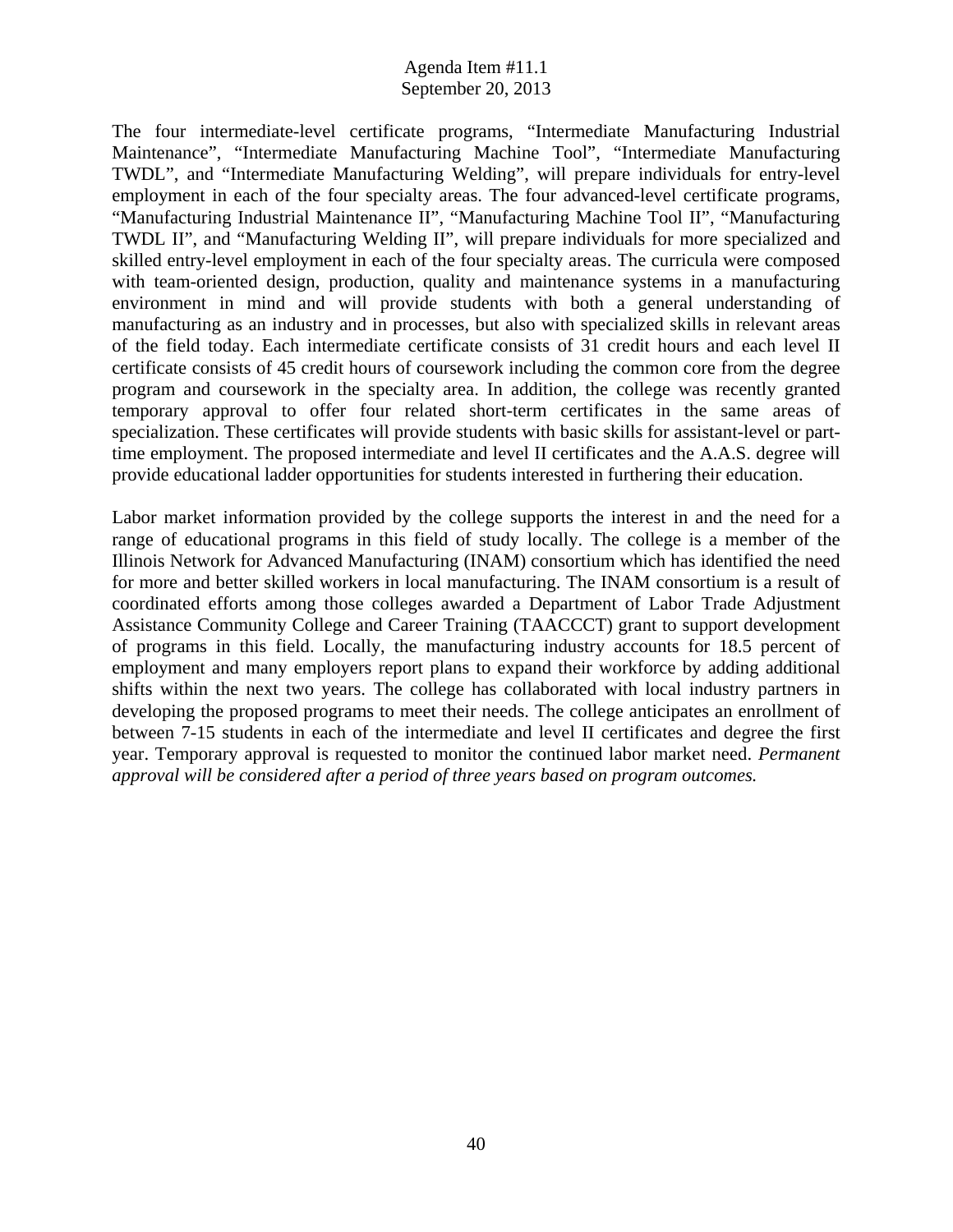# **INFORMATION ITEM – BASIC CERTIFICATE PROGRAM APPROVAL**

Following is a list of Basic Certificates (less than 29 credit hours) that have been approved on behalf of the Illinois Community College Board by the President/CEO since the last Board meeting:

# **Temporary Program Approval**

Carl Sandburg College

- $\triangleright$  Basic Industrial & Manufacturing Maintenance Certificate (16 credit hours)
- Rail Off/Highway Motive Power Electrical Technician Certificate (29 credit hours)

Kankakee Community College

- $\triangleright$  Manufacturing Production Certificate (14 credit hours)
- $\triangleright$  Manufacturing Logistics Certificate (14 credit hours)
- Manufacturing Welding I Certificate (28 credit hours)
- $\triangleright$  Manufacturing Machine Tool I Certificate (27 credit hours)
- $\triangleright$  Manufacturing Industrial Maintenance I Certificate (27 credit hours)
- $\triangleright$  Manufacturing TWDL I Certificate (27 credit hours)
- $\triangleright$  Basic Manufacturing Industrial Maintenance Certificate (13 credit hours)
- $\triangleright$  Basic Manufacturing Machine Tool Certificate (13 credit hours)
- $\triangleright$  Basic Manufacturing TWDL Certificate (13 credit hours)
- $\triangleright$  Basic Manufacturing Welding Certificate (14 credit hours)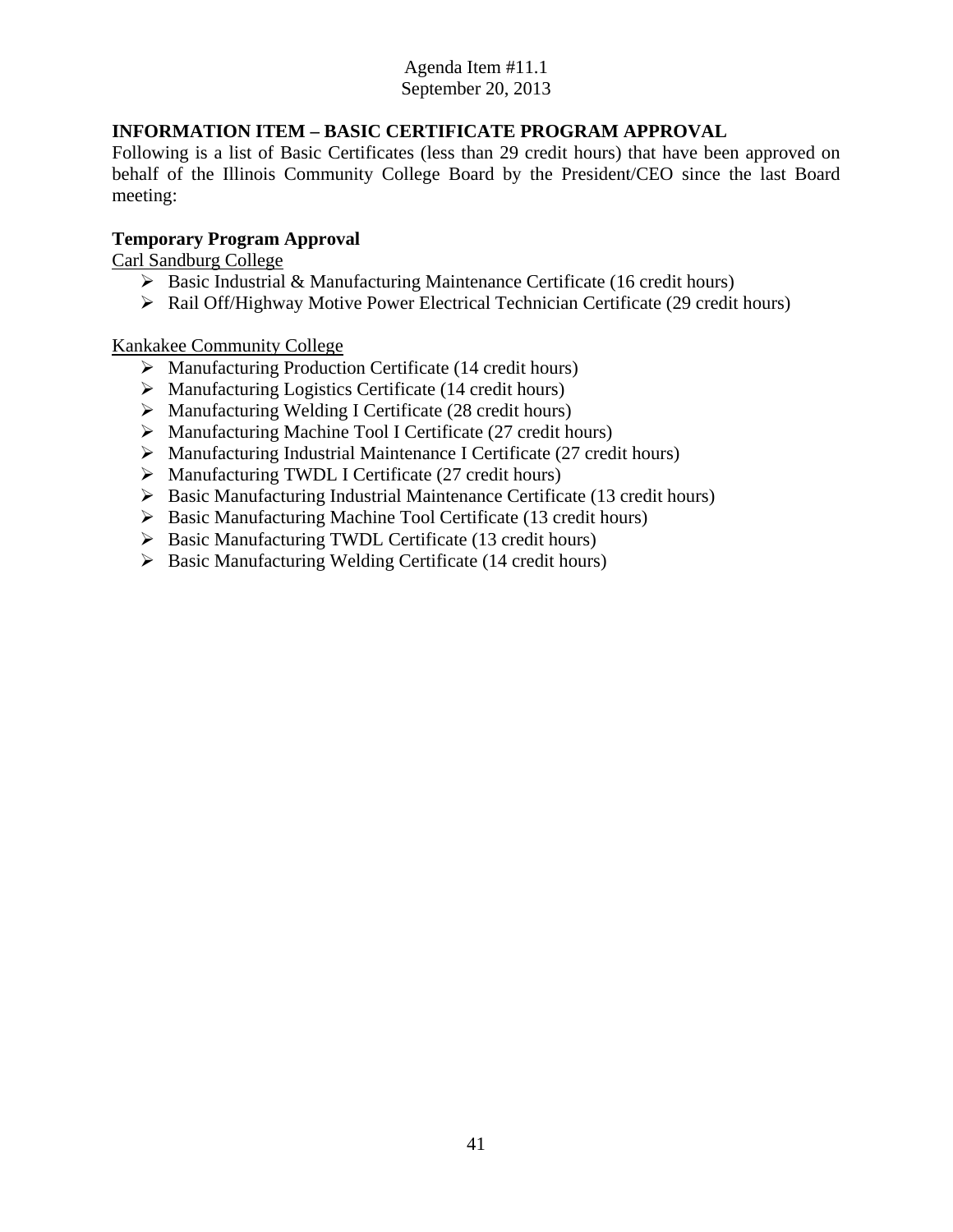#### UNAPPROVED

Minutes of the 403<sup>rd</sup> Meeting of the Illinois Community College Board

Sofitel Chicago Water Tower 20 East Chestnut Street Chicago, IL

June 7, 2013

#### **RECOMMENDED ACTION**

It is recommended that the following motion be adopted:

The Illinois Community College Board hereby approves the Board minutes of the June 7, 2013 meeting as recorded.

#### **Item #1 – Roll Call and Declaration of Quorum**

Chairman Giannoulias called the Board meeting to order at 9:22 a.m. and asked Ann Knoedler to call roll. The following Board members were present: Guy Alongi, Randy Barnette, Terry Bruce, Michael Dorf, James Dumas, Teresa Garate, Victor Henderson, Suzanne Morris, Thomas Pulver, Jake Rendleman, Alexi Giannoulias, and Joshua Beneze, Student Board member. A quorum was declared.

#### **Item #2 - President/CEO Report**

Geoffrey Obrzut announced this would be his last Board meeting as President and Chief Executive Officer before his retirement on June  $30<sup>th</sup>$ . He thanked the Board and staff for their support throughout his nine year career with the ICCB.

Mr. Obrzut also thanked Dr. David Sam, President of Elgin Community College, for the honorary degree and resolution he received at their commencement ceremony.

Mr. Obrzut concluded his report by presenting a personalized ICCB shirt for Chairman Giannoulias and President Barack Obama.

Jennifer Foster, Associate Vice President for Adult Education and Work Force Development / State GED Administrator, gave a few remarks in dedication to ICCB employee, David Baker, who passed away from an aneurysm on March 26, 2013. A scholarship has been set up at PNC Bank in Springfield for David Baker's children, Milo and Nikko.

#### **Item #2 – Announcements and Remarks by Board Chair**

Chairman Giannoulias conveyed his heartfelt condolences to David Baker's family and to the ICCB staff for their loss.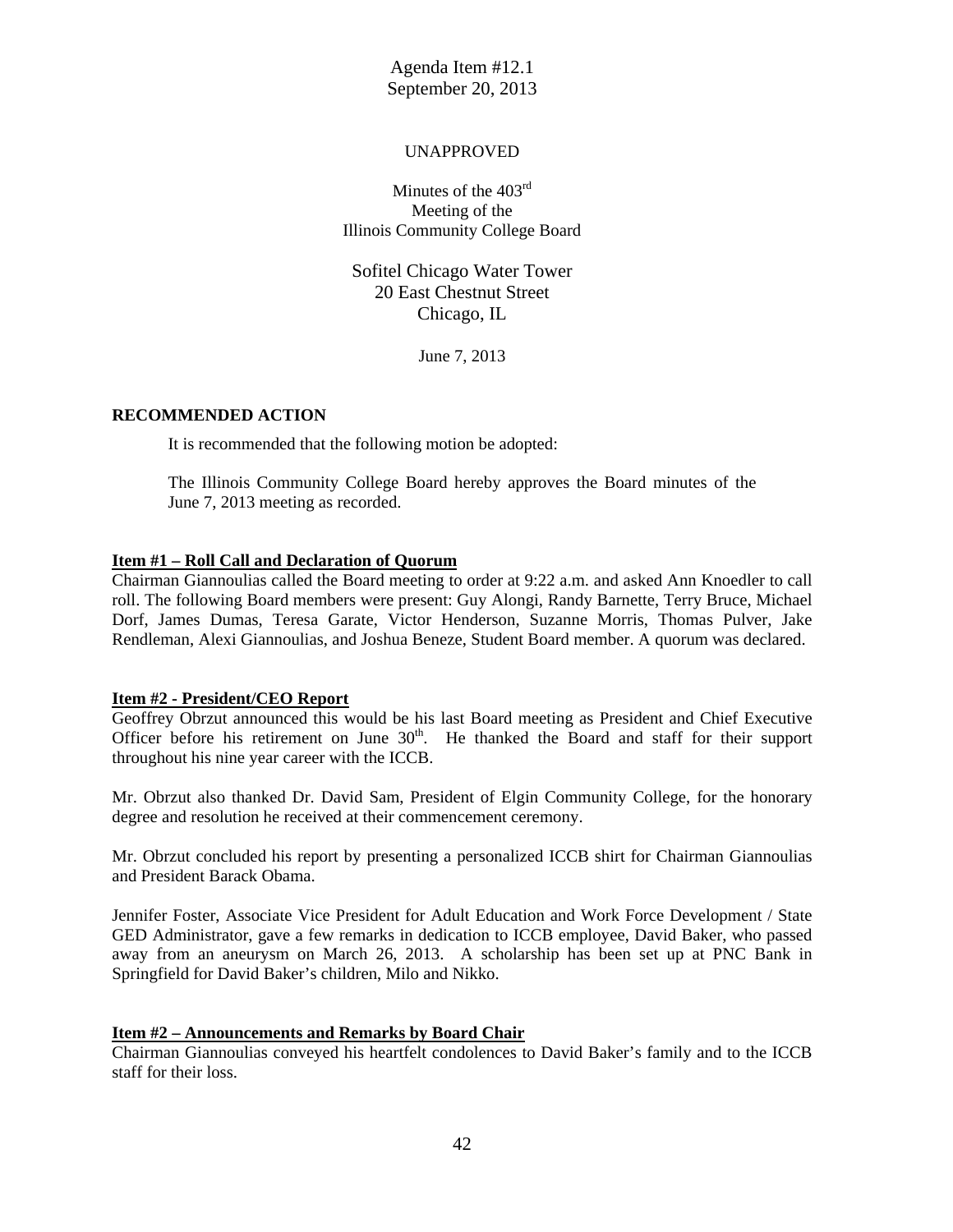Chairman Giannoulias gave a few remarks of praise in dedication to Geoff Obrzut who is retiring at the end of June and thanked him for his service.

### **Item #2.1 – Resolution Honoring Geoffrey Obrzut, Retiring President and Chief Executive Officer for the Illinois Community College Board**

Suzanne Morris made a motion, which was seconded by Randy Barnette, to approve the following resolution:

#### Resolution in Honor of GEOFFREY OBRZUT

WHEREAS, Geoffrey Obrzut began working for the Illinois Community College Board in 2004; and

WHEREAS, during Mr. Obrzut's career with the Illinois Community College Board as President and Chief Executive Officer, he displayed leadership, organizational skill, and professional demeanor; and

WHEREAS, Mr. Obrzut served the Illinois Community College Board supervising many agency functions, including the development of the Latino Advisory Committee, the Campus Security Conference, and Military Veteran Services; and

WHEREAS, Mr. Obrzut represented the Illinois Community College Board on a variety of professional boards, commissions, and organizations, including being responsible for the Latino Advisory Committee, serving as a member of the Rural Affairs Council and the Joint Education Leadership Committee; and serving as an ad hoc member of the P-20 Council; and

WHEREAS, Mr. Obrzut has served both the members of the Illinois Community College Board and the entire Illinois Community College System, with the utmost professionalism and attention to detail and duty; and

WHEREAS, Mr. Obrzut has chosen to retire from his duties at the Illinois Community College Board after his years of faithful and excellent service;

THEREFORE, we, the members of the Illinois Community College Board, do hereby honor Geoffrey Obrzut in appreciation of his service and express our sincere best wishes for his future undertakings.

> Illinois Community College Board June 7, 2013

The motion was approved via unanimous voice vote. Student advisory vote: Yes.

### **Item #3 – Board Member Comments**

The Board thanked Geoffrey Obrzut for his service.

Jake Rendleman congratulated Mr. Obrzut on his retirement and thanked him for his service.

Victor Henderson commented on Mr. Obrzut's commendable leadership and respect he has acquired from the staff and system.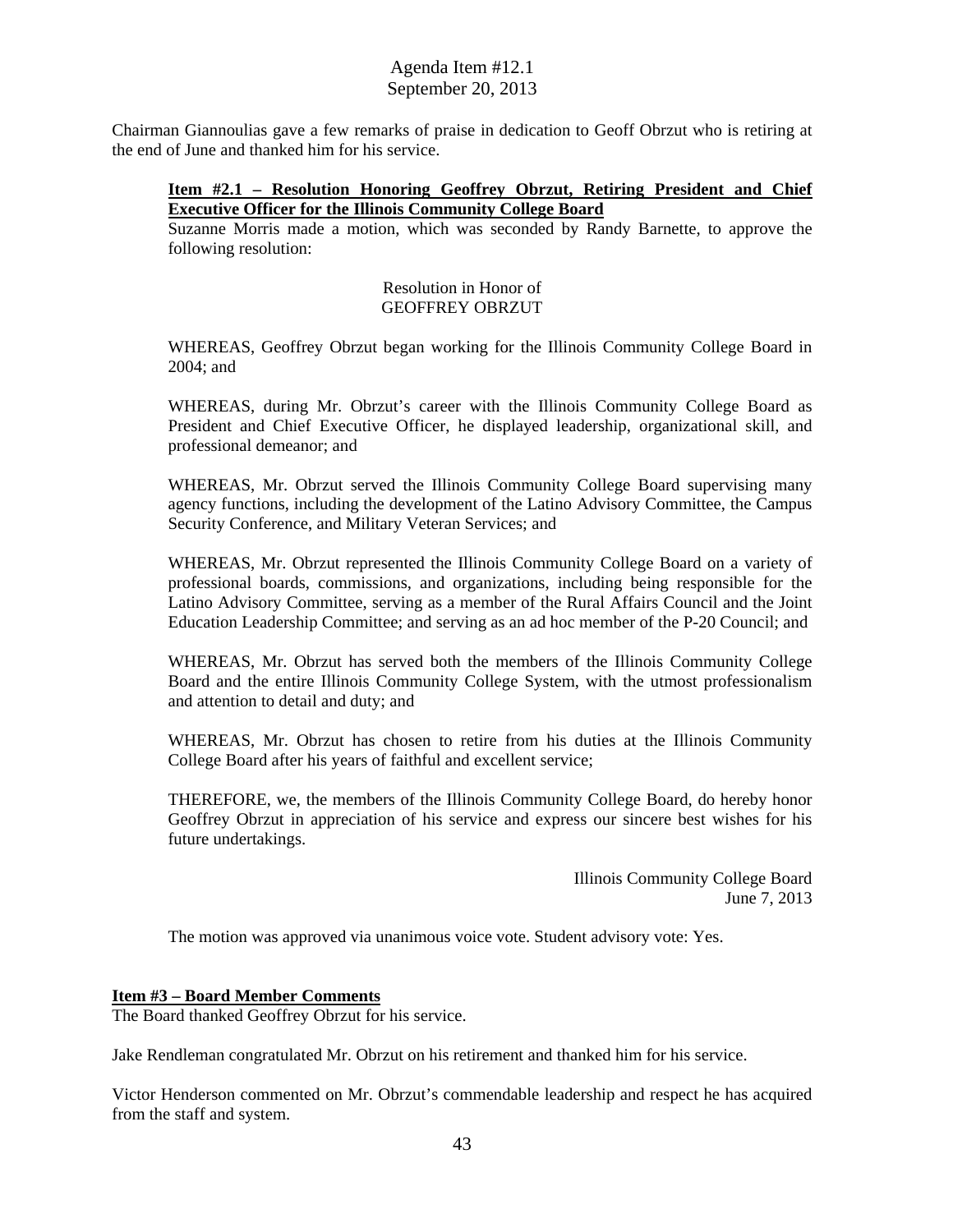Board presented Mr. Obrzut with a retirement gift.

#### **Item #4 – Nomination of Vice Chair**

Chair Giannoulias opened the floor for nominations for the position of Vice Chair of the Illinois Community College Board.

Guy Alongi nominated Suzanne Morris for the position of Vice Chair of the Illinois Community College Board, which was seconded by Randy Barnette.

Guy Alongi made a motion, which was seconded by Jake Rendleman, to close nominations. The motion was approved via unanimous voice vote. Student advisory vote: Yes.

The motion to nominate Suzanne Morris as Vice Chair was approved via unanimous voice vote. Student advisory vote: Yes.

Chair Giannoulias and Mr. Barnette praised Ms. Morris for her hard work and congratulated her on her reappointment as Vice Chair.

#### **Item #5 – Acknowledgments**

Chairman Giannoulias presented Joshua Beneze, outgoing Student Illinois Community College Board member; Reggie Coleman, outgoing President, Illinois Community College Trustees Association; Dr. Margaret Lee, outgoing President of the Illinois Council of Community College Presidents; Mr. Scott Lensink, retiring President of Lake Land Community College; Dr. Eric Radtke, retiring President of Prairie State College; and Geoffrey Obrzut, retiring President of the Illinois Community College Board, with certificates of recognition for their service to the Board.

### **Item #7 – Advisory Organizations**

#### **Item #7.1 – Illinois Community College Trustees Association (ICCTA)**

Reggie Coleman thanked the Board, Mr. Obrzut, and the ICCB staff for the support and leadership provided.

Mr. Coleman reported the ICCTA is holding their annual convention this weekend. The Board is invited to attend the awards luncheon and banquet being held today, June  $7<sup>th</sup>$ .

Mr. Coleman concluded by inviting the Board to hold a meeting at John Wood Community College in Quincy.

Bob Johnson, trustee from Kishwaukee Community College, will be the new President of the ICCTA beginning July 1.

# **Item #7.2 – Illinois Community College Faculty Association (ICCFA)**

David Seiler thanked Mr. Obrzut for his service.

Mr. Seiler reported the ICCFA has awarded four Faculty Research and Workshop Grants worth \$2500 each.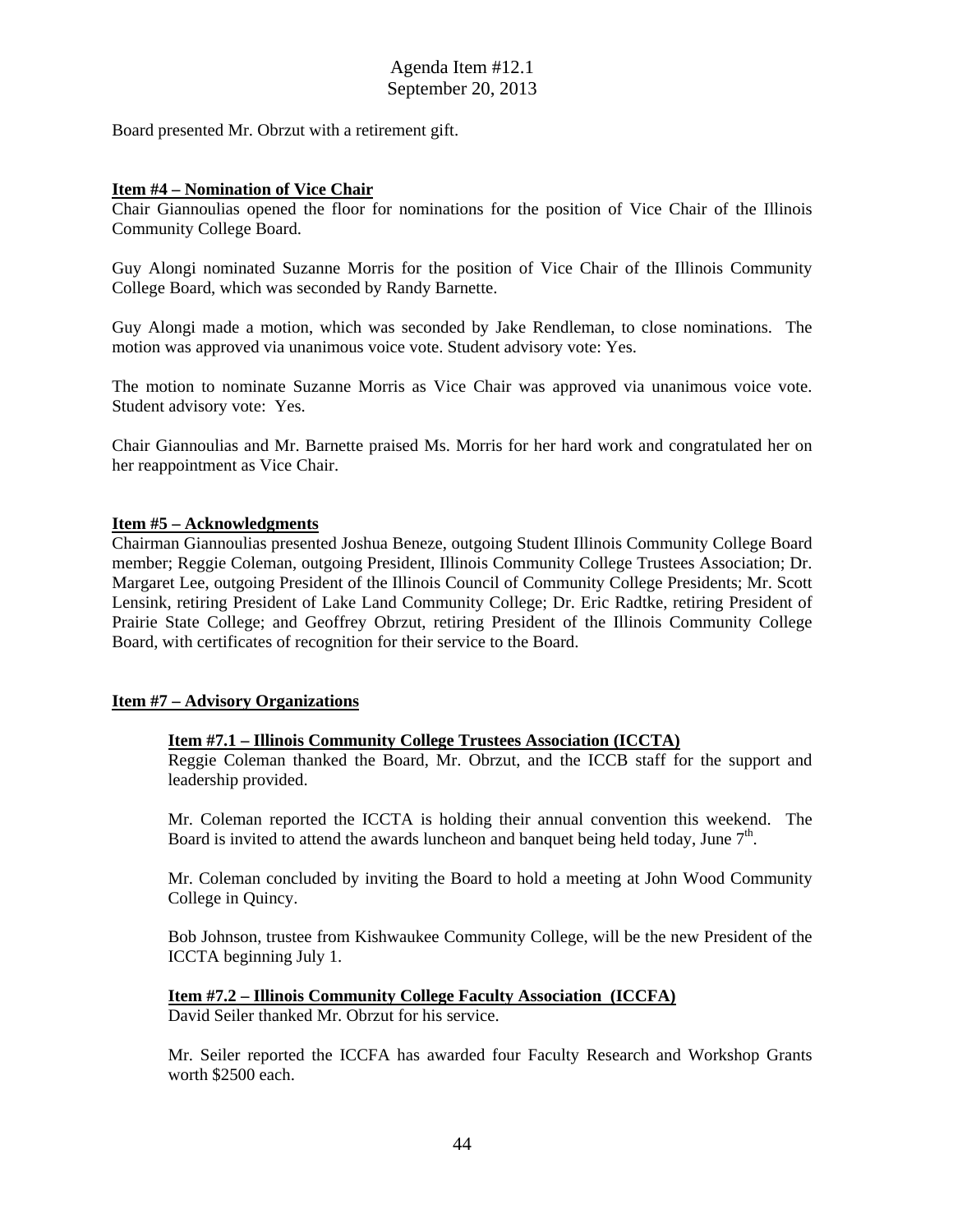The annual ICCFA conference will be held on October 10-11, 2013. Currently, the ICCFA is accepting proposals for speakers.

Mr. Seiler concluded by thanking all the colleges that have already paid their dues to the faculty association. Currently, there are only six colleges that have not paid their dues.

#### **Item #7.3 – Illinois Community College System Foundation (ICCSF)**

Ray Hancock reported the Illinois Community College Purchasing Consortium (ICCSPC) is off and running. The Foundation met with the chief financial officers of the colleges at their spring meeting at Starved Rock State Park and has sent information and materials to the presidents and chief financial officers of all of the colleges. All of the colleges are members of ICCSPC.

Dr. Hancock expressed his appreciation for the cooperation of ICCB –including the staff and the board—for the past few years as the Foundation has conceived, designed, and built the two additional floors to the Crisp Illinois community college center in Springfield. Many staff members have assisted the Foundation in numerous ways; to name a few, Ellen Andres, Guy Alongi, and Geoffrey Obrzut.

The foundation has agreed in principle to rent the remainder of the fourth floor in the building to a well-established Illinois corporation with whom the foundation has had positive experience. A lease has not yet been signed. This accomplishes three ultimate objectives with this project: (1) a high quality building in Springfield to house the entire Illinois Community College Board staff, (2) quality full occupancy of the entire building, and (3) a positive revenue stream from lease income to support the Foundation's total mission throughout the state.

Dr. Hancock reported the Board of Directors of the Foundation has approved in concept the creation of a center for excellence to support the efforts and to recognize the achievements of the Illinois community college system. Early suggestions for the work of the center have included recognition of excellent programs, staff, facilities, and financial innovations. Support for the ICCB's policy development center and the international program have also been mentioned.

Prior to the action of the foundation board, preliminary discussions were held with ICCB staff and some members of the ICCB itself. Further discussions are anticipated. This effort will involve both the approval and the support of the ICCB, and it will involve fundraising. To this point, all individuals with whom the idea has been discussed have been supportive, and the foundation would like input from any individual in the system.

#### **Item #7.4 – Illinois Council of Community College Presidents (ICCCP)**

Dr. Peg Lee, President of Oakton Community College, took a moment to thank Mr. Obrzut for his service and also the ICCB staff for their hard work.

The ICCCP met yesterday, June  $6<sup>th</sup>$ . The council reviewed the outcomes of the legislative session, Return to Work legislation, the impact on qualified annuitants for hiring, and the Affordable Care Act. The colleges are carefully moving forward in the implementation of the Affordable Care Act. MAP was also discussed and is still an issue.

Dr. Lee congratulated Mr. Scott Lensink, President of Lake Land College, and Dr. Eric Radtke, President of Prairie State College, on their retirements.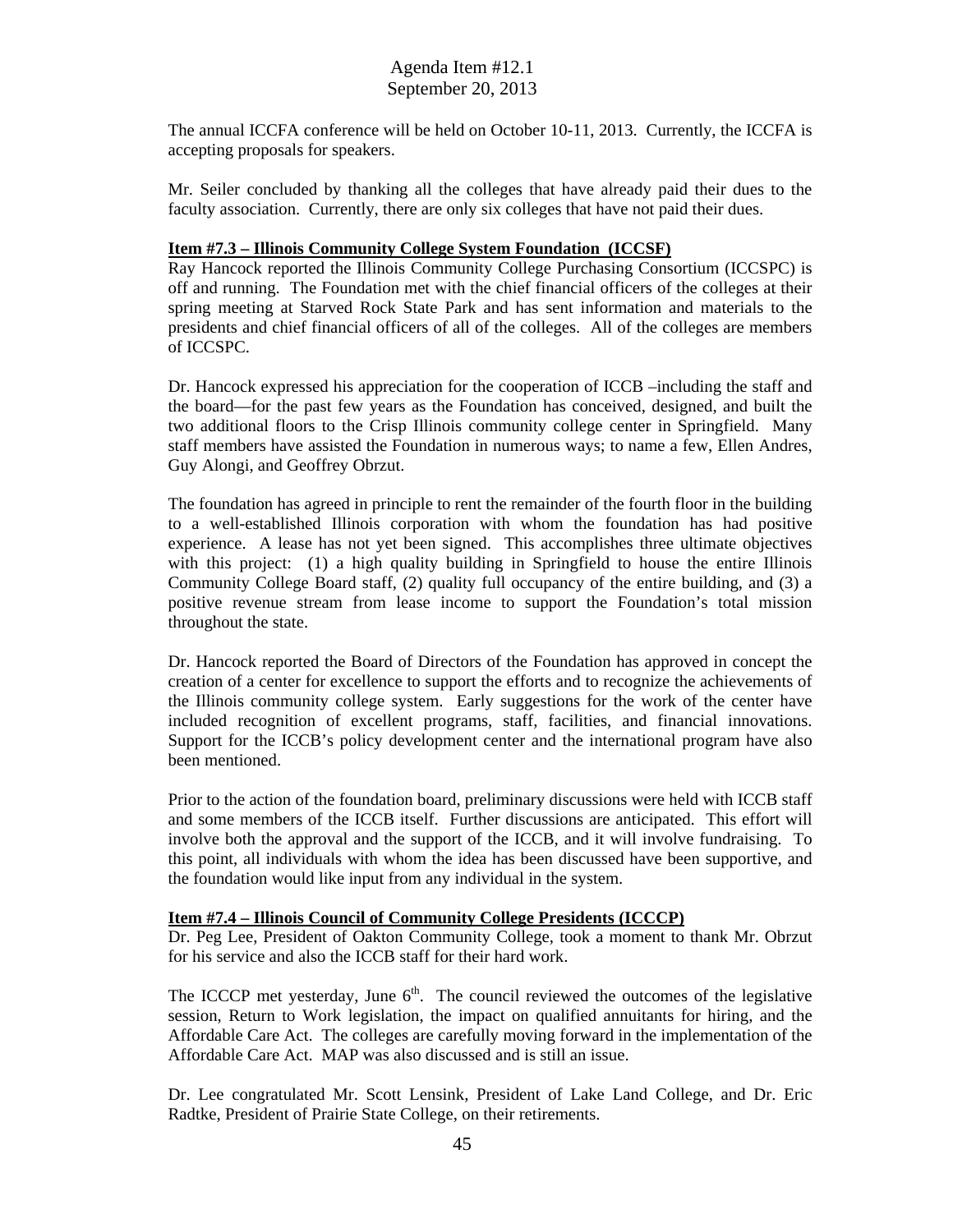On behalf of the ICCCP, Dr. Lee extended her gratitude to Terry Bruce, President of Illinois Eastern Community Colleges and ICCB Board member, for his service on the ICCB Board. With Mr. Bruce's term expiring on June 30, 2013, Dr. Lee stated the ICCCP is in full support of his reappointment.

Dr. Christine Sobek, President of Waubonsee Community College will take over as the ICCCP President beginning July 1.

#### **Item #7.5 – Adult Education and Family Literacy Council**

Tawanna Nickens reported the council conducted their last meeting of the fiscal year on May  $30<sup>th</sup>$ . At that time, committee members brought recommendations to the ICCB on policies and practices that would help further along the local programming to the Adult Education Statewide Strategic Plan.

Ms. Nickens will be serving in her current role for another year.

#### **Item #7.6 – Student Advisory Council (SAC)**

Student Board member Joshua Beneze reported the Student Leadership Institute is currently being held at the Sofitel. There are 44 attendees from 25 colleges.

Mr. Beneze stated during Student Lobby Day held in Springfield on April  $17<sup>th</sup>$ , there were about 400 students who attended and lobbied for maintaining funding on adult education.

Mr. Beneze concluded by thanking the Board and expressing his gratitude for the support during his term as student board member.

Rachel Pitchford from Black Hawk College will be the new Student Board Member beginning July 1.

\*\*\*\*\*\*\*\*

Suzanne Morris updated the Board on a meeting she had with Paula Wolff, Chairman of the City Colleges of Chicago (CCC) Board, and Cheryl Hyman, Chancellor of City Colleges of Chicago. There were funding and transfer issues of concern brought to Ms. Morris' attention. All in all, it was a positive meeting. Ms. Morris suggests the ICCB have a bigger ongoing presence with the CCC in order to have a jump start on the issues as they arise. Ms. Morris stated that the CCC should also have a bigger presence with the ICCB as well as the other advisory organizations, such as the ICCTA and ICCCP, which are all very important in the functioning of the community college system. The ICCB staff is encouraged to attend the CCC Board meetings and make presentations on current state and local issues.

\*\*\*\*\*\*\*\*

#### **Item #8 – Committee Reports**

#### **Item #8.1 –– External Affairs**

Suzanne Morris stated the committee met on Thursday, June  $6<sup>th</sup>$  with Ms. Morris, Mr. Dorf and Mr. Henderson in attendance. Steve Morse, Associate Vice President for External Affairs, briefly went into further review of the legislation that was recently emailed to the Board members.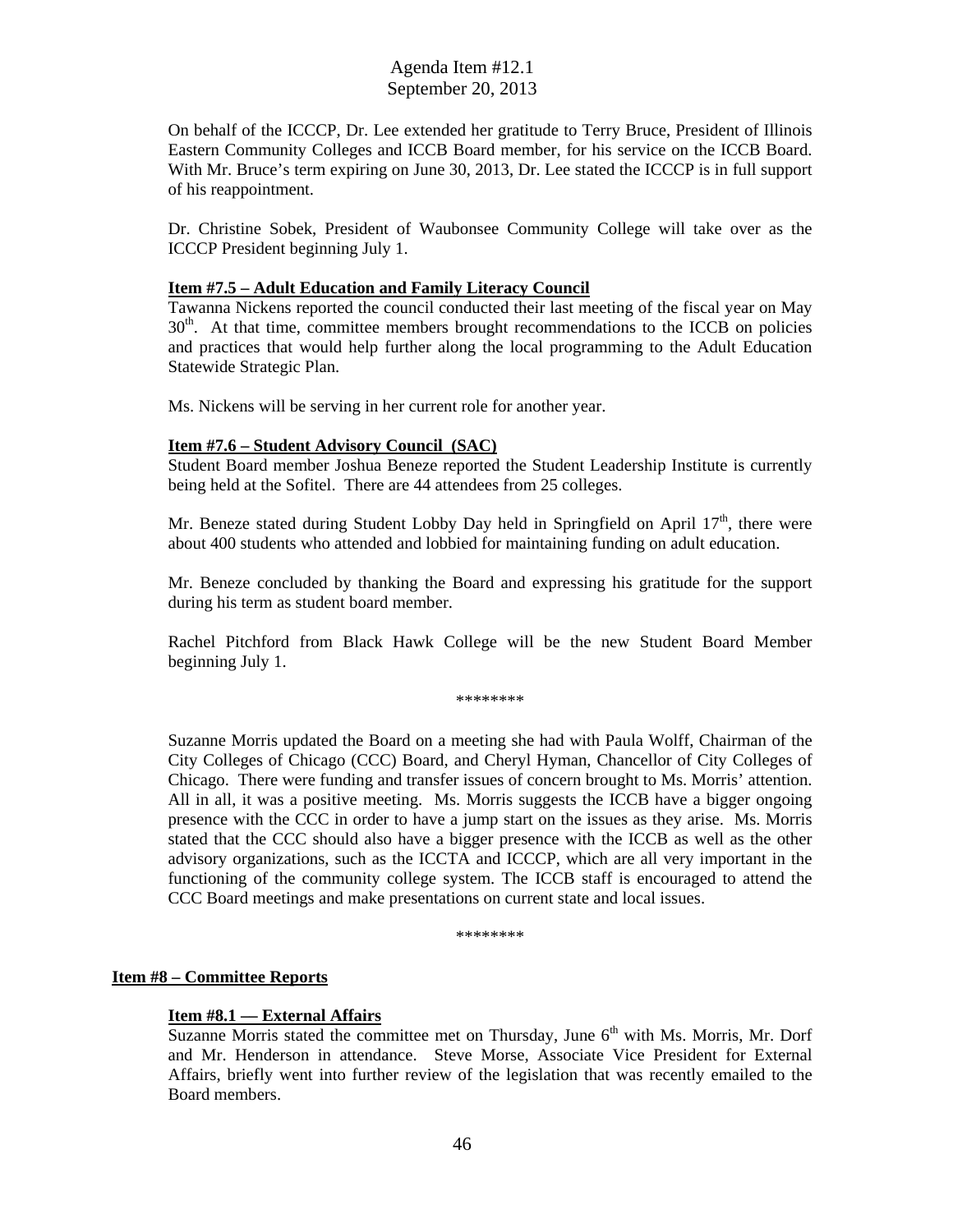### **Item #8.2 – Adult Education and Workforce Development**

Randy Barnette stated the committee discussed the Intergovernmental Agreement with the Department of Corrections, which will be voted on at today's meeting. The committee also discussed the Strategic Plan for Workforce Education. An update was also given on the GED Testing and its future.

### **Item #8.2a – Department of Corrections Intergovernmental Agreement**

Randy Barnette made a motion, which was seconded by Michael Dorf, to approve the following item:

The Illinois Community College Board hereby authorizes the President/CEO to sign the Intergovernmental Agreement by and between the Illinois Community College Board and the Illinois Department of Correction on behalf of the Board.

The motion was approved via unanimous voice vote. Student advisory vote: Yes.

### **Item #8.3 – Academic Affairs and Institutional Support**

Tom Pulver reported the committee met on Wednesday, May 29 at 2:30 pm with Michael Dorf, Tom Pulver, and Josh Beneze present at the JRTC office and Guy Alongi, James Dumas, and Jake Rendleman in attendance at John A. Logan College. Staff members Dr. Karen Hunter Anderson, Nathan Wilson, and Brian Durham were in attendance at the ICCB Springfield office.

The committee received updates on the General Education Curriculum, IAI, the Preparatory Math for General Education development course, Alliance for Quality Career Pathways Benchmarks, and the Illinois Longitudinal Data System (ILDS) Intergovernmental Agreement (IGA), which will be voted on by the Board at today's meeting.

### **Item #8.3a – Illinois Longitudinal Data System Intergovernmental Agreement**

Tom Pulver made a motion, which was seconded by Jake Rendleman, to approve the following item:

The Illinois Community College Board hereby authorizes the President/CEO to sign the Intergovernmental Agreement by and between the Illinois Community College Board and the Office of the Governor, the Illinois State Board of Education, the Illinois Board of Higher Education, the Illinois Department of Commerce and Economic Opportunity, the Illinois Department of Employment Security, the Illinois Department of Human Services, and the Illinois Student Assistance Commission on behalf of the Board to establish the governance structure of ILDS.

The Board conducted a lengthy discussion. Michael Dorf brought to the Board's attention a few issues of concern regarding the ILDS IGA:

- 1. Length of the agreement: ICCB staff had pushed for a five year agreement; however, the IGA is for 10 years.
- 2. The role of external parties: External parties' roles are limited to support subcommittees.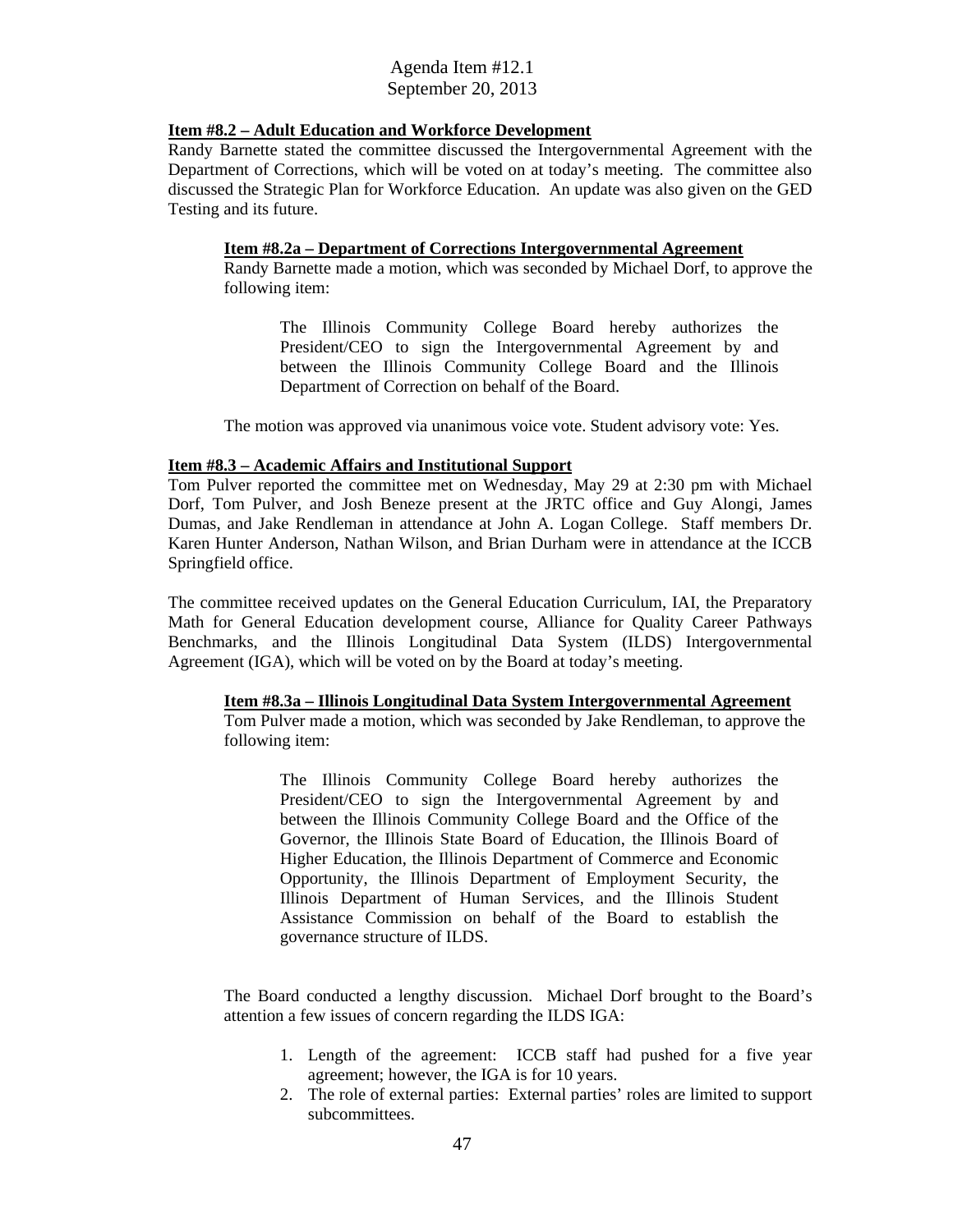- 3. The agreement may restrict current data sharing agreements.
- 4. Timeliness of providing data by other agencies: ICCB receives numerous requests for data on a daily basis.
- 5. The cost to ICCB of the agreement: No funding is attached to the agreement and the governing board will need to address future funding.
- 6. There was a question as to why the Board should even sign the agreement: To avoid it going in to legislation which may not address the issues that were resolved in the negotiation process to create the IGA.
- 7. The IGA will allow the ICCB to continue protecting its data: Lessons were learned a couple of years ago when data was breached by another institution. The IGA puts ICCB on equal footing with other organizations. Article VIII.B. gives each organization the right to remove or destroy data within the Centralized Demographic Dataset if security of the data is a concern.
- 8. An organization will be designated as the CDD Administrator and duties are listed in the IGA: The CDD Administrator will implement the coding process to link the data and will address requests for multi-agency data. There will be no data shared until the CDD Administrator is in place.

The other agencies involved have also expressed concerns in the IGA. Julie Smith, Deputy Director of Education for the Governor's Office, agreed that the flexibility of the agreement would allow for an amendment to the original agreement that would address the Board's concerns.

A roll call vote was taken with the following results:

| Guy Alongi            | Yea            | Victor Henderson      | Yea            |
|-----------------------|----------------|-----------------------|----------------|
| <b>Randy Barnette</b> | No             | <b>Suzanne Morris</b> | No.            |
| <b>Terry Bruce</b>    | Yea            | <b>Thomas Pulver</b>  | Yea            |
| Michael Dorf          | N <sub>0</sub> | Jake Rendleman        | Yea            |
| James Dumas           | Yea            | Joshua Beneze         | N <sub>0</sub> |
| Teresa Garate         | Yea            | Alexi Giannoulias     | No.            |

The motion was approved with a seven to four vote. Student advisory vote: No

#### **Item #8.4 – Fiscal, Personnel, Ethics and Conflict of Interest**

The committee did meet; however, there is no new information to report.

#### **Item #9 - Fiscal Year 2014 Budget Update**

Ellen Andres, Chief Financial Officer, reported the agency and system received a level funded budget for Fiscal Year 2014. While level funding is great news, it is important the Board is aware that the colleges take a loss for every student attending. On average, each college loses \$49.72 for every student who attends the community college, which averages out to be \$343 million lost by the community college system annually.

Ms. Andres concluded by stating the \$400,000 repayment for the MAP grants was not passed within the new budget, which will begin July 1. However, the legislature did suggest they would consider it during the veto session.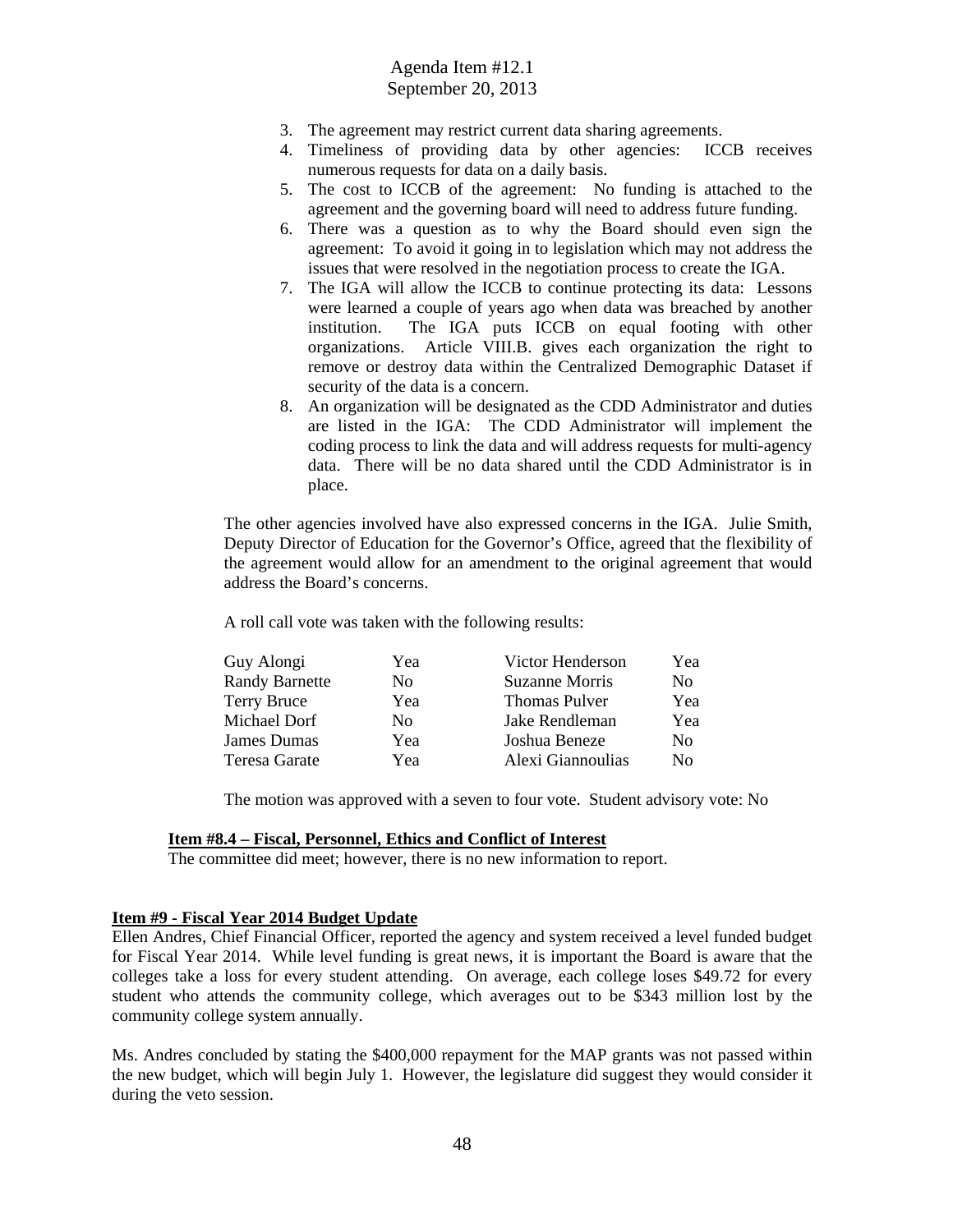#### **Item #10 – New Units of Instruction**

**Item #10.1 – Heartland Community College, Highland Community College, Illinois Valley Community College, Lincoln Land Community College, Malcolm X College, Moraine Valley Community College, William Rainey Harper College, John Wood Community College, Carl Sandburg College** 

Jake Rendleman made a motion, which was seconded by Tom Pulver, to approve the following items:

The Illinois Community College Board hereby approves the following new units of instruction for the community colleges listed below:

#### **PERMANENT PROGRAM APPROVAL**

Heartland Community College

 $\triangleright$  Physical Therapy Assistant A.A.S. degree (66 credit hours) Highland Community College

 $\triangleright$  Industrial Training A.A.S. degree (65 credit hours)

Illinois Valley Community College

- Welding Construction Technology A.A.S. degree (66 credit hours)
- $\triangleright$  Welding Production Technology A.A.S. degree (66 credit hours)

#### Lincoln Land Community College

 $\triangleright$  Neurodiagnostic Technology A.A.S. degree (62 credit hours)

#### Malcolm X College

- Community Health Care Worker A.A.S. degree (63 credit hours)
- $\triangleright$  Community Health Care Worker Certificate (47 credit hours)

### Moraine Valley Community College

- $\triangleright$  Associate in Fine Arts A.F.A. in Music (64 credit hours)
- $\triangleright$  Computer Graphic Imagery A.A.S. degree (63 credit hours)
- Geographic Information Systems A.A.S. degree (62 credit hours)

### Wm. Rainey Harper College

- $\triangleright$  Health Information Technology A.A.S. degree (62 credit hours)
- $\triangleright$  Health Information Technology Certificate (30 credit hours)

### John Wood Community College

Associate in Engineering Science A.E.S. degree (65 credit hours)

### **TEMPORARY PROGRAM APPROVAL**

Carl Sandburg College

 $\triangleright$  e-Business A.A.S. degree (66 credit hours)

The motion was approved via unanimous voice vote. Student advisory vote: Yes.

#### **Item #10.2 – Waubonsee Community College**

Jake Rendleman made a motion, which was seconded by Randy Barnette, to approve the following items: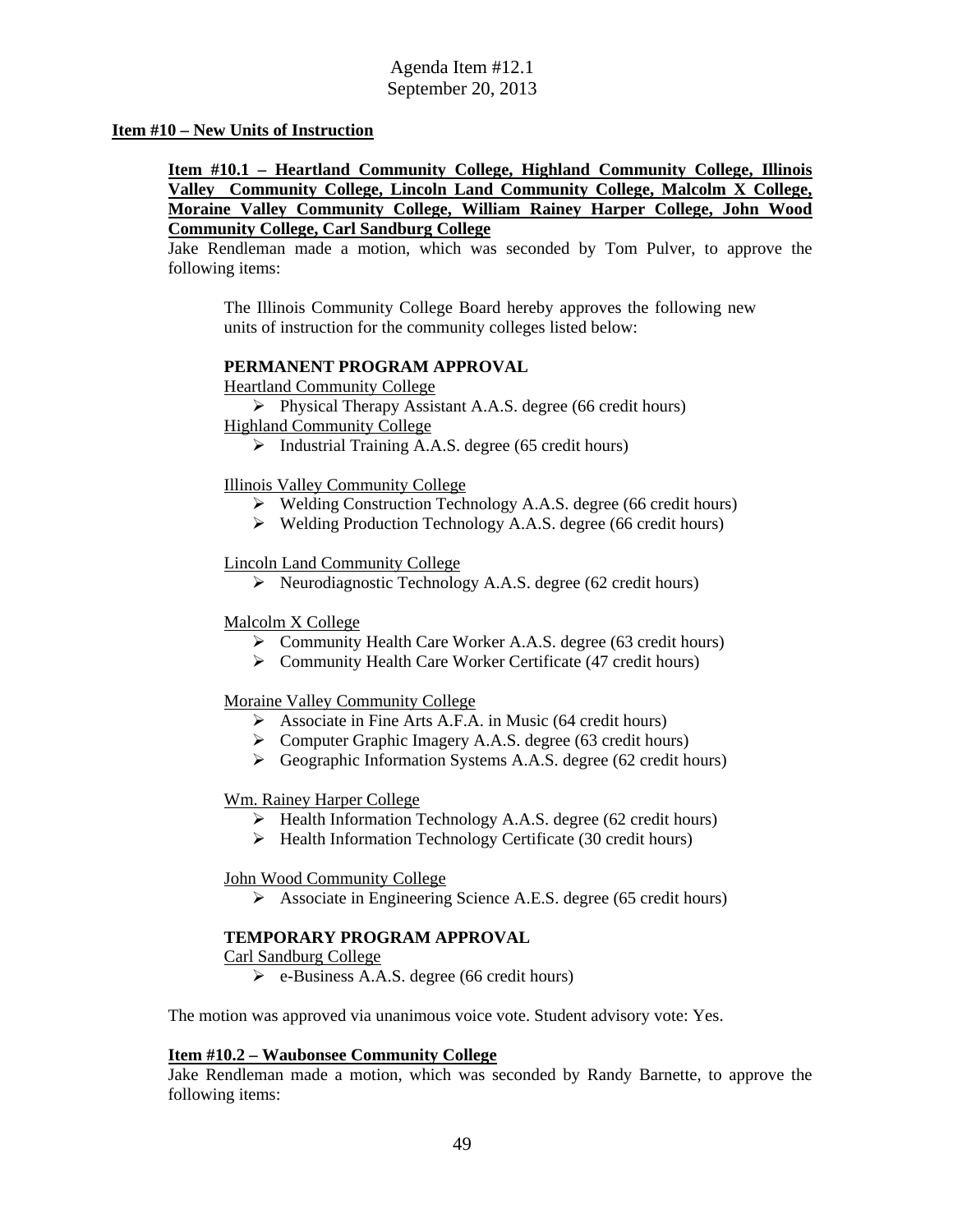The Illinois Community College Board hereby approves the following new units of instruction for the community colleges listed below:

#### **PERMANENT PROGRAM APPROVAL**

Waubonsee Community College

Laboratory Technology A.A.S. degree (60 credit hours)

The motion was approved via unanimous voice vote. Student advisory vote: Yes. Tom Pulver abstained.

#### **Item #10.3 – Illinois Eastern Community College: Olney Central College**

Tom Pulver made a motion, which was seconded by Jake Rendleman, to approve the following items:

The Illinois Community College Board hereby approves the following new units of instruction for the community colleges listed below:

#### **PERMANENT PROGRAM APPROVAL**

Olney Central College

- $\triangleright$  Human Resource Assistant A.A.S. degree (65 credit hours)
- $\triangleright$  Office Administration A.A.S. degree (65 credit hours)

The motion was approved via unanimous voice vote. Student advisory vote: Yes. Terry Bruce abstained.

#### **Item #11 – Consent Agenda**

Jake Rendleman made a motion, which was seconded by Randy Barnette, to approve the following items:

#### **Item #11.1 – Minutes of the March 22, 2013 Board Meeting**

The Illinois Community College Board hereby approves the Board Meeting minutes of the March 22, 2013 meeting as recorded.

#### **Item #11.2 –Minutes of the March 22, 2013 Board Search Committee Meeting**

The Illinois Community College Board hereby approves the Board Search Committee minutes of the March 22, 2013 meeting as recorded

#### **Item #11.3 – Minutes of the March 22, 2013 Board Search Committee Executive Session Meeting**

The Illinois Community College Board hereby approves the Board Search Committee Executive Session minutes of the March 22, 2013 meeting as recorded

#### **Item #11.4 – Calendar Year 2014 Board Meeting Dates and Locations**

The Illinois Community College Board hereby approves the Calendar Year 2014 Board Meeting Dates and Locations listed below:

#### **Calendar Year 2014 Board Meeting Dates and Locations**

**January 24** 

9:00 a.m. – Harry L. Crisp II Community College Center, Springfield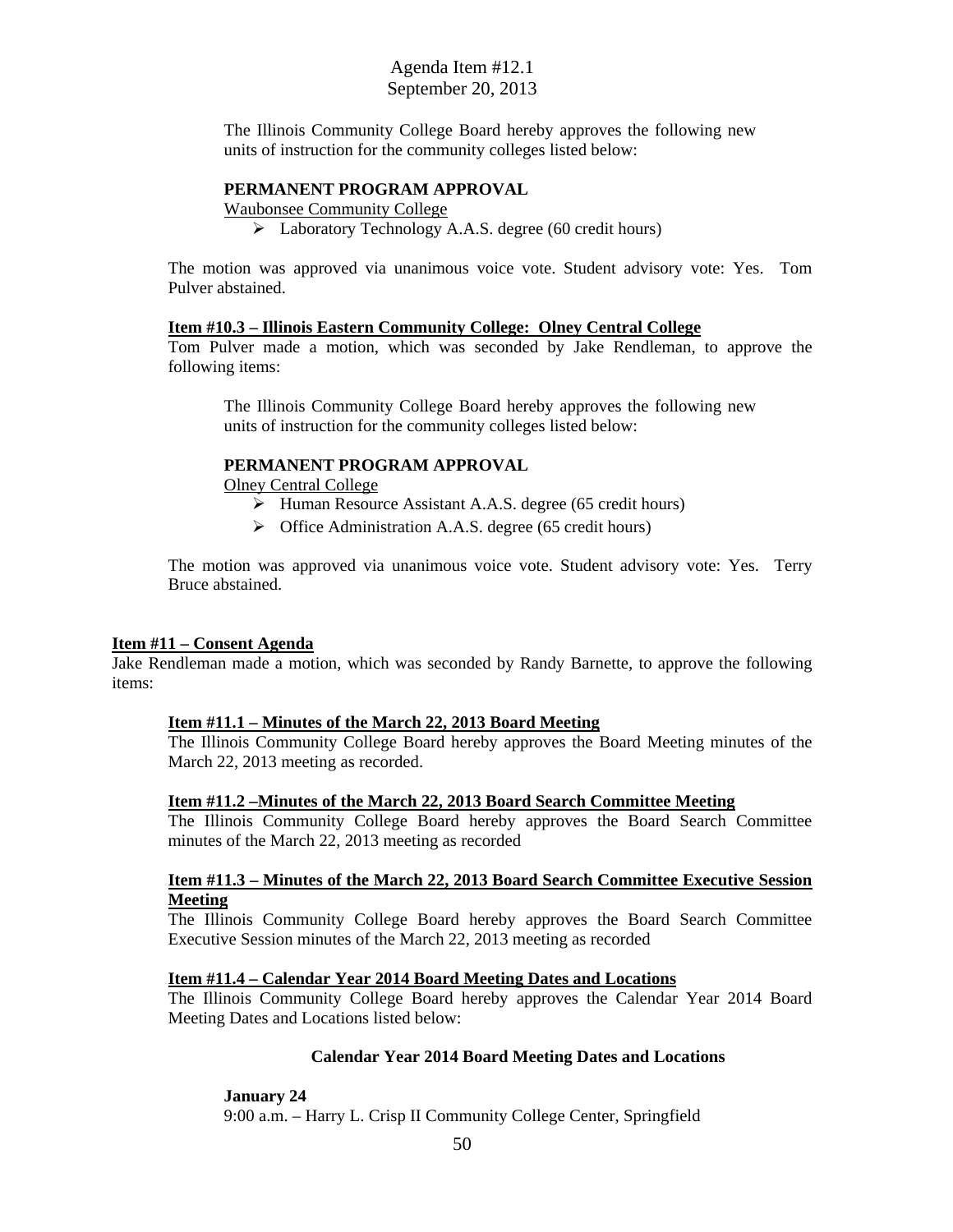#### **March 21**

9:00 a.m. – Danville Community College, Danville

**June**\*

9:00 a.m. – Exact Location TBA

#### **July**

Subject to Call

### **September 19**

9:00 a.m. – Kishwaukee College, Malta

### **November 21**

9:00 a.m. – Harry L. Crisp II Community College Center, Springfield

#### **December**

Subject to Call

\*June Board meeting is held in conjunction with the ICCTA and Presidents' Council meetings.

### **Item #11.5 – Authorizations to Enter into Intergovernmental Contracts and/or Agreements**

The Illinois Community College Board hereby authorizes its Executive Director or interim agency leader, in concurrence with the ICCB Chair, to enter into interagency contracts/ agreements, as needed for Fiscal Year 2014.

#### **Item #11.6 – Authorization to Transfer Funds Among Line Items**

The Illinois Community College Board hereby authorizes its Executive Director to transfer funds among Fiscal Year 2014 appropriated operating line items, as needed.

#### **Item #11.7 – Authorizations to Enter into Contracts**

The Illinois Community College Board approves the following Fiscal Year 2014 contractual agreements:

| Funding    |                           | Estimated   |                        |                             |
|------------|---------------------------|-------------|------------------------|-----------------------------|
| Source     | Contractor                | Amount*     | <b>Contract Period</b> | Description                 |
| All funds  | IL Community College      |             |                        |                             |
| /allocated | <b>System Foundation</b>  | \$505,585   | $7/1/13 - 6/30/14$     | Rental of Office Space      |
|            | Southwestern Illinois     |             |                        | East St. Louis Community    |
| <b>GRF</b> | College                   | \$485,000   | $7/1/13 - 6/30/14$     | <b>College Center</b>       |
|            | Southern IL Collegiate    |             |                        | East St. Louis Community    |
| <b>GRF</b> | Common Market (SICCM)     | \$961,400   | $7/1/13 - 6/30/14$     | <b>College Center</b>       |
|            | Sorling, Northrup, Hanna, |             |                        |                             |
| <b>GRF</b> | Cullen & Cochran Ltd.     | \$190/hr    | $7/1/2013 - 6/30/14$   | Legal                       |
|            |                           |             |                        |                             |
| <b>GRF</b> | <b>Network</b>            | \$2,930,000 | 7/1/2013 - 6/30/14     | Re-Enrollment Appropriation |
|            | Alternative Schools       |             |                        | Sole source provider:       |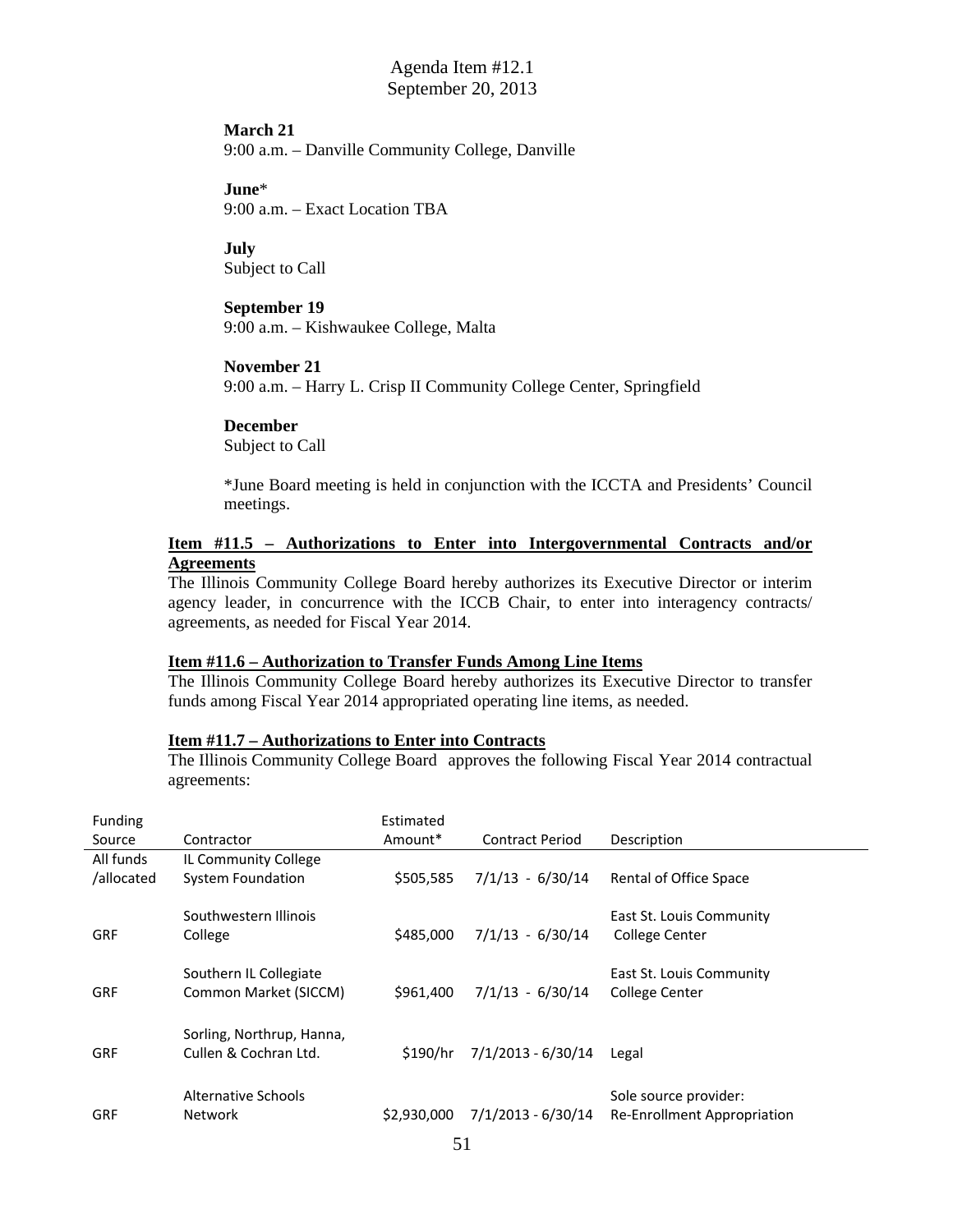| Funding                           |                                                                      | Estimated  |                        |                                                                                                                            |
|-----------------------------------|----------------------------------------------------------------------|------------|------------------------|----------------------------------------------------------------------------------------------------------------------------|
| Source                            | Contractor                                                           | Amount*    | <b>Contract Period</b> | Description                                                                                                                |
| <b>GRF</b>                        | South Suburban College                                               | \$250,000  | 7/1/2013 - 6/30/14     | Legislative add-on for adult education<br>bridge program                                                                   |
| GED/GRF                           | <b>GED® Testing Services</b>                                         | \$255,000  | $7/1/13 - 6/30/14$     | Sole Source Provider:<br>GED® testing in Illinois - includes fees<br>and materials                                         |
| GED/GRF                           | <b>Turn-Key Solutions</b><br>International, Inc.                     | \$120,00   | $7/1/13 - 6/30/14$     | Sole Source Provider:<br>GED® scoring and data submission to<br>feds                                                       |
| CTE/GRF                           | Capital Area Career Center                                           | \$347,000  | 7/1/13-6/30/14         | Specific Legislation to contractor:<br><b>CTE Nursing Program</b>                                                          |
| CTE/GRF                           | <b>Career Center of Southern</b><br>Illinois                         | \$153,000  | 7/1/13-6/30/14         | Specific Legislation to contractor:<br><b>CTE Nursing Program</b>                                                          |
| <b>CTE</b>                        | <b>ISU-IL Center for</b><br><b>Specialized Support</b>               | \$514,100  | $7/1/13 - 6/30/14$     | Program monitoring and staff<br>development                                                                                |
| <b>CTE</b>                        | U of I                                                               | \$375,000  | $7/1/13 - 6/30/14$     | Administration of Carl Perkins federal<br>grant program.                                                                   |
| GED/GRF                           | Sangamon Co Regional<br>Office of Education                          | \$745,500  | $7/1/13 - 6/30/14$     | Administration for Cook Co GED®                                                                                            |
| Multiple:<br>federal and<br>state | <b>WIU-Center for Application</b><br>of Information<br>Technologies  | \$523,209  | $7/1/13 - 6/30/14$     | Career & Academic Readiness System<br>Hosting of Adult Education data system<br>and I-Pathways and curriculum<br>expansion |
| Adult Ed                          | <b>WIU-Central Illinois Adult</b><br><b>Education Service Center</b> | \$371,520  | $7/1/13 - 6/30/14$     | Staff Development, as required by<br>federal grant                                                                         |
| Adult Ed                          | WIU-Curriculum Publishers<br>Clearinghouse                           | \$115,425  | $7/1/13 - 6/30/14$     | Adult Education instructional materials                                                                                    |
| Adult Ed                          | <b>Adult Learning Resource</b><br>Center                             | \$689,600  | $7/1/13 - 6/30/14$     | Staff Development, as required by<br>federal grant                                                                         |
| Adult<br>Ed/Gates                 | SIU-E Southern IL<br><b>Professional Development</b><br>Center       | \$739,600  | $7/1/13 - 6/30/14$     | Accelerating Opportunity and Adult<br>Education-professional development                                                   |
| Gates                             | Kathy Pampe                                                          | \$50.00/hr | $7/1/13 - 6/30/14$     | Project Manager for Accelerating<br>Opportunity -low bid contractor                                                        |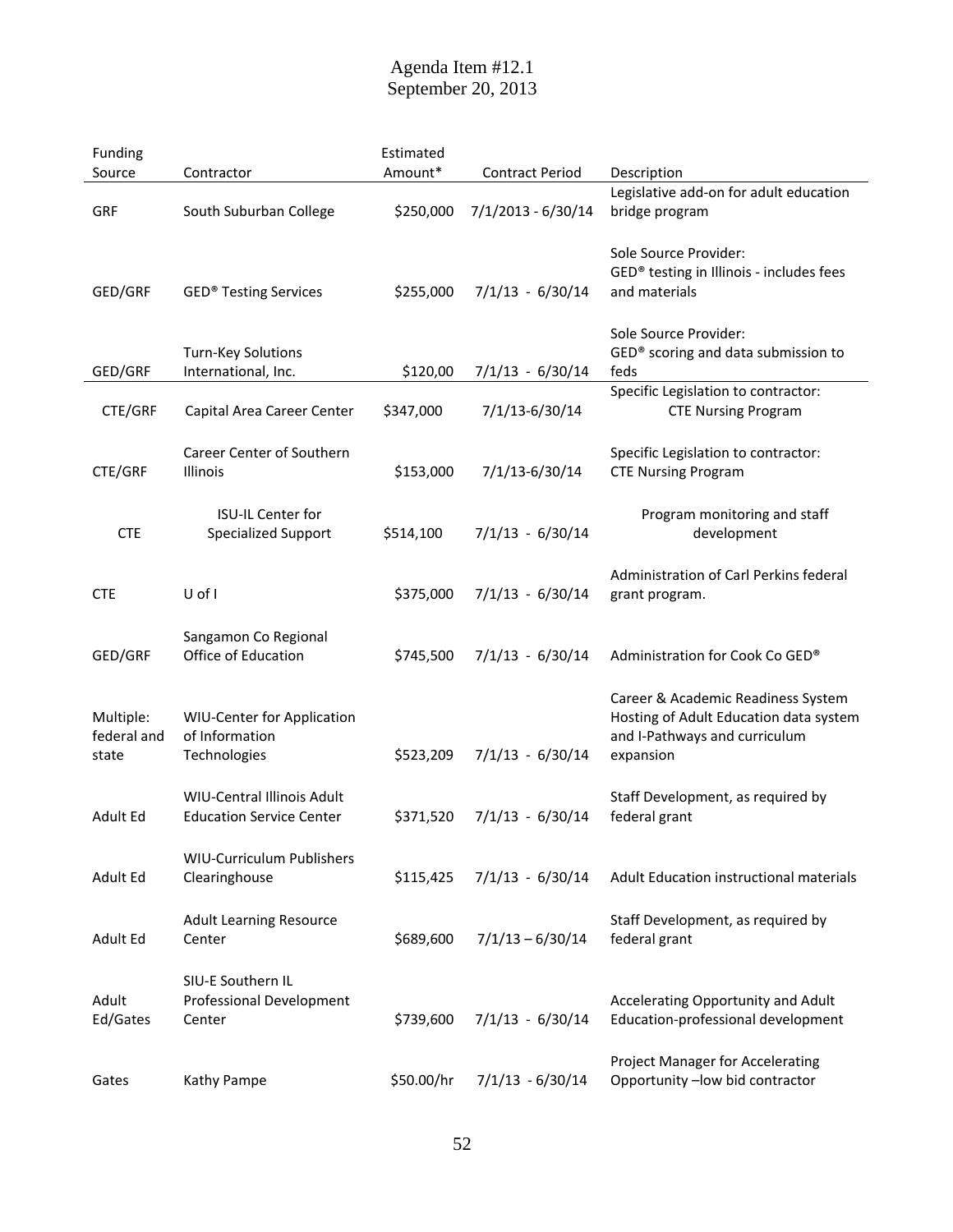The motion was approved via unanimous voice vote. Student advisory vote: Yes.

#### **Item #12 – Information Items**

#### **Item #12.1 – Fiscal Year 2013 Financial Statements**

**Item #12.2 – Recognition Status/Update** 

**Item #12.3 – Illinois Community College System African American Employment Plan Survey Results – Fiscal Year 2012; the Illinois Community College System Hispanic/Latino Employment Plan Survey Results – Fiscal Year 2012; and the Illinois Community College System Asian American Employment Plan Survey Results – Fiscal Year 2012** 

#### **Item #13 – Other Business**

Geoffrey Obrzut took this opportunity to recognize the tremendous job each of the staff has done throughout his term at ICCB.

#### **Item #14 – Public Comment**

There was no public comment at this time.

#### **\*\*\*\*\*\*\*\*\*\*\*\*\*\*\*\*\***

#### **The Board took a break for lunch at 11:45 a.m. in conjunction with the ICCTA Convention. \*\*\*\*\*\*\*\*\*\*\*\*\*\*\*\*\***

The Board returned to the meeting from their break at 1:16 p.m.

#### **Item #15 – Executive Session**

## **Item #15.1 – Employment/Appointment Matters**

Terry Bruce made a motion, which was seconded by Tom Pulver, to approve the following motion:

To enter Executive Session for the purpose of discussing Employment/Appointment Matters, which qualify as acceptable exceptions under Section 2(c) of the Open Meetings Act to hold a closed session.

A roll call vote was taken with the following results:

| Yea | Victor Henderson  | Yea |
|-----|-------------------|-----|
| Yea | Suzanne Morris    | Yea |
| Yea | Thomas Pulver     | Yea |
| Yea | Jake Rendleman    |     |
| Yea | Joshua Beneze     | Yea |
| Yea | Alexi Giannoulias | Yea |
|     |                   |     |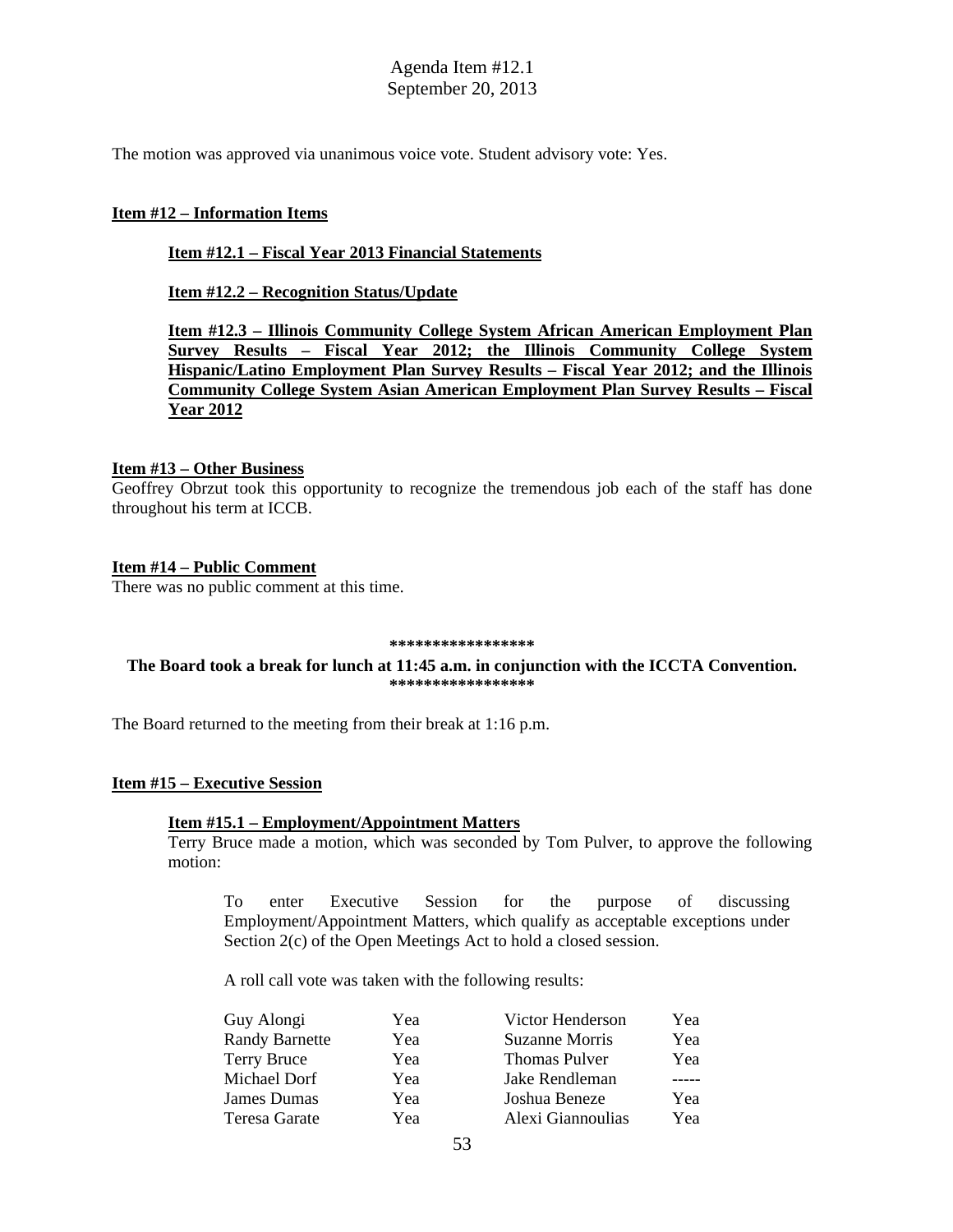The motion was approved, Student advisory vote: Yes, and the Board entered Executive Session at 1:18 p.m. Jake Rendleman was not present at the time of the roll call vote.

\* \* \* \* \* \* \* \* \* \*

Terry Bruce made a motion, which was seconded by Tom Pulver, to reconvene Public Session at 4:24 p.m.

A roll call vote was taken with the following results:

| Yea | Victor Henderson     | Yea |
|-----|----------------------|-----|
| Yea | Suzanne Morris       | Yea |
| Yea | <b>Thomas Pulver</b> | Yea |
| Yea | Jake Rendleman       | Yea |
| Yea | Joshua Beneze        | Yea |
| Yea | Alexi Giannoulias    | Yea |
|     |                      |     |

The motion was approved. Student advisory vote: Yes.

#### **Item #16 – Selection of Executive Director**

#### **Item #16.1 – Approval of Executive Director Contract**

Suzanne Morris made a motion, which was seconded by Randy Barnette, to approve the following motion:

The Board allows the Board Chairman to execute a three year contract to Dr. Karen Hunter Anderson for the position of Executive Director of the Illinois Community College Board at the salary of \$165,000 per year with details to be finalized by the Board Chairman.

A roll call vote was taken with the following results:

| Yea | Victor Henderson     | Yea |
|-----|----------------------|-----|
| Yea | Suzanne Morris       | Yea |
| Yea | <b>Thomas Pulver</b> | Yea |
| Yea | Jake Rendleman       | Yea |
| Yea | Joshua Beneze        | Yea |
| Yea | Alexi Giannoulias    | Yea |
|     |                      |     |

The motion was approved. Student advisory vote: Yes.

\* \* \* \* \* \* \* \* \* \*

At this time, Dr. Karen Hunter Anderson entered the meeting. On behalf of the Board, Chairman Giannoulias offered the position of Executive Director of the Illinois Community College Board to Dr. Anderson. It was agreed to release a press release on the morning of Monday, June 10, 2013.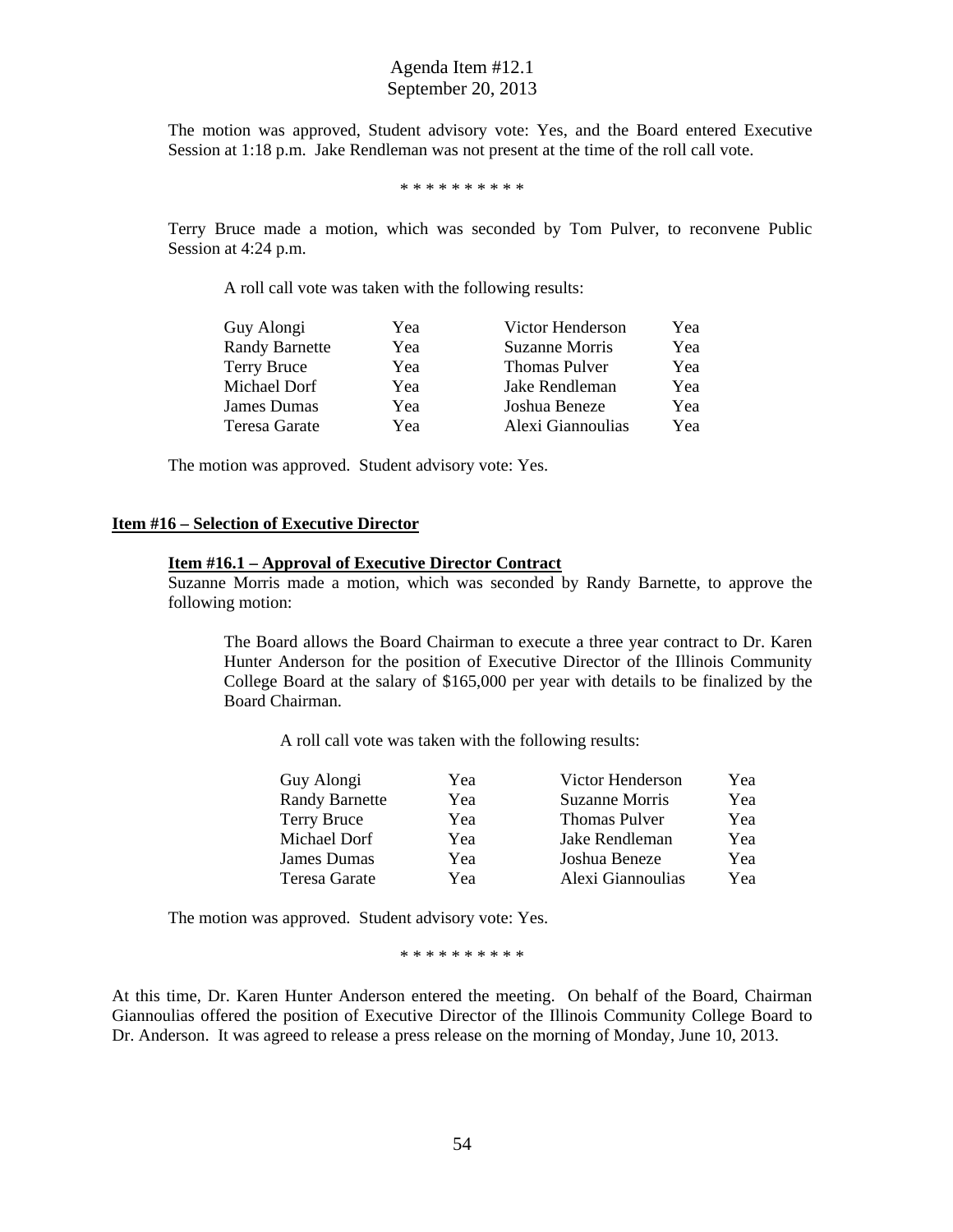# **Item #17 – Adjournment**

Randy Barnette made a motion, which was seconded by Jake Rendleman, to adjourn the Board meeting at 4:34 p.m.

\_\_\_\_\_\_\_\_\_\_\_\_\_\_\_\_\_\_\_\_\_\_\_\_\_\_\_\_\_\_ \_\_\_\_\_\_\_\_\_\_\_\_\_\_\_\_\_\_\_\_\_\_\_\_\_\_\_\_\_\_\_

The motion was approved via voice vote. Student member vote: Yea.

Alexi Giannoulias Karen Hunter Anderson, Ph.D. Board Chairman Executive Director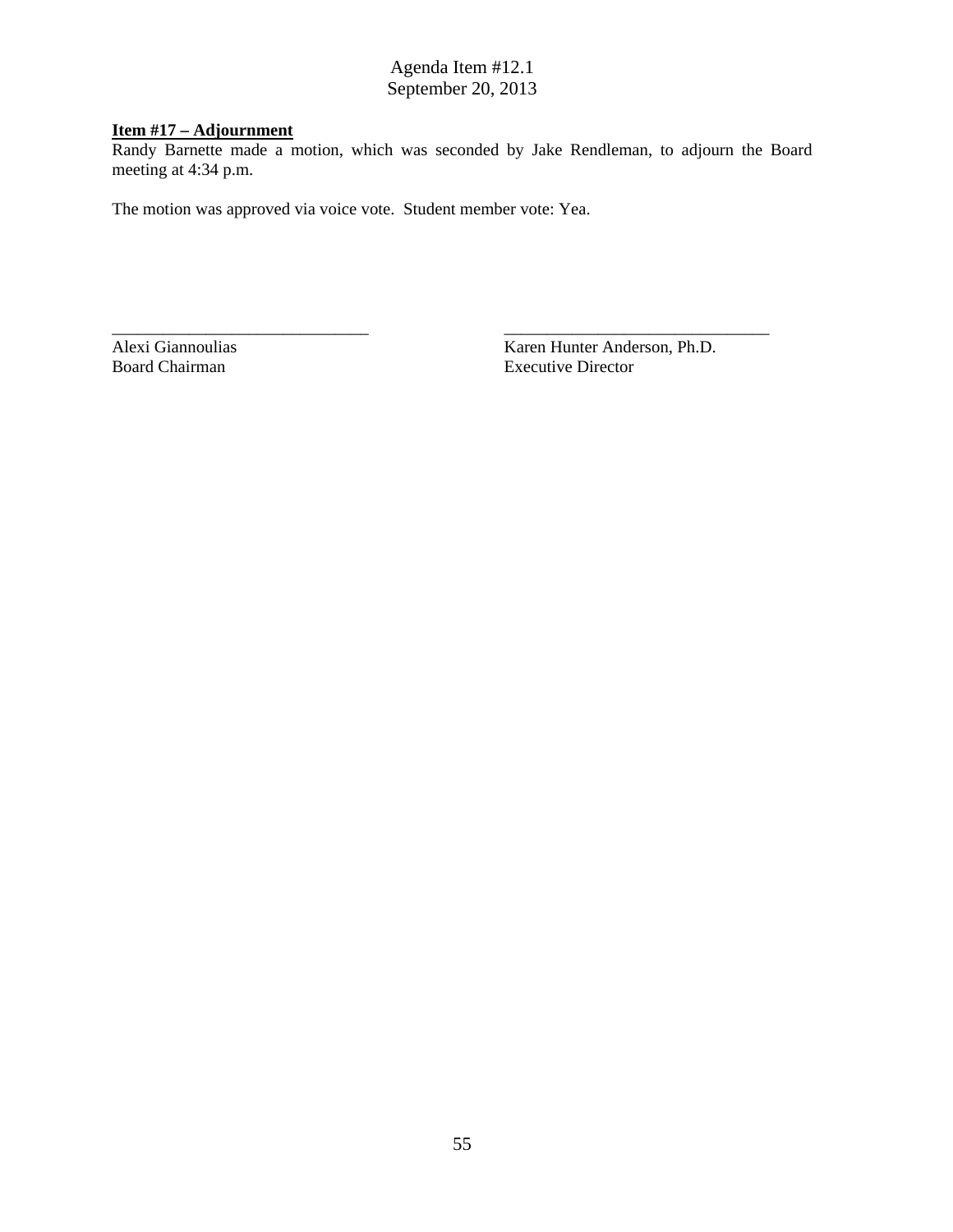Illinois Community College Board

# **CERTIFICATION ON ELIGIBILITY FOR SPECIAL TAX LEVY**

Section 3-14.3 of the Public Community College Act allows districts eligible for equalization grants to levy up to the combined statewide average tax rate for educational and operations and maintenance purposes if they currently are levying less than that amount. The ICCB is required to certify the eligibility of districts to levy by November 1 of each year.

## **RECOMMENDED ACTION**

It is recommended that the following motion be adopted:

The Illinois Community College Board hereby certifies that the following community college districts were (1) eligible to receive equalization grants either in fiscal year 2013 or fiscal year 2014 and (2) had combined educational and operations and maintenance purposes tax rates less than 26.43 cents per \$100 of equalized assessed valuation and are, therefore, eligible to levy at a combined educational and operations and maintenance purposes rate up to and including 26.43 cents per \$100 of equalization assessed valuation in accordance with 110 ILCS 805/3-14.3:

| <b>Black Hawk College</b>            | Lewis & Cla |
|--------------------------------------|-------------|
| <b>Heartland Community College</b>   | Moraine Va  |
| Illinois Central College             | Rend Lake 0 |
| <b>IL Eastern Community Colleges</b> | Carl Sandbu |
| <b>IL Valley Community College</b>   | Southwester |
| Kankakee Community College           | Spoon River |
| Kaskaskia College                    | John Wood   |
| Lake Land College                    |             |

ark Community College Hey Community College College Irg College Illinois College r College Community College

**BACKGROUND**. Pursuant to Section 3-14.3 of the Public Community College Act, the following table identifies the eligible districts and the additional levy authority they have, should they choose to exercise it, along with an estimate of how much additional tax revenues will be available because of this additional levy authority.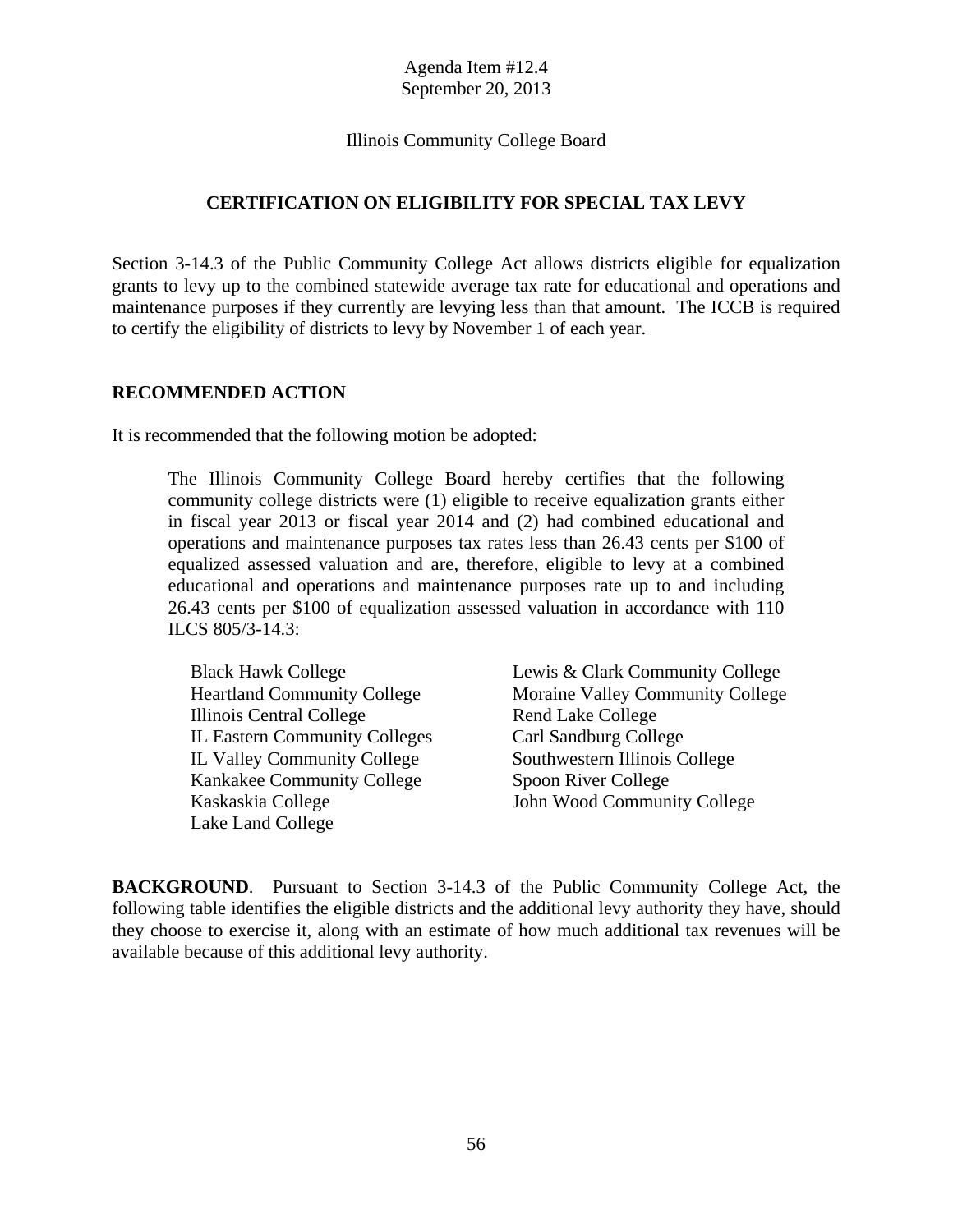| <b>District</b>         | <b>Current</b><br><b>Combined</b><br><b>Maximum</b><br><b>Authorized</b><br><b>Operating</b><br><b>Tax Rates</b> | <b>Additional</b><br><b>Tax Rate</b><br><b>Authority</b> | <b>Estimated</b><br><b>Additional</b><br><b>Tax Revenue</b> |
|-------------------------|------------------------------------------------------------------------------------------------------------------|----------------------------------------------------------|-------------------------------------------------------------|
| <b>Black Hawk</b>       | 19.00¢                                                                                                           | 7.43¢                                                    | \$<br>2,637,913                                             |
| Heartland               | 22.50¢                                                                                                           | 3.93c                                                    | \$<br>1,634,940                                             |
| <b>Illinois Central</b> | 25.00¢                                                                                                           | 1.43¢                                                    | \$<br>957,997                                               |
| Illinois Eastern        | 25.00¢                                                                                                           | 1.43¢                                                    | \$<br>184,197                                               |
| <b>Illinois Valley</b>  | 17.00¢                                                                                                           | 9.43¢                                                    | \$<br>2,953,906                                             |
| Kankakee                | 18.00¢                                                                                                           | 8.43¢                                                    | \$<br>1,931,842                                             |
| Kaskaskia               | 25.00¢                                                                                                           | 1.43¢                                                    | \$<br>200,840                                               |
| Lake Land               | 18.00¢                                                                                                           | 8.43¢                                                    | \$<br>2,062,660                                             |
| Lewis and Clark         | 25.00¢                                                                                                           | 1.43¢                                                    | \$<br>553,210                                               |
| <b>Moraine Valley</b>   | 22.50¢                                                                                                           | 3.93¢                                                    | \$<br>4,238,803                                             |
| <b>Rend Lake</b>        | $25.00\text{\textdegree}$                                                                                        | $1.43\mathcal{C}$                                        | \$<br>110,531                                               |
| Sandburg                | 22.00¢                                                                                                           | 4.43 <sub>c</sub>                                        | \$<br>664,791                                               |
| Southwestern            | 16.00¢                                                                                                           | 10.43¢                                                   | \$<br>7,086,532                                             |
| Spoon River             | 25.00¢                                                                                                           | 1.43¢                                                    | \$<br>112,297                                               |
| John Wood               | 22.50¢                                                                                                           | 3.93c                                                    | \$<br>526,026                                               |
|                         |                                                                                                                  |                                                          | \$<br>25,856,484                                            |

The additional levy authority is subject to "backdoor" referendum. Within ten days after the adoption of a resolution expressing the district's intent to levy all or a portion of the additional taxes, the district is required to publish notice of its intent. A petition signed by 10 percent or more of the registered voters in the district will cause the proposed increase to be placed on the ballot at the next regularly scheduled election. A 30-day period is allowed for such a petition to be received.

This special tax levy authority does not circumvent tax cap legislation. All tax cap legislation is still applicable to those districts that fall under it.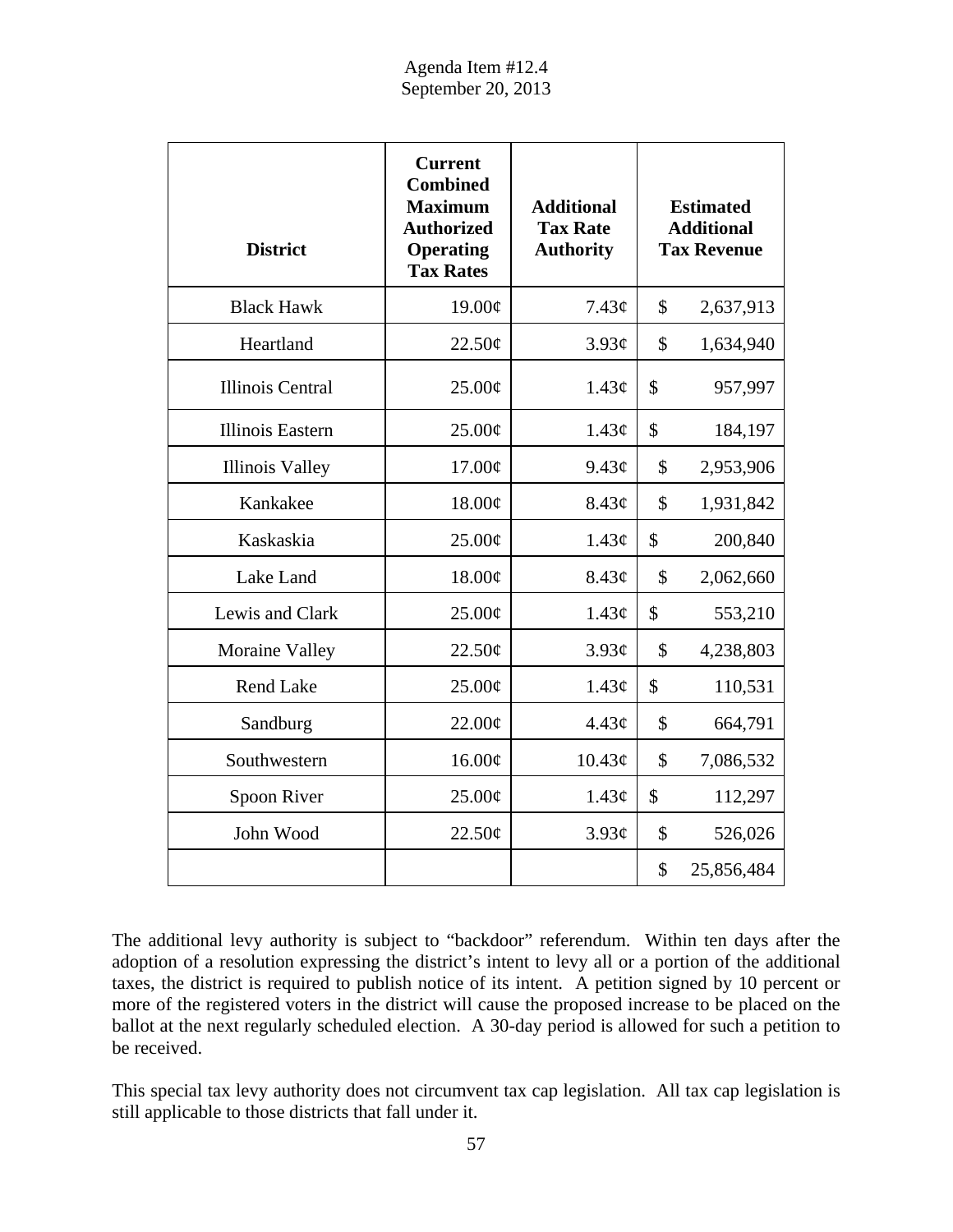## Illinois Community College Board

# **APPROVAL TO ENTER INTO AGREEMENT FOR WORKFORCE EDUCATION STRATEGIC PLAN**

ICCB policy provides for contracts over \$20,000 to be approved by the Board. Contracts under \$20,000 require notification to the Board Chair before execution and those under \$5,000 require no Board approval or notification. Staff is seeking approval to enter into an agreement with Harper College to facilitate the development of a five-year Workforce Education Strategic Plan for the Illinois Community College System.

## **RECOMMENDED ACTION**

It is recommended that the following motion be adopted:

The Illinois Community College Board hereby authorizes the Executive Director to enter into an agreement with Harper College to facilitate and manage the Workforce Education strategic planning process.

### **BACKGROUND**

The Illinois Community College Board (ICCB), in partnership with the Illinois Community College Council of Presidents (ICCCP), will engage multiple stakeholders in the creation of a five-year Workforce Education Strategic Plan.

The purpose of a community college system-wide strategic plan is to lay the foundation for future workforce initiatives in the state, attract businesses, and develop educational opportunities to support students' success as they prepare to enter the workforce. As the largest provider of public workforce training in the state, the system of 48 community colleges ensures that all Illinois residents have educational and training opportunities leading to high wage and high growth employment. Responding to the needs of the community is a core mission of the Illinois Community College System.

This plan will focus on strengthening system-wide visibility and impact by aligning workforce education and training. For this purpose, the development of a strategic plan will enhance an already robust system and will:

- $\triangleright$  ensure education and economic competitiveness for the system at the local and state levels;
- $\triangleright$  strengthen Business and Industry relationships;
- $\triangleright$  maximize employer engagement in the development of relevant programs that will lead to sustainable wages;
- $\triangleright$  enhance education and training at all levels of the system including adult education, business and industry, career and technical education, and continuing education; and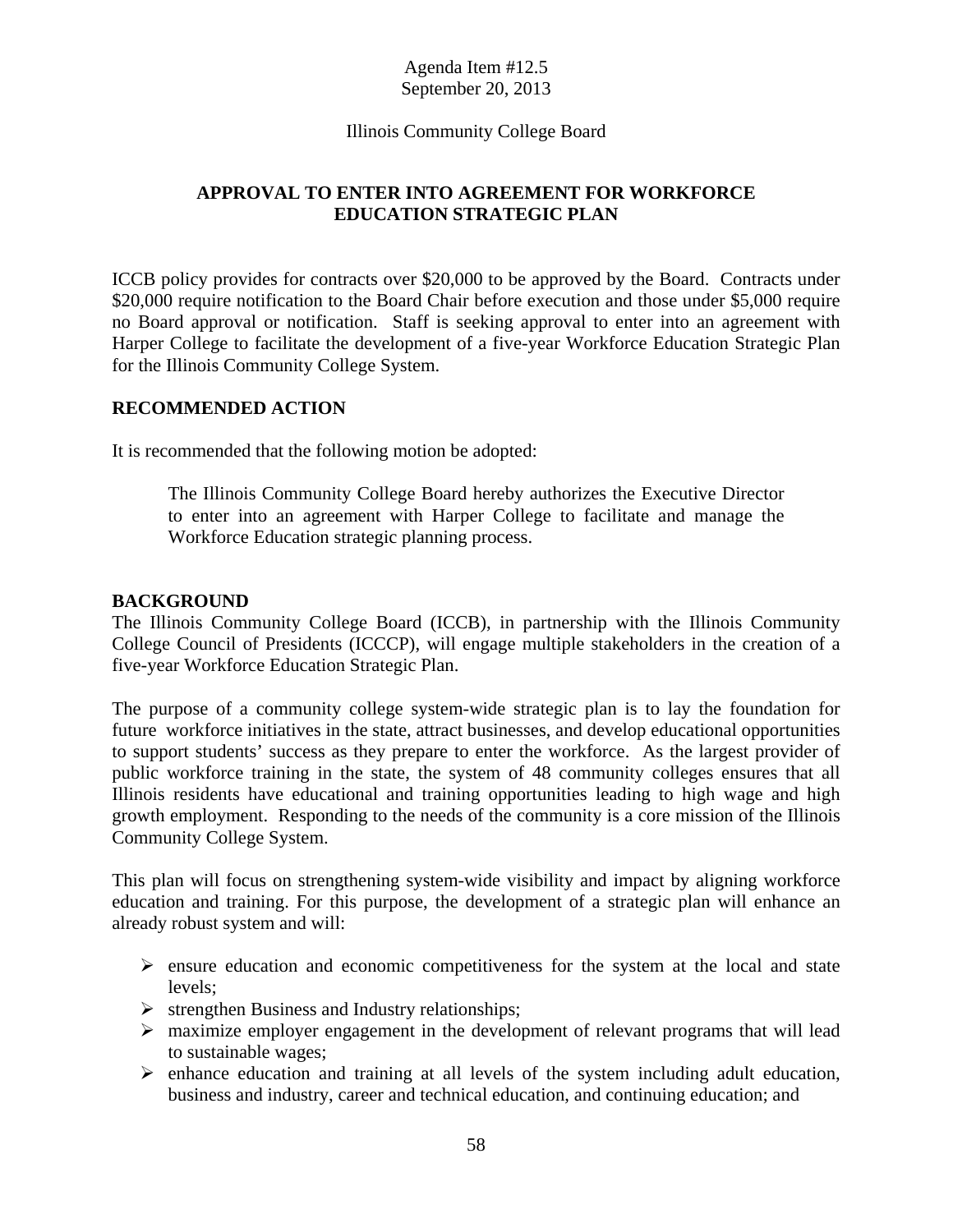$\triangleright$  provide integrated options for students to move them quickly into career pathway programs/Programs of Study (POS).

ICCB staff and the ICCCP Workforce Committee have identified a facilitator and financial resources to support the plan development. Harper College has agreed to take the lead on the project for the system. The nine-month Workforce Education Strategic Plan process will lead to several outcomes and opportunities for the Community College System, including:

- $\triangleright$  positioning the Illinois Community College System as the Illinois leader in addressing workforce education and training needs;
- $\triangleright$  developing a statewide definition of workforce that is inclusive of all areas of the system;
- $\triangleright$  developing integrated learning options for students to successfully complete career pathway programs;
- $\triangleright$  identifying resources at the state, federal and national levels to support workforce programs and services;
- $\triangleright$  continuing to build educational opportunities for students that meet local and state employment needs;
- $\triangleright$  providing tools and guidelines for the system to use in workforce education and training; and
- $\triangleright$  aiding the system to more effectively align with economic development and the state public workforce system.